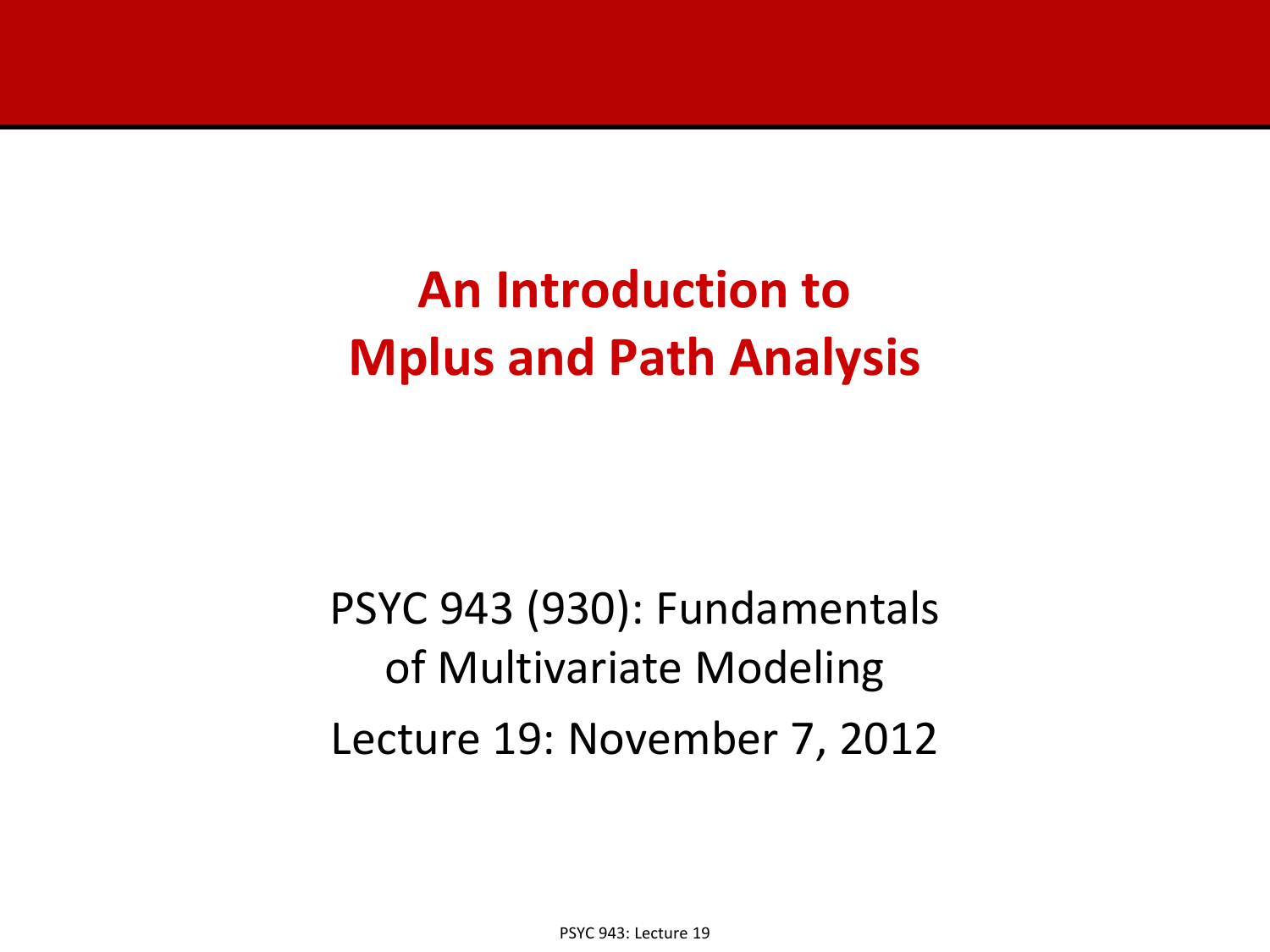## **Today's Lecture**

- A brief intro to Mplus
- Path analysis
	- …starting with multivariate regression…
	- $\triangleright$  ...then arriving at our final destination
- Path analysis details:
	- $\triangleright$  Standardized coefficients (introduced in regression)
	- $\triangleright$  Model fit (introduced in multivariate regression)
	- Model modification (introduced in multivariate regression and path analysis)
- Additional issues in path analysis
	- $\triangleright$  Estimation types
	- Variable considerations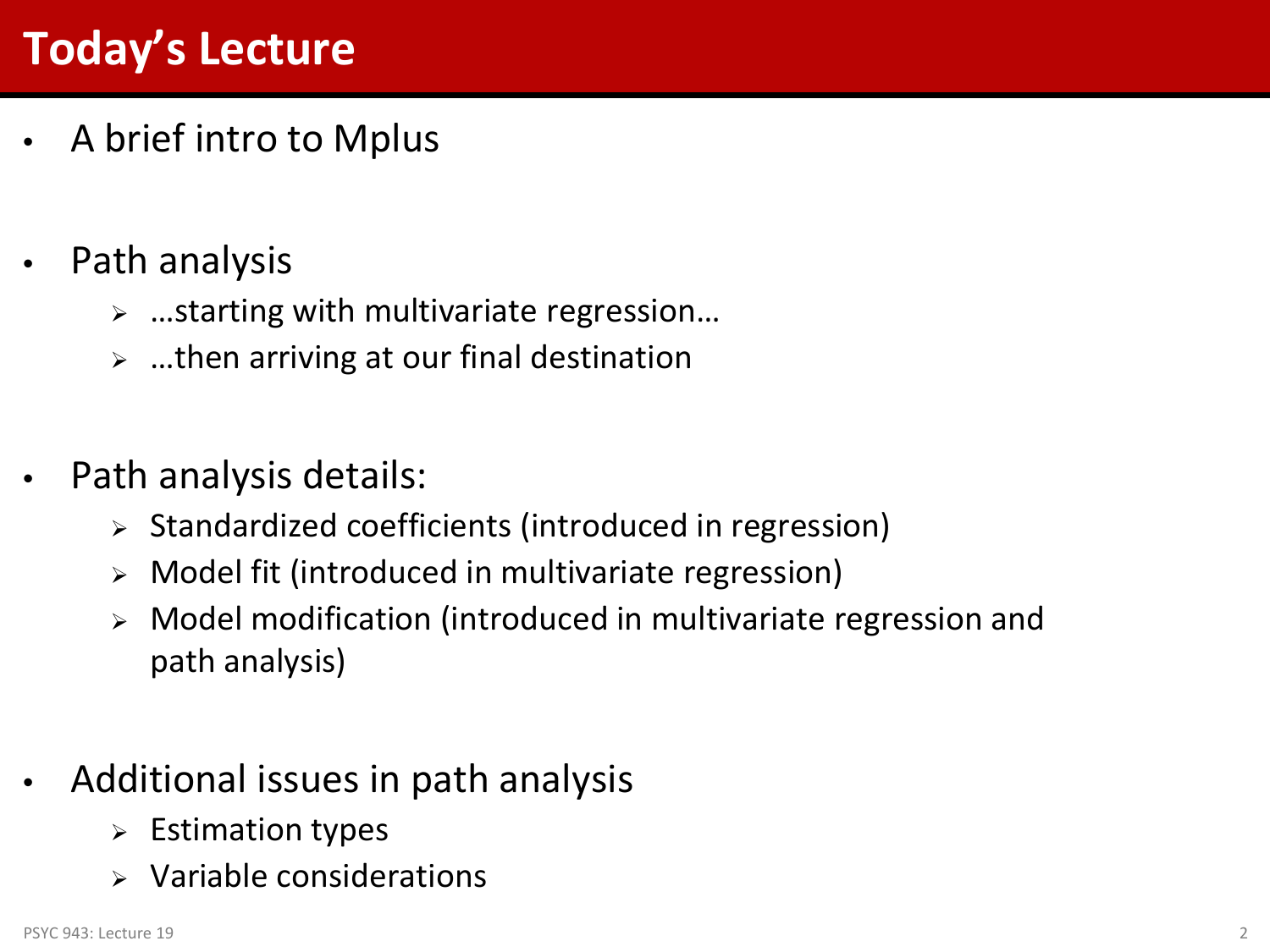## **Today's Data Example**

Data are simulated based on the results reported in:

Pajares, F., & Miller, M. D. (1994). Role of self-efficacy and self-concept beliefs in mathematical problem solving: a path analysis. *Journal of Educational Psychology, 86*, 193-203.

- Sample of 350 undergraduates (229 women, 121 men)
	- $\ge$  In simulation, 10% of variables were missing (using missing completely at random mechanism)
- Note: simulated data characteristics differ from actual data (some variables extend beyond their official range)
	- $\triangleright$  Simulated using Multivariate Normal Distribution
		- Some variables had boundaries that simulated data exceeded
	- $\triangleright$  Results will not match exactly due to missing data and boundaries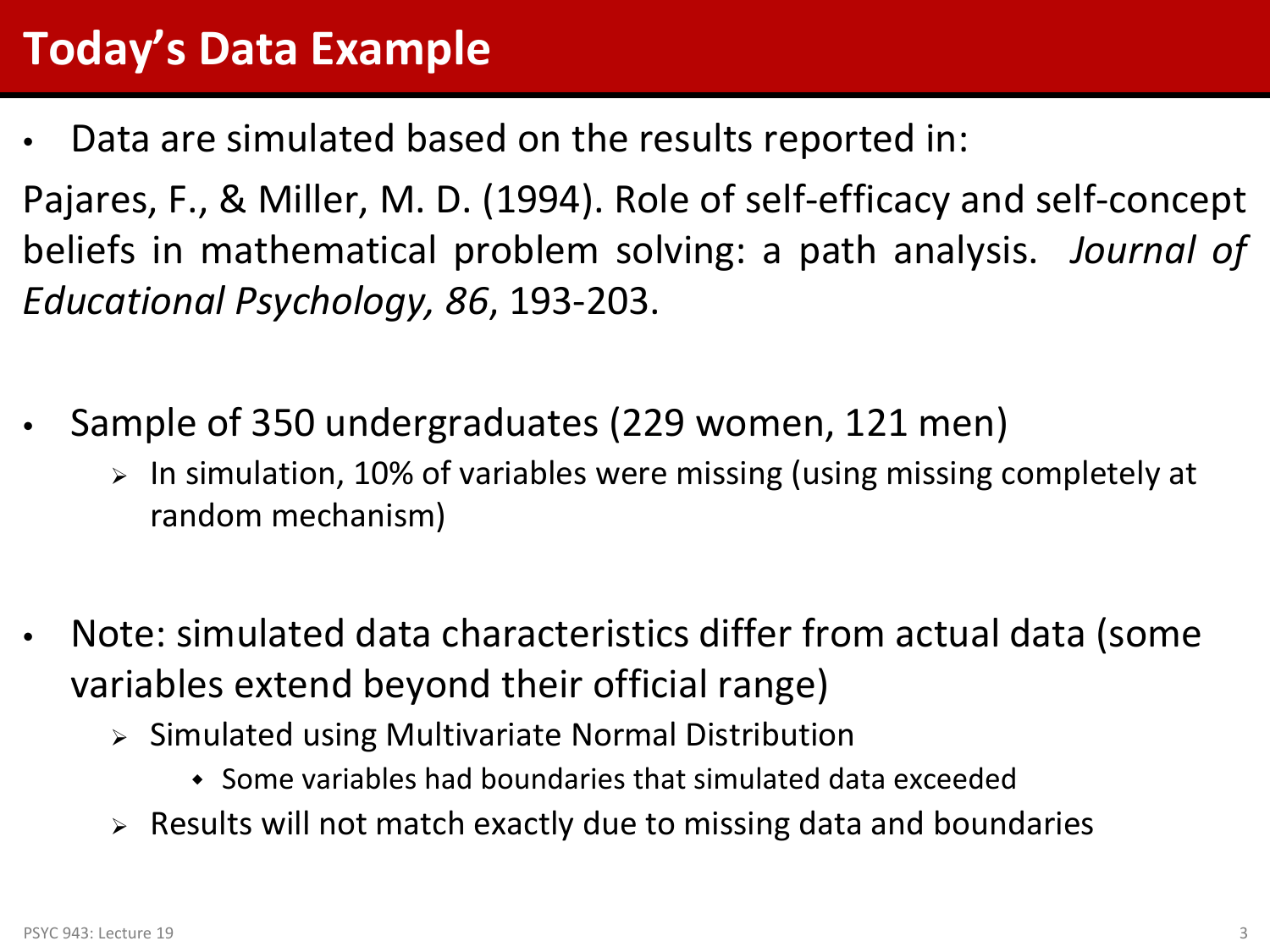## **Variables of Data Example**

- Gender  $(1 = male; 0 = female)$
- Math Self-Efficacy (MSE)
	- $\triangleright$  Reported reliability of .91
	- $\triangleright$  Assesses math confidence of college students
- Perceived Usefulness of Mathematics (USE)
	- $\triangleright$  Reported reliability of .93
- Math Anxiety (MAS)
	- $\geq$  Reported reliability ranging from .86 to .90
- Math Self-Concept (MSC)
	- $\geq$  Reported reliability of .93 to .95
- Prior Experience at High School Level (HSL)
	- $\triangleright$  Self report of number of years of high school during which students took mathematics courses
- Prior Experience at College Level (CC)
	- $\triangleright$  Self report of courses taken at college level
- Math Performance (PERF)
	- $\triangleright$  Reported reliability of .788
	- 18-item multiple choice instrument (total of correct responses)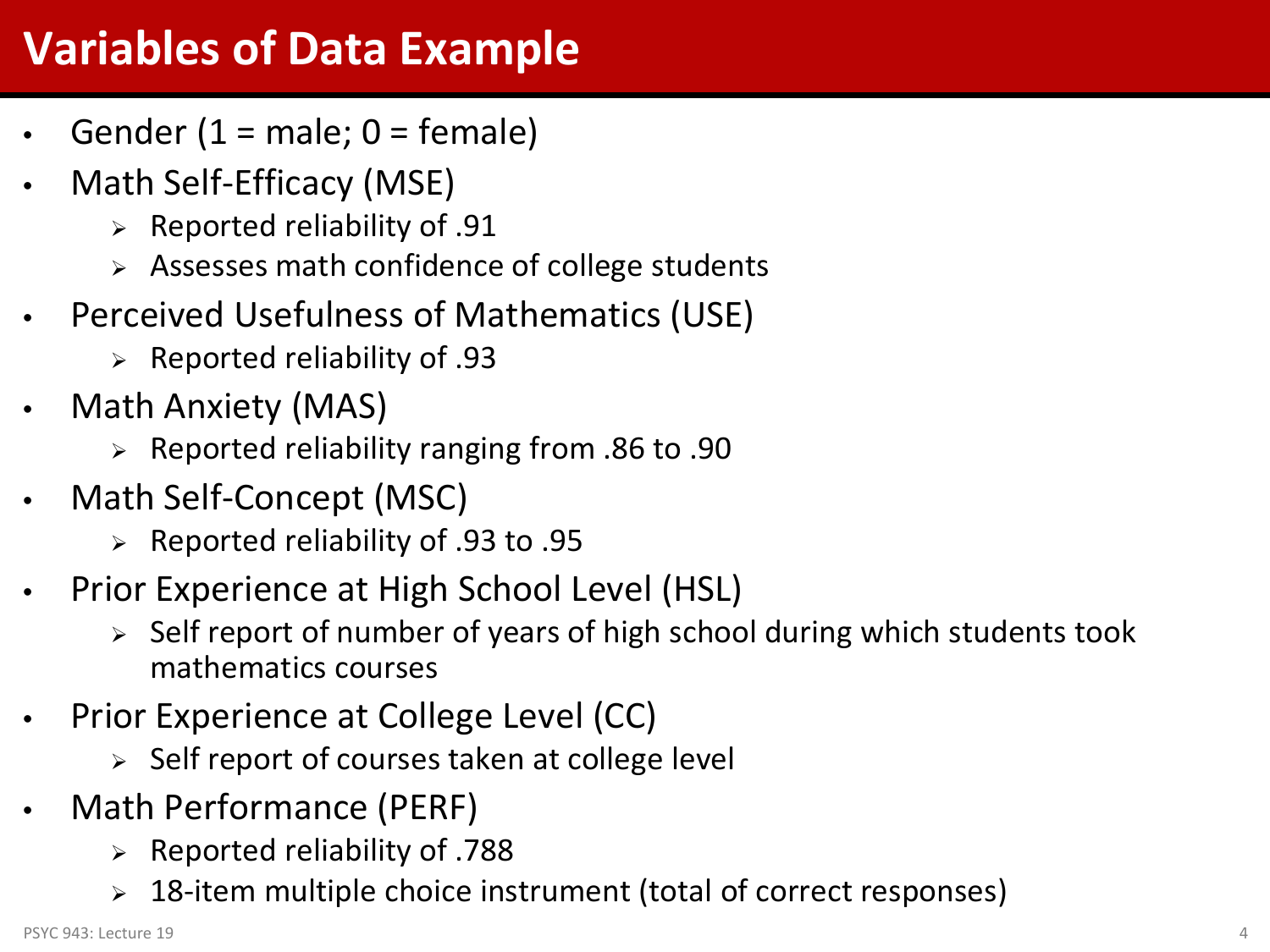## **Our Destination: Overall Path Model**

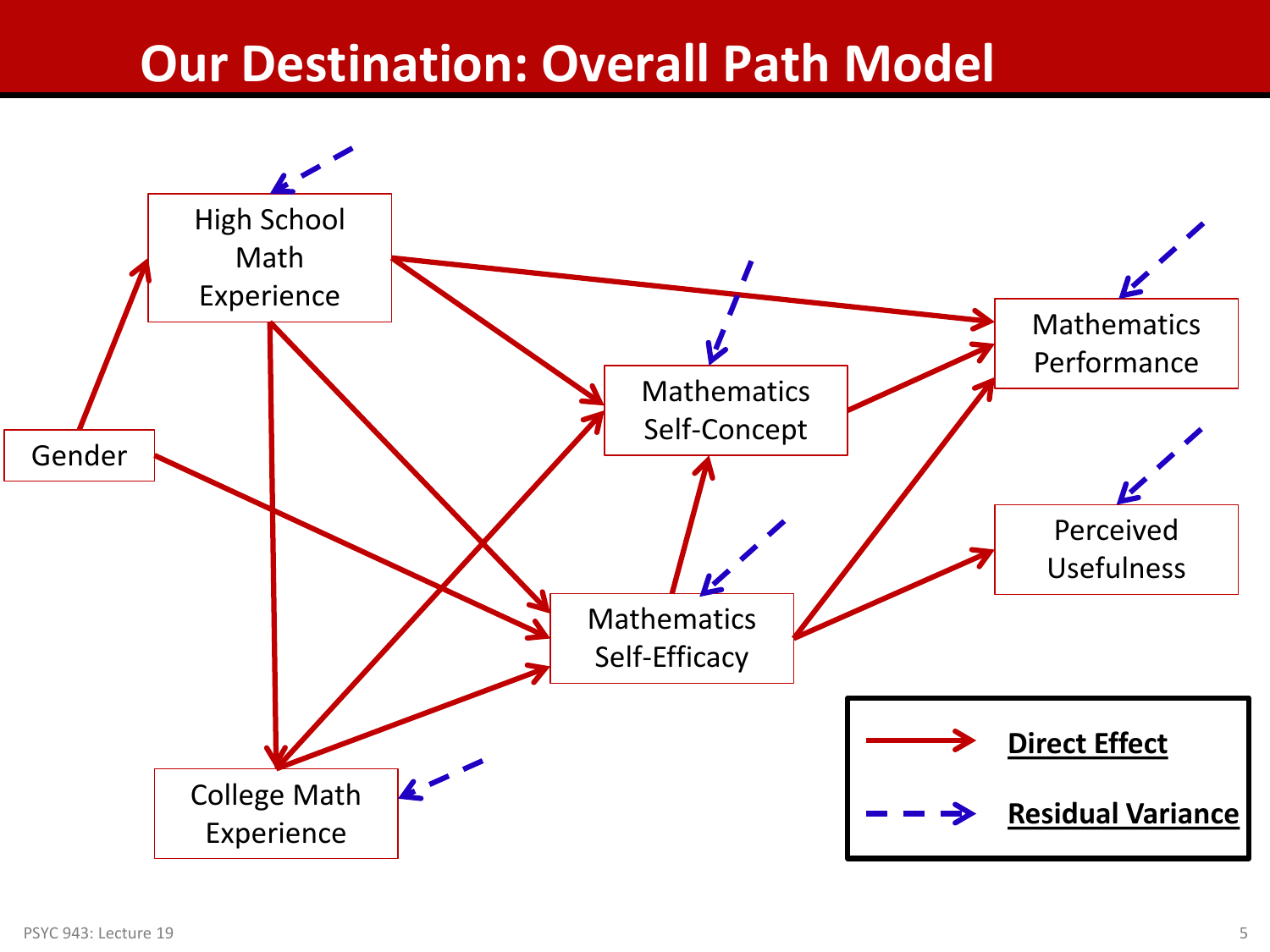## **The Big Picture**

- Path analysis is a multivariate statistical method that, when using an identity link, assumes the variables in an analysis are multivariate normally distributed
	- $\triangleright$  Mean vectors
	- Covariance matrices
- By specifying simultaneous regression equations (the core of path models), a very specific covariance matrix is implied
	- $\triangleright$  This is where things deviate from our familiar R matrix
- Like multivariate models, the key to path analysis is finding an approximation to the unstructured (saturated) covariance matrix
	- $\triangleright$  With fewer parameters, if possible
- The art to path analysis is in specifying models that blend theory and statistical evidence to produce valid, generalizable results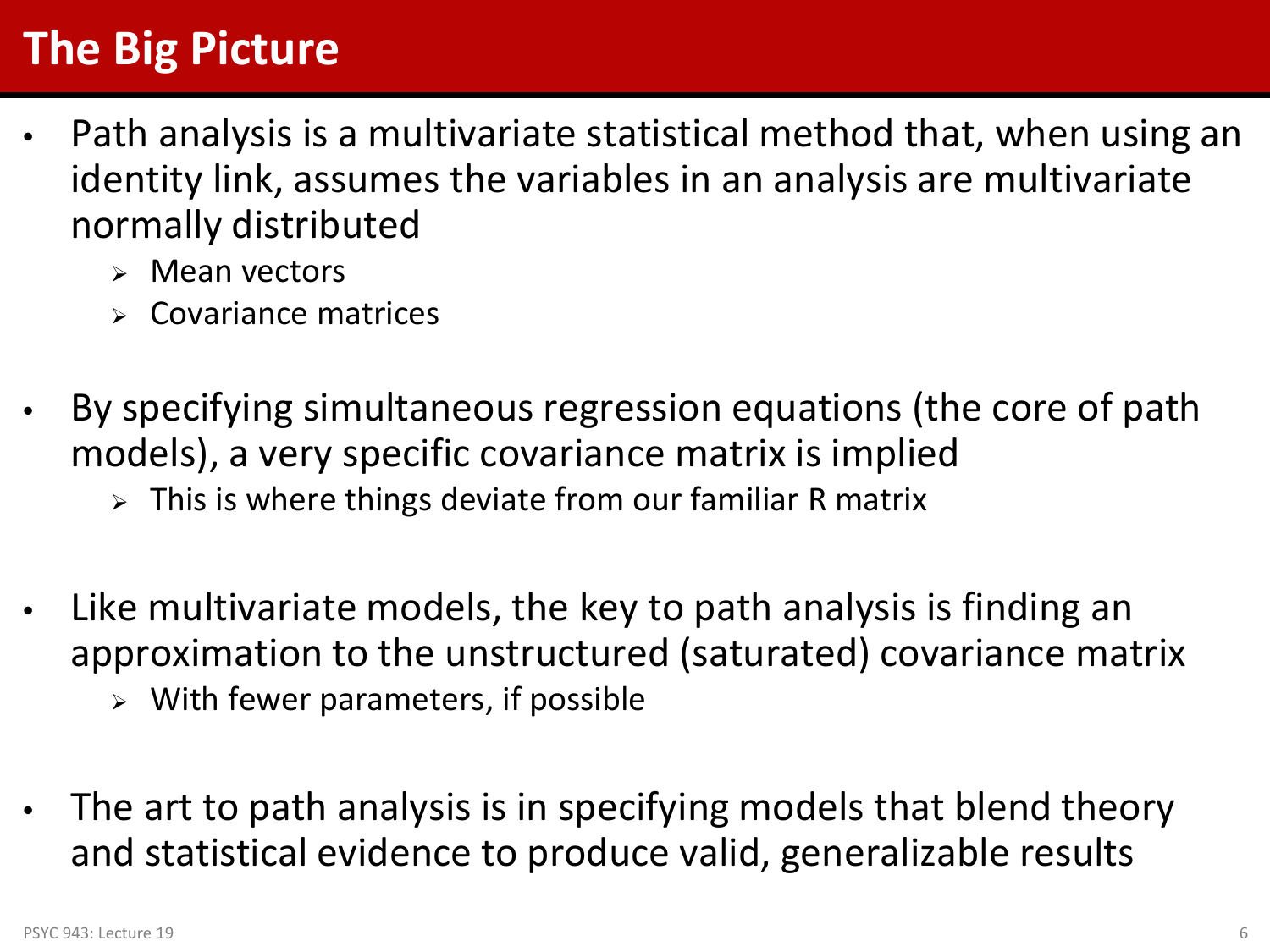# **INTRODUCTION TO MPLUS**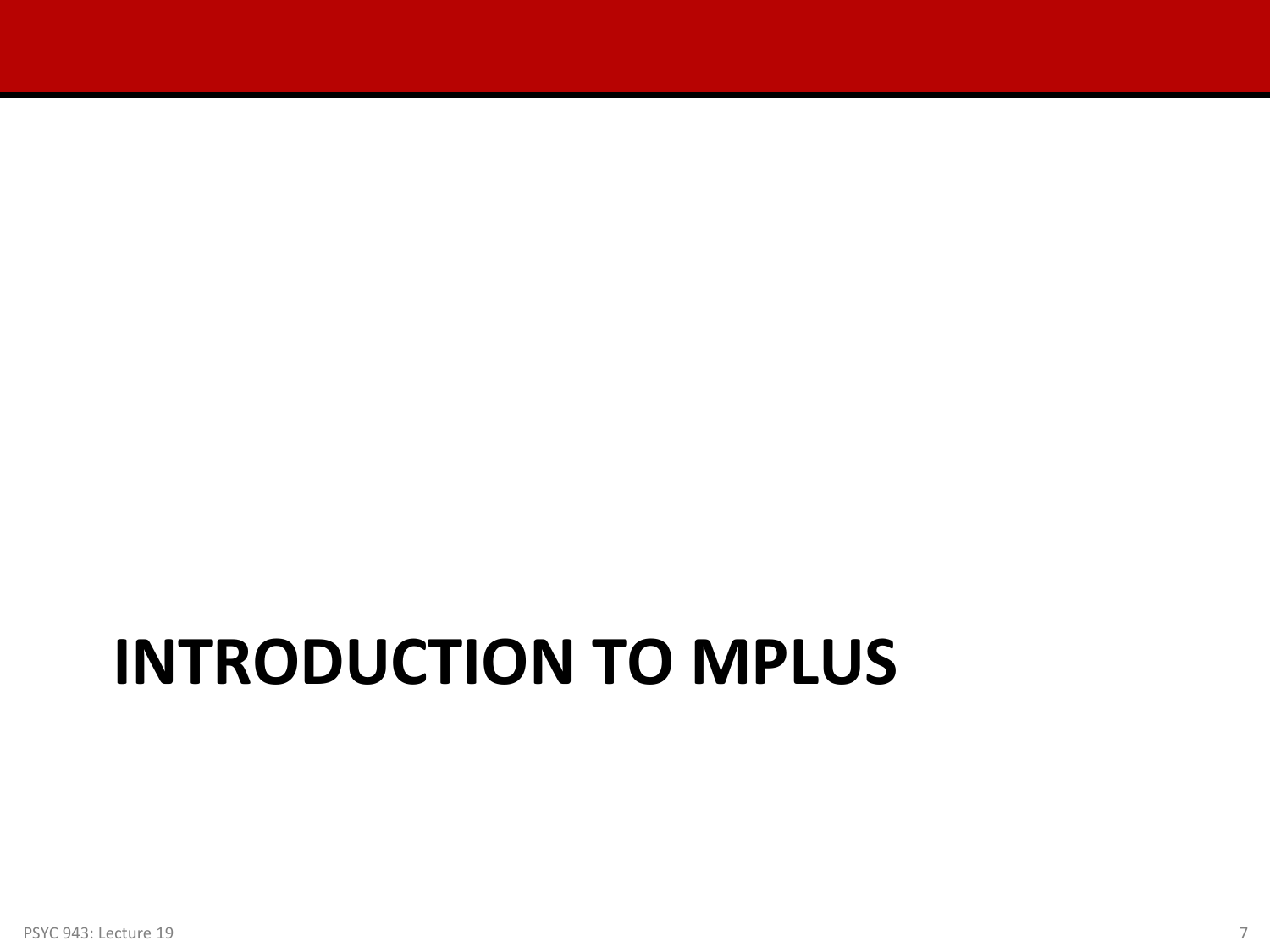#### **The Mplus Statistical Package**

- Mplus provides a general latent variable modeling framework that allows for combinations of:
	- $\triangleright$  Continuous or categorical latent variables
	- Continuous, categorical, count, nominal or censored data
- Mplus is commercial software that is available on Windows machines in the Burnett computer labs
- Mplus is also available for purchase:
	- Available at [http://www.statmodel.com](http://www.statmodel.com/)
	- $\ge$  From \$195 to \$350 (student)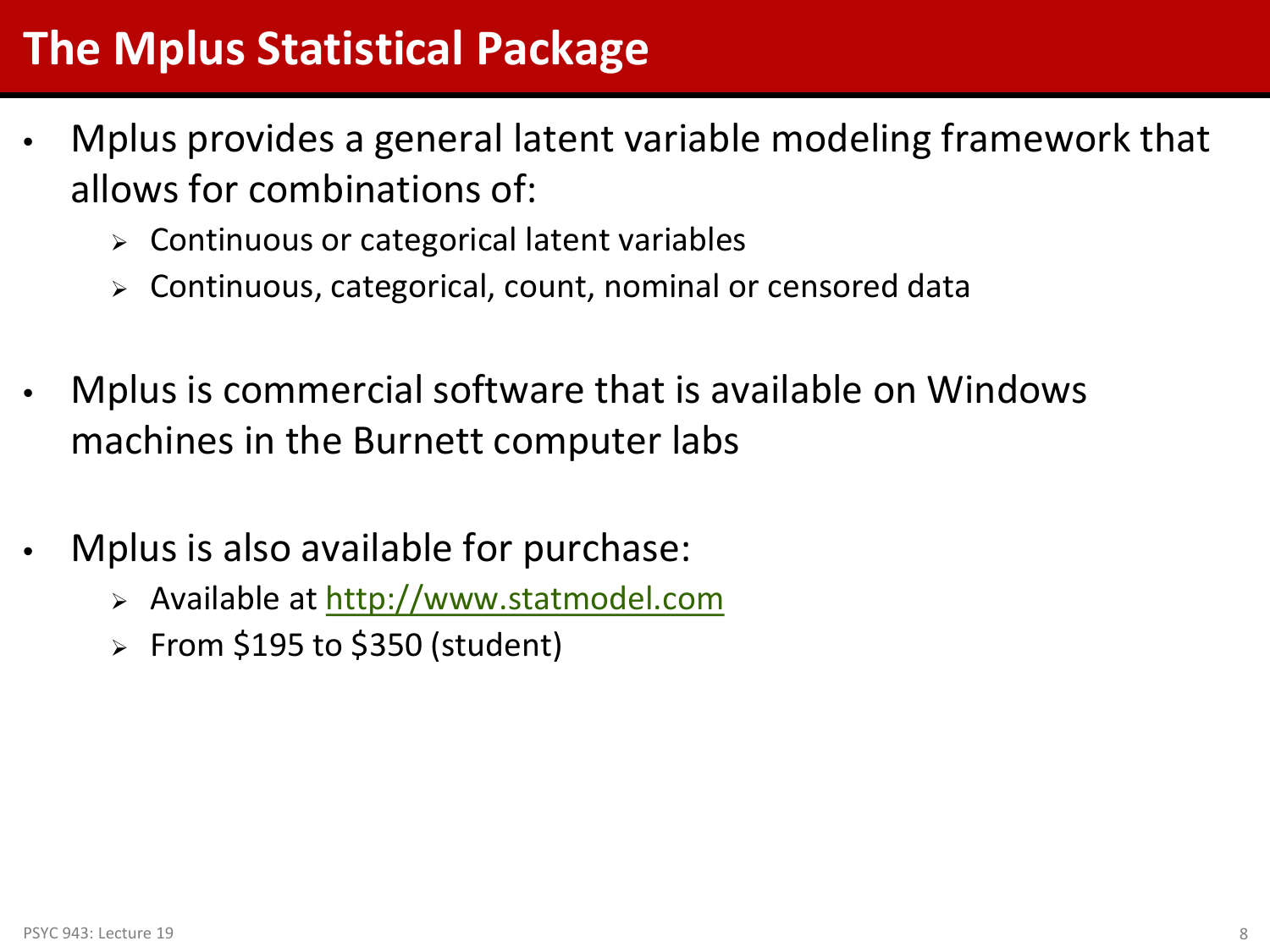#### **Mplus Data File Input Format**

- Mplus input files must be ASCII text based (so not binary)
	- Text-based file formats: \*.txt, \*.dat, \*.csv
	- Not-text-based file formats: \*.xlsx, \*.sas7bdat, \*.sav
- The easiest way to get data files into Mplus is to use "freeformatting" (some type of delimiter between columns)
	- $\triangleright$  I prefer comma-delimited files and will only use those in this course
	- **Cannot start with variable names in first row of data**
- Typically, I store data in Excel and save as a comma-delimited file
	- $\triangleright$  Save As...\*.csv...
		- (then click OK to the first question)…(then click YES to the second)
		- Ignore the warning (click NO) to re-save when closing the Excel Workbook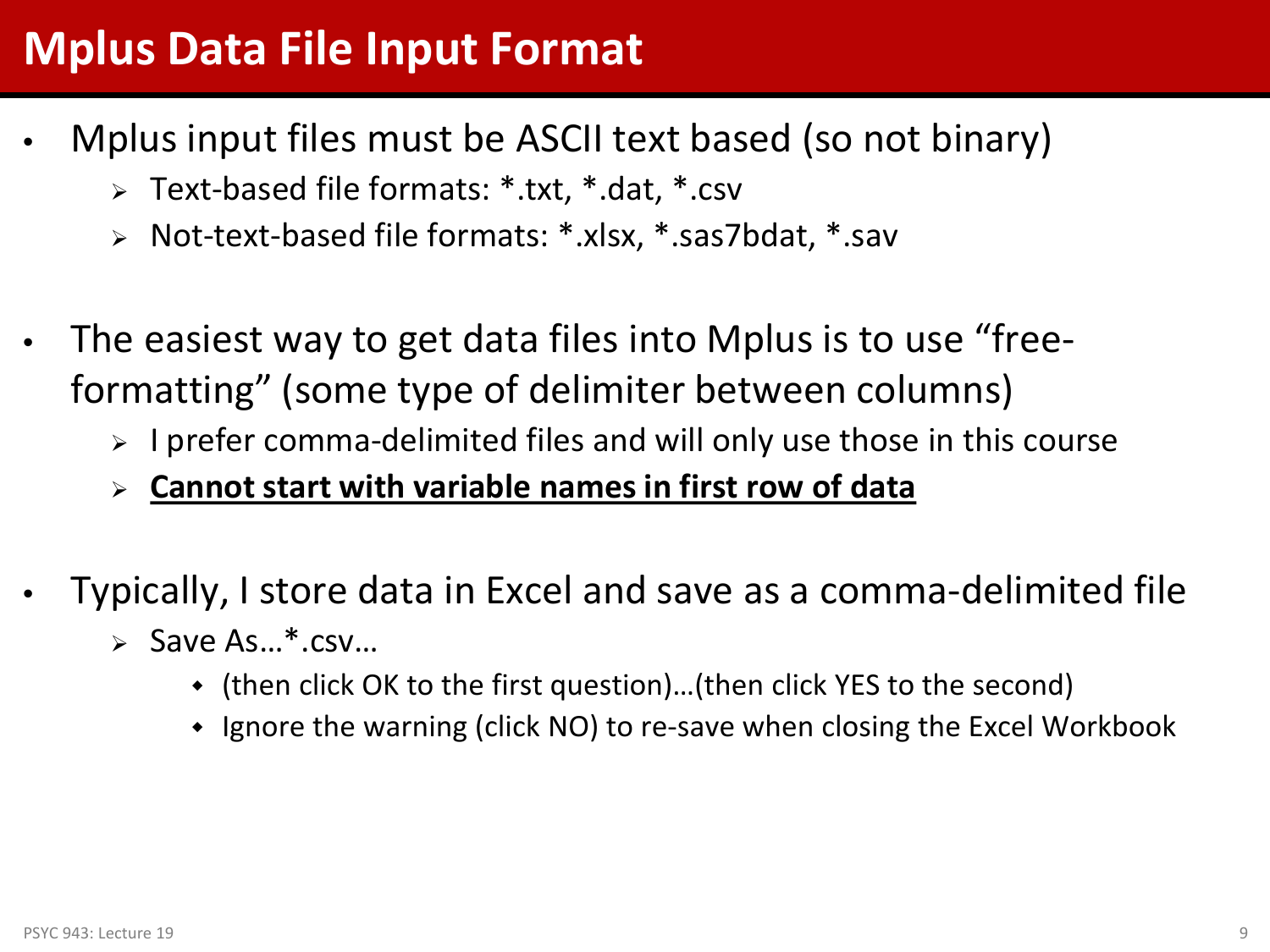## **Mplus Syntax Conventions**

- Most syntax must have a semi-colon end each line (;)
	- $\triangleright$  Exceptions: TITLE section, comments, and continuing lines
- Comments are denoted with an exclamation point (!)
- Syntax is organized by sections; headings of sections end with colons (:) TITLE:, DATA:, VARIABLE:, DEFINE:, and MODEL: are what we use this week
- Syntax cannot exceed 90 characters per row (?)
- Mplus input files are typically saved with the extension \*.inp
- Mplus output files are typically saved with the extension \*.out
	- $\triangleright$  Both are ASCII text (i.e., you can open with text editors)
- The default location for the data file and output file are the folder containing the input file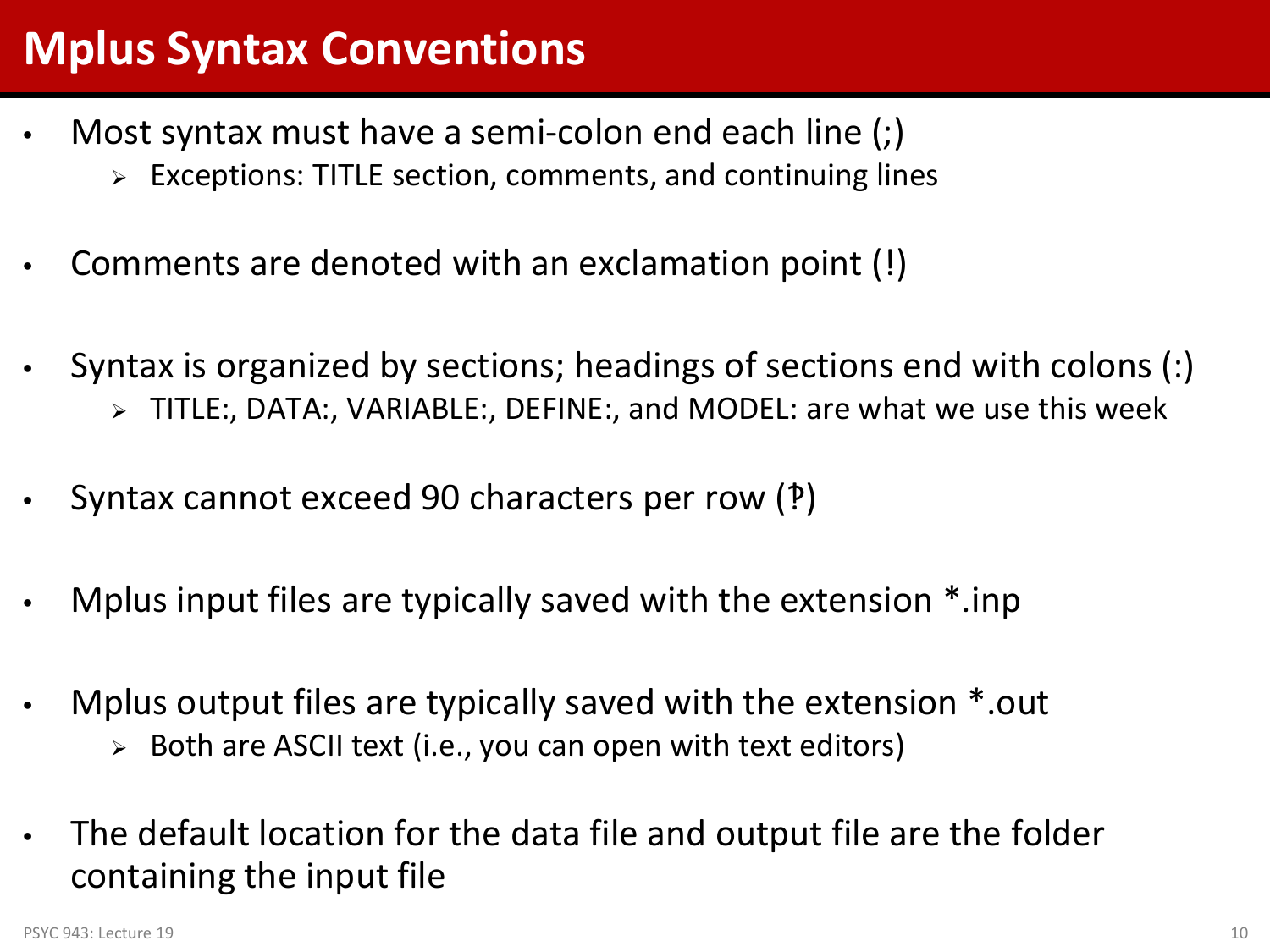## **Mplus TITLE Section**

- The TITLE section contains the label of the analysis
- You can type whatever you want here…it will appear verbatim at the top of the output file
- You do not have to terminate this section with a semi-colon
- This section is optional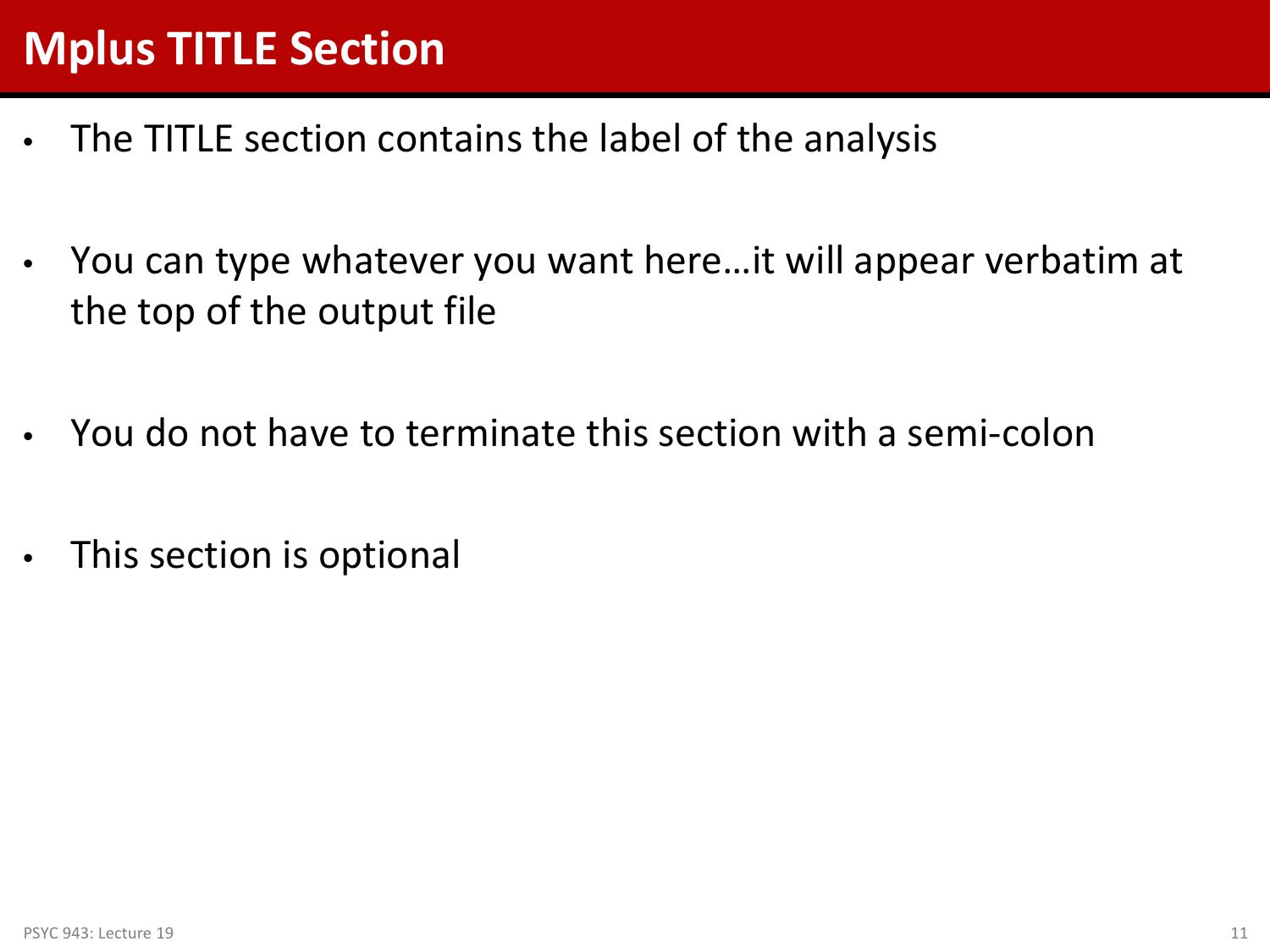## **Mplus DATA Section**

- The DATA section is where data files are defined
- Define the name (and path if different from input file folder) by using the command:

 $FILE = mydata.csv$ 

- POTENTIAL MISTAKES:
	- $\geq$  Data must be numeric if not errors happen
	- $\triangleright$  First row of data should not contain variable names
- This section is NOT OPTIONAL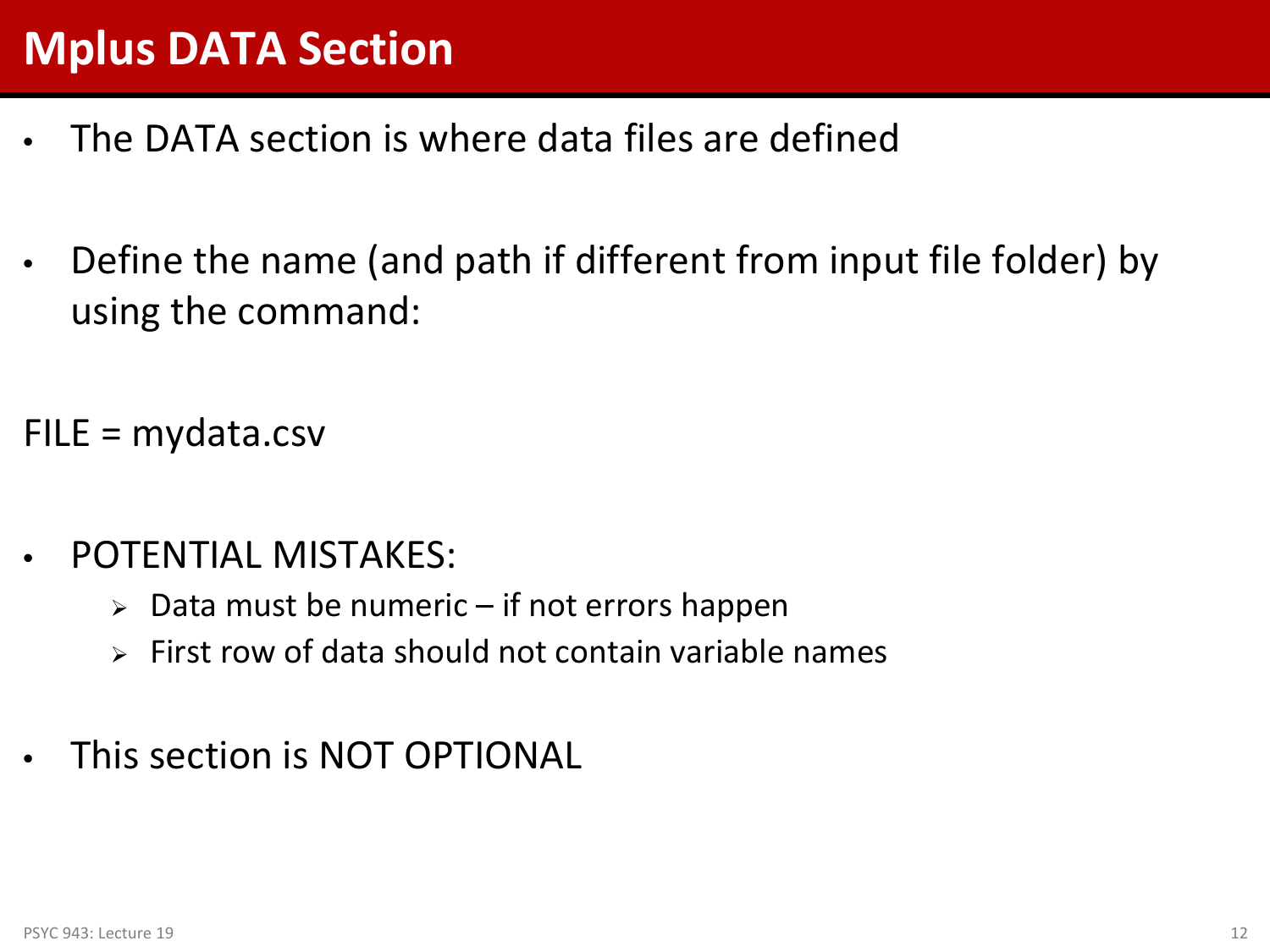#### **Mplus VARIABLE Section**

- The Mplus VARIABLE section defines the names of the variables in the data file, variable types, and variables in your analysis
	- $\triangleright$  NAMES = provides variable names
		- Names cannot be more than 8 characters
		- Lists of variables can be created (i.e., X1-X10 makes 10 variables)
		- By default all variables listed in the NAMES section are assumed to be part of the analysis
	- $\triangleright$  USEVARIABLE = provides names of variables used in the analysis (optional)
	- $\triangleright$  IDVARIABLE = provides the ID variable name (optional)
- This section is NOT OPTIONAL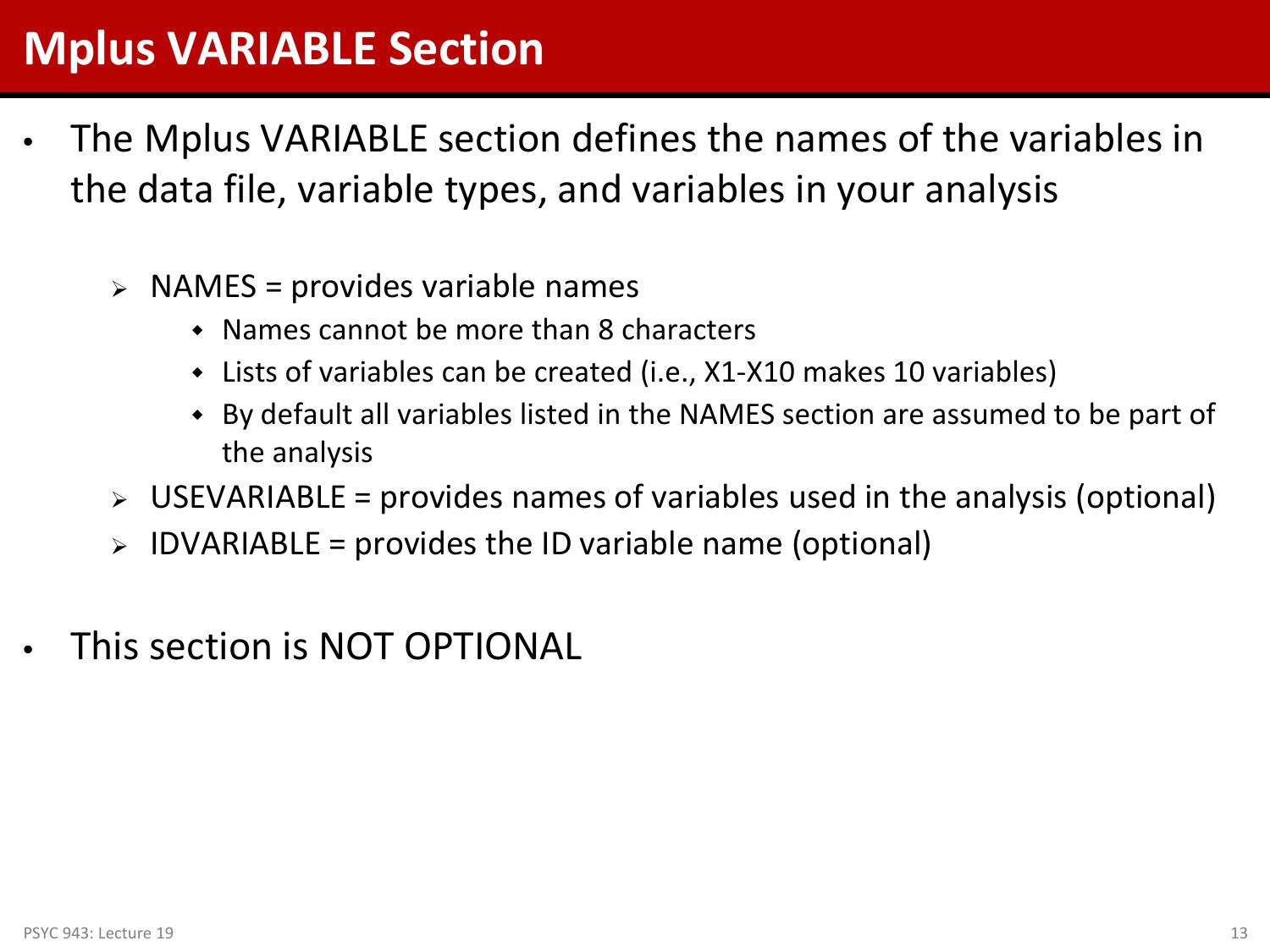#### **Mplus DEFINE Section**

- The DEFINE section is where new variables are created
- To test our equal slopes hypothesis we created interaction variables by the following syntax:

```
TITLE: !title section puts text below at the top of the output file
    ANCOVA MODEL WITH GENDER, MOTIVATION, AND ACHIEVEMENT
    TESTING INTERACTIONS - DIFFERENT SLOPES WITHIN GENDER GROUP
DATA: 'data section defines data file
    FILE = exampledata.csv;VARIABLE: !variable section defines varibles in data file
    NAMES = ID achieve selfest motivate gender se1-se5
            motiv1-motiv5 ach1-ach20:
    IDVARIABLE = ID;
    USEVARIABLE = achieve selfest gender motivate femaleSE femaleM;
DEFINE:
    femaleSE = qender*selfest;
    femaleM = gender*motivate;MODEL:
    achieve ON selfest gender motivate femaleSE femaleM;
```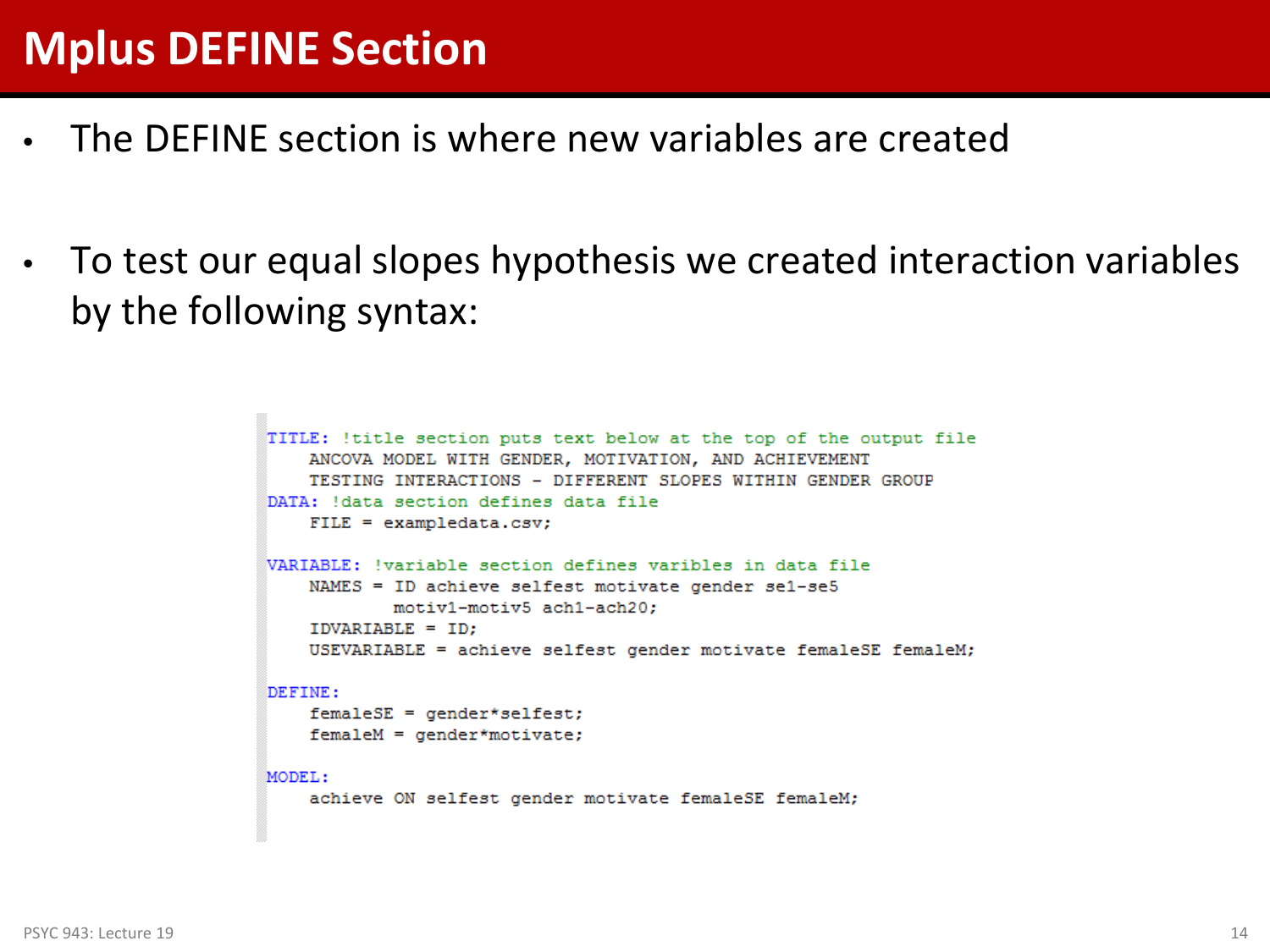#### **Mplus MODEL Section**

The MODEL section is where you define the model These models use the ON statement (ON = REGRESSION)

achieve ON selfest motivate

- And an empty model to figure out the covariance matrix of the MOTIVATION items
	- $\triangleright$  This used the WITH statement (WITH = COVARIANCE)

motiv1-motive5 WITH motive1-motive5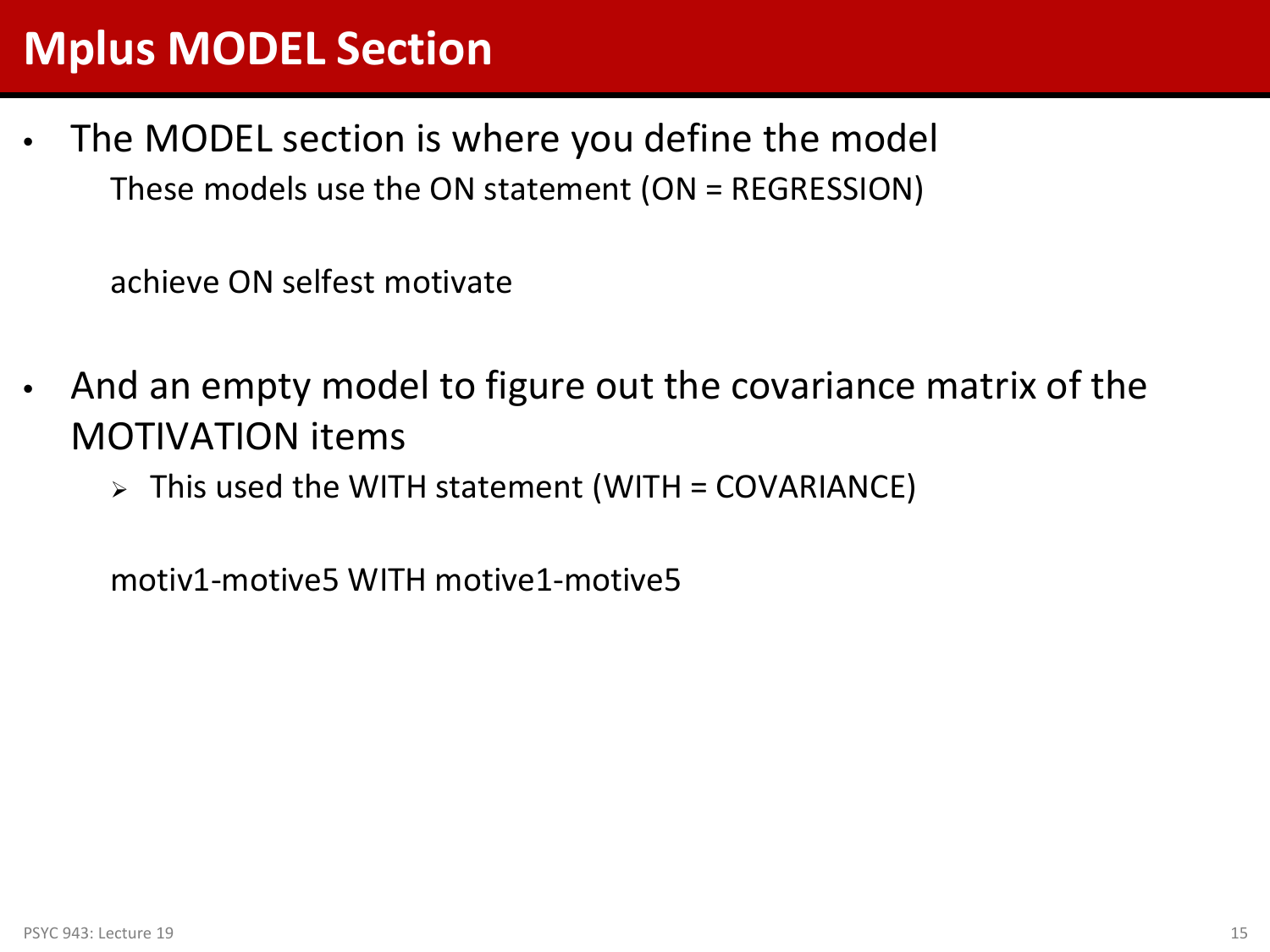## **MULTIVARIATE REGRESSION**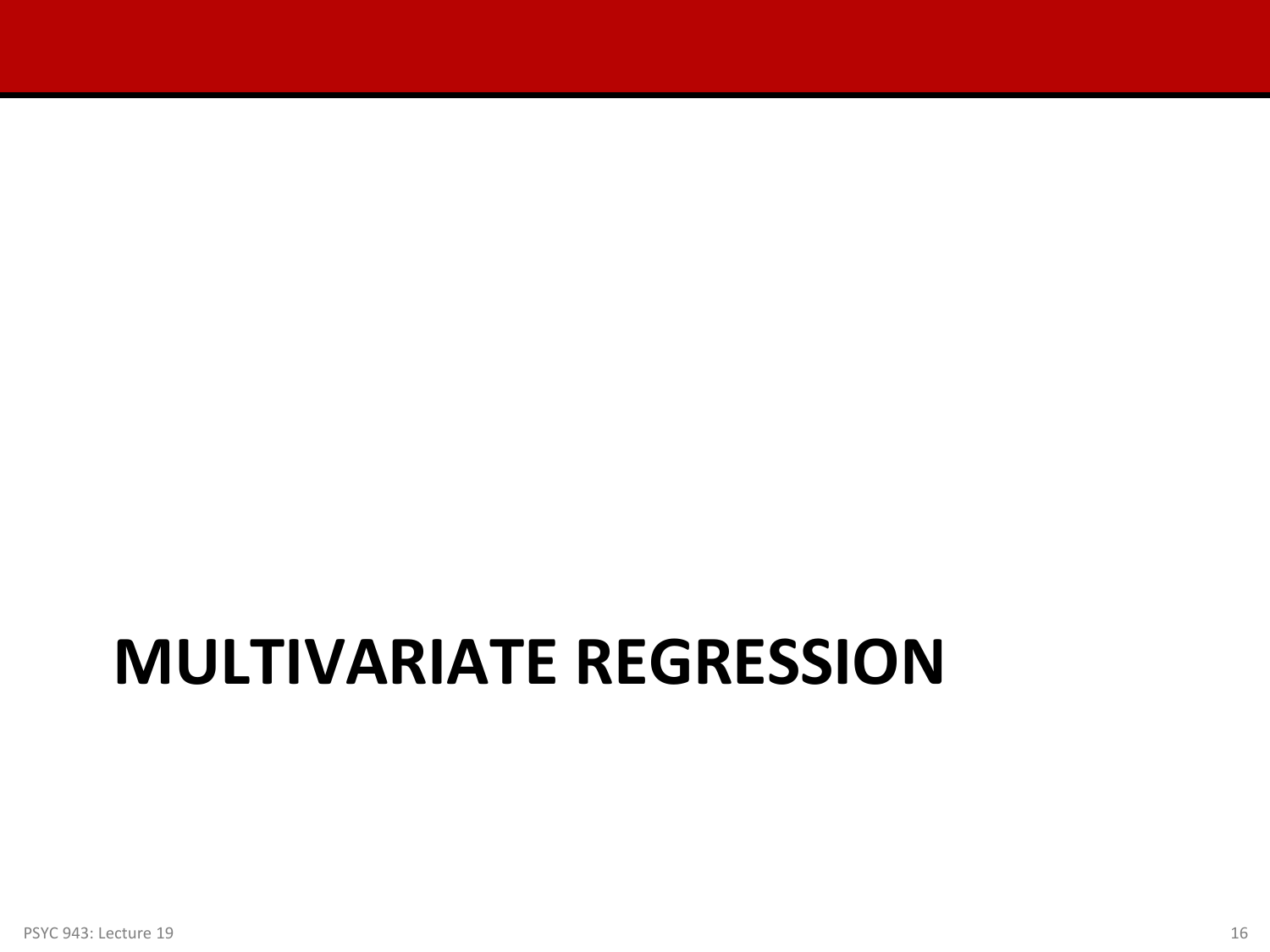- Before we dive into path analysis, we will begin with a multivariate regression model:
	- Predicting mathematics performance (PERF) with high school (HSL) and college (CC) experience
	- Predicting perceived usefulness (USE) with high school (HSL) and College (CC) experience

$$
PERF_i = \beta_0^{PERF} + \beta_{HSL}^{PERF} HSL_i + \beta_{CC}^{PERF} CC_i + e_i^{PERF}
$$
  

$$
USE_i = \beta_0^{USE} + \beta_{HSL}^{USE} HSL_i + \beta_{CC}^{USE} CC_i + e_i^{USE}
$$

- We denote the residual for PERF as  $e_i^{PERF}$  and the residual for USE as  $e_i^U$ 
	- $\triangleright$  We also assume the residuals are Multivariate Normal:

$$
\begin{bmatrix} e_i^{PERF} \\ e_i^{USE} \end{bmatrix} \sim N_2 \left( \begin{bmatrix} 0 \\ 0 \end{bmatrix}, \begin{bmatrix} \sigma_{e:PERF}^2 & \sigma_{e:PERF,USE} \\ \sigma_{e:PERF,USE} & \sigma_{e:USE}^2 \end{bmatrix} \right)
$$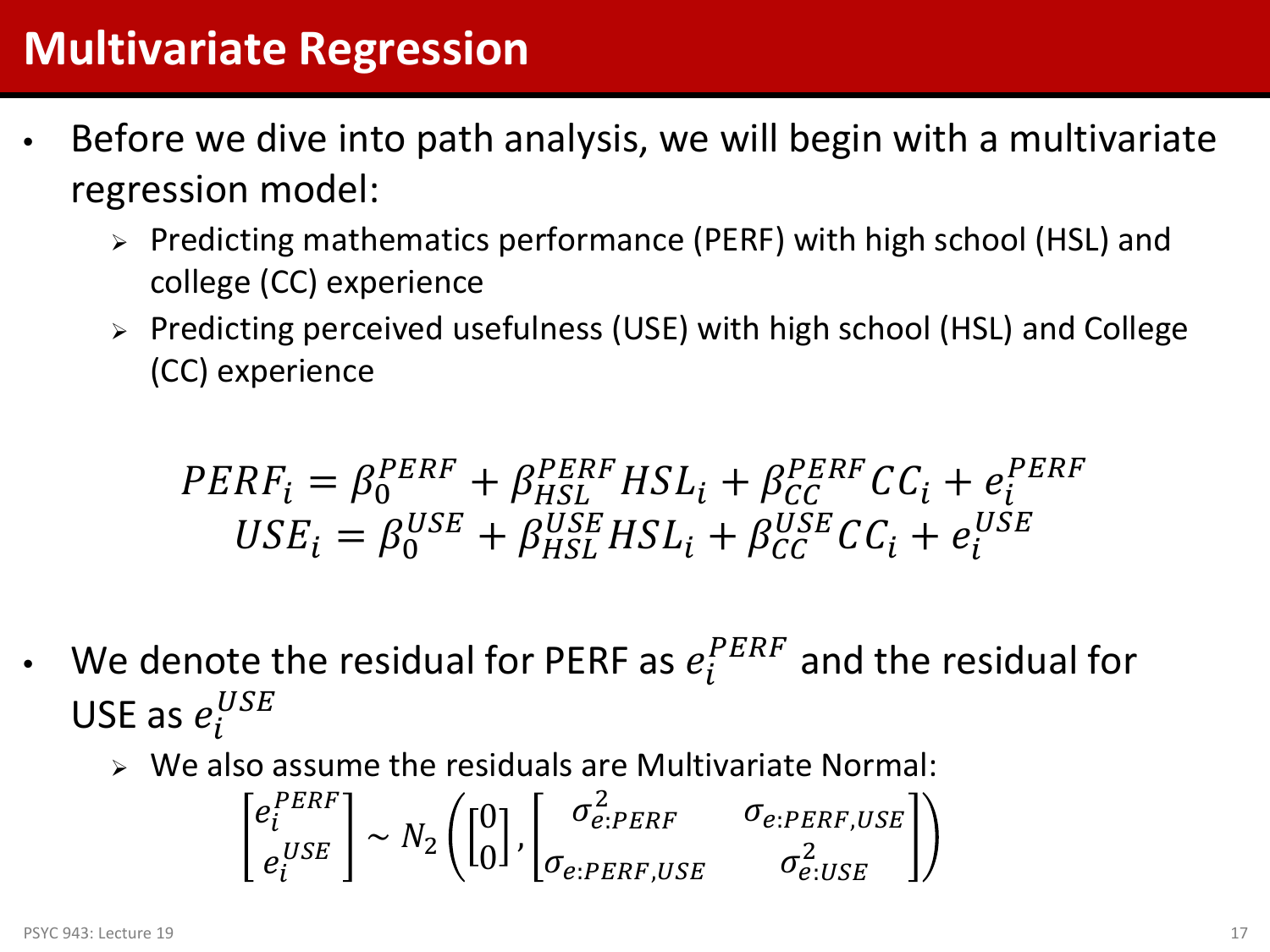#### **Multivariate Linear Regression Path Diagram**

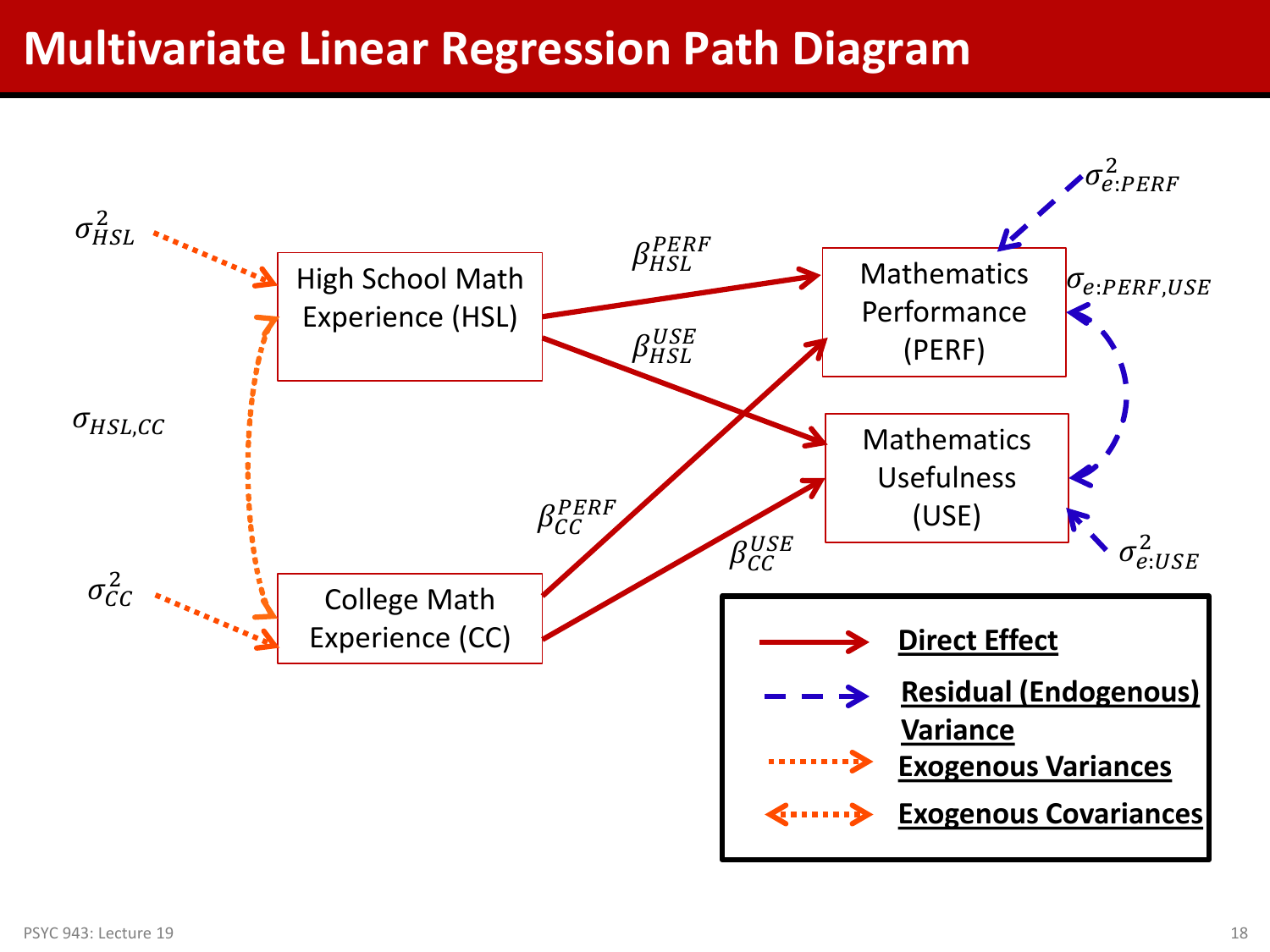## **Types of Variables in the Analysis**

- An important distinction in path analysis is between endogenous and exogenous variables
- Endogenous variable(s): variables whose variability *is explained* by one or more variables in a model
	- In linear regression, the **dependent variable** is the only endogenous variable in an analysis
		- Mathematics Performance (PERF) and Mathematics Usefulness (USE)
- Exogenous variable(s): variables whose variability *is not explained*  by any variables in a model
	- In linear regression, the **independent variable**(s) are the exogenous variables in the analysis
		- High school (HSL) and college (CC) experience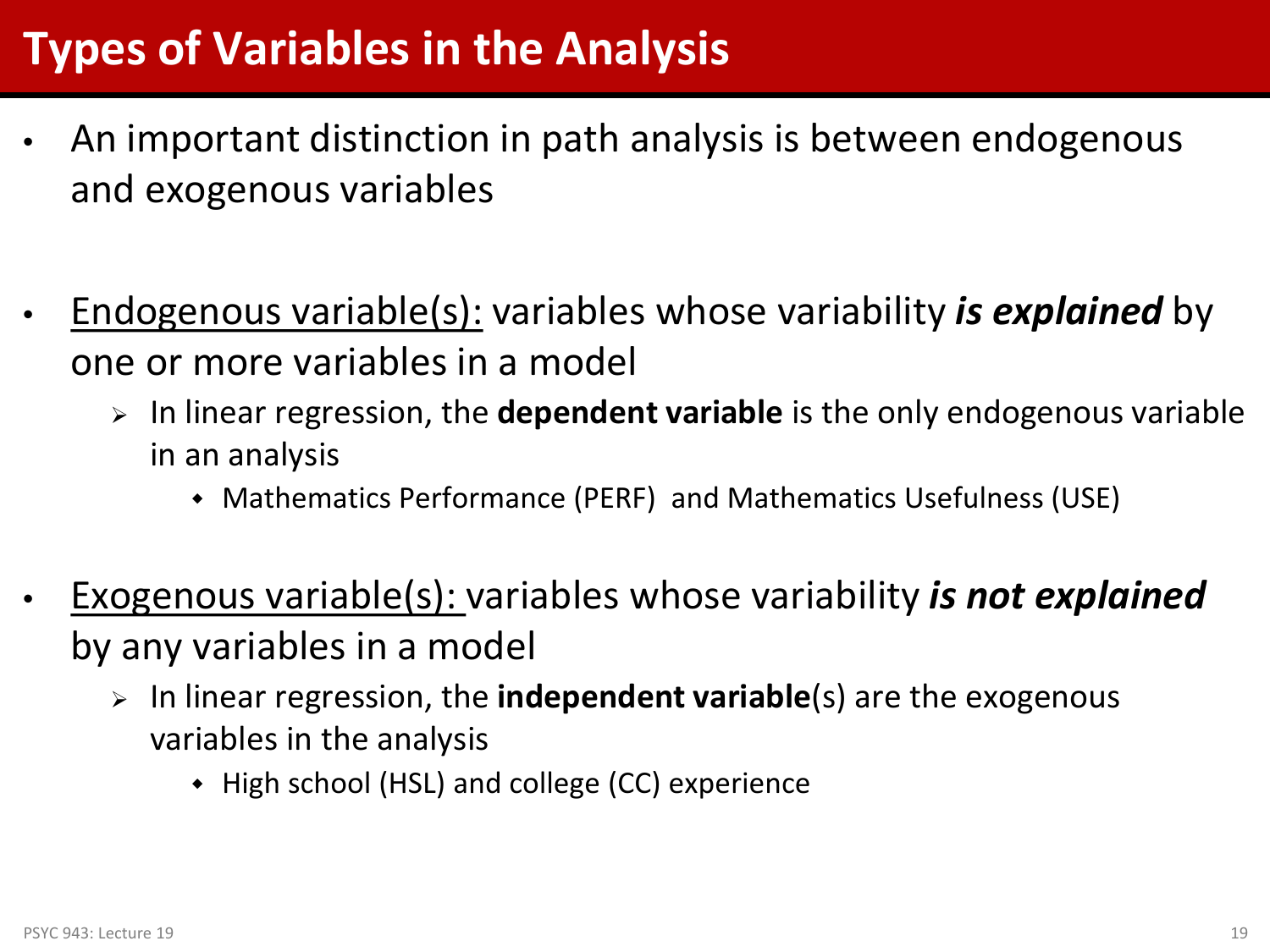#### **Multivariate Regression in Mplus**

- The basic code for linear regression in Mplus uses the ON statement
- The WITH statement estimates a covariance between the two variables

```
TITLE:
   MULTIVARIATE Multiple Regression Analysis
    Predicting Performance and Perceived Usefulness
    NOTE: NO LISTWISE DELETION OF INCOMPLETE CASES
    THIS IS DUE TO ADDING THE WITH STATEMENT (INSERTS INTO LIKELIHOOD FUNCTION)
DATA:
    FILE = mathdata.csv:VARIABLE:
    NAMES = id gender hsl cc use msc mas mse perf;
    USEVARIABLE = hsl perf cc use;
    IDVARIABLE = id:MISSING = .:MODEL:
    perf ON hsl cc;
    use ON hsl cc:
    hsl; cc; hsl WITH cc; !adds exogenous variables to likelihood
```
OUTPUT:

STANDARDIZED RESIDUAL SAMPSTAT: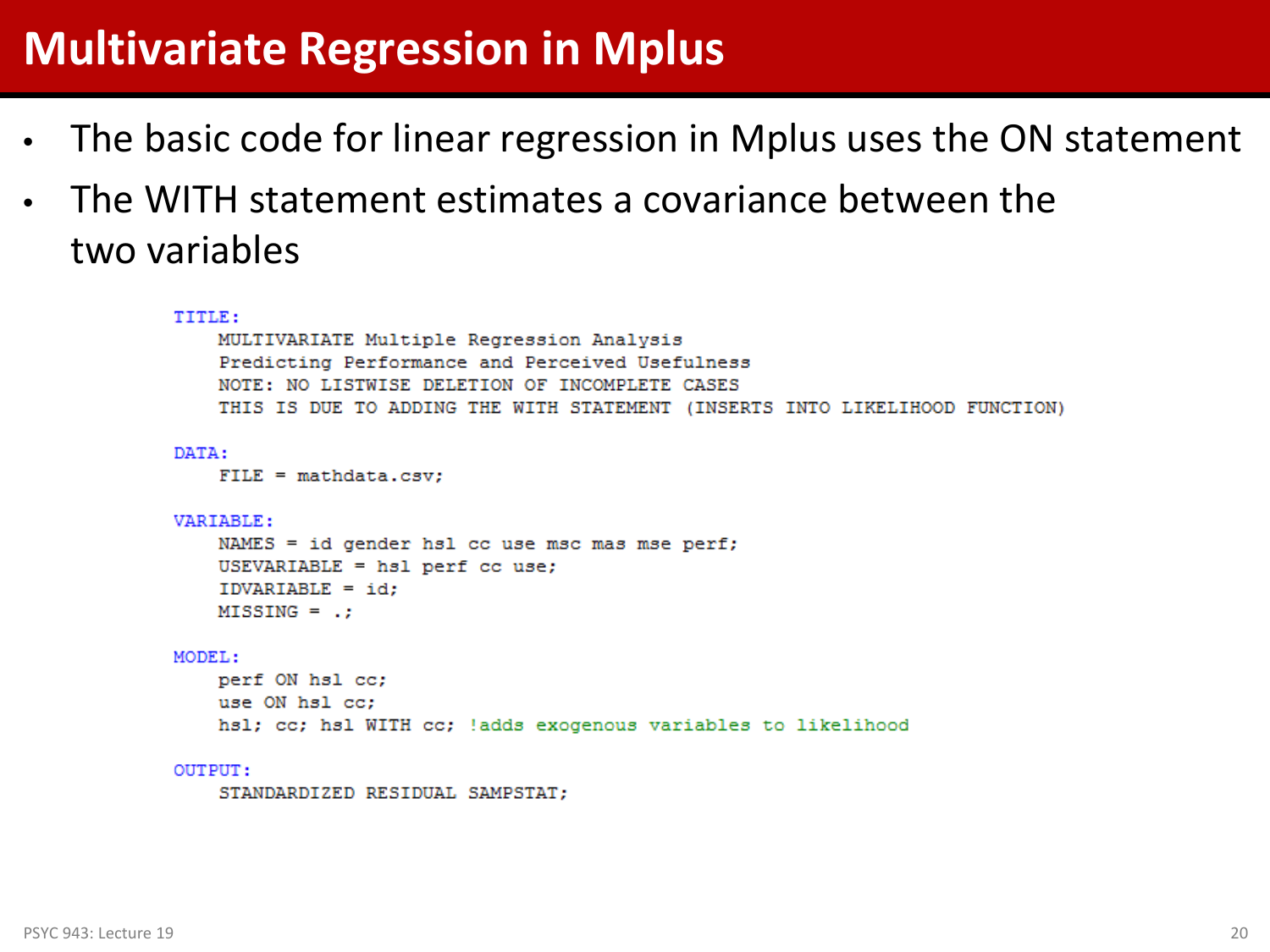## **Labeling Variables**

- The endogenous (dependent) variables are:
	- Performance (PERF) and Usefulness (USE)
- The exogenous (independent) variables are:
	- $\triangleright$  High school (HSL) and college (CC) experience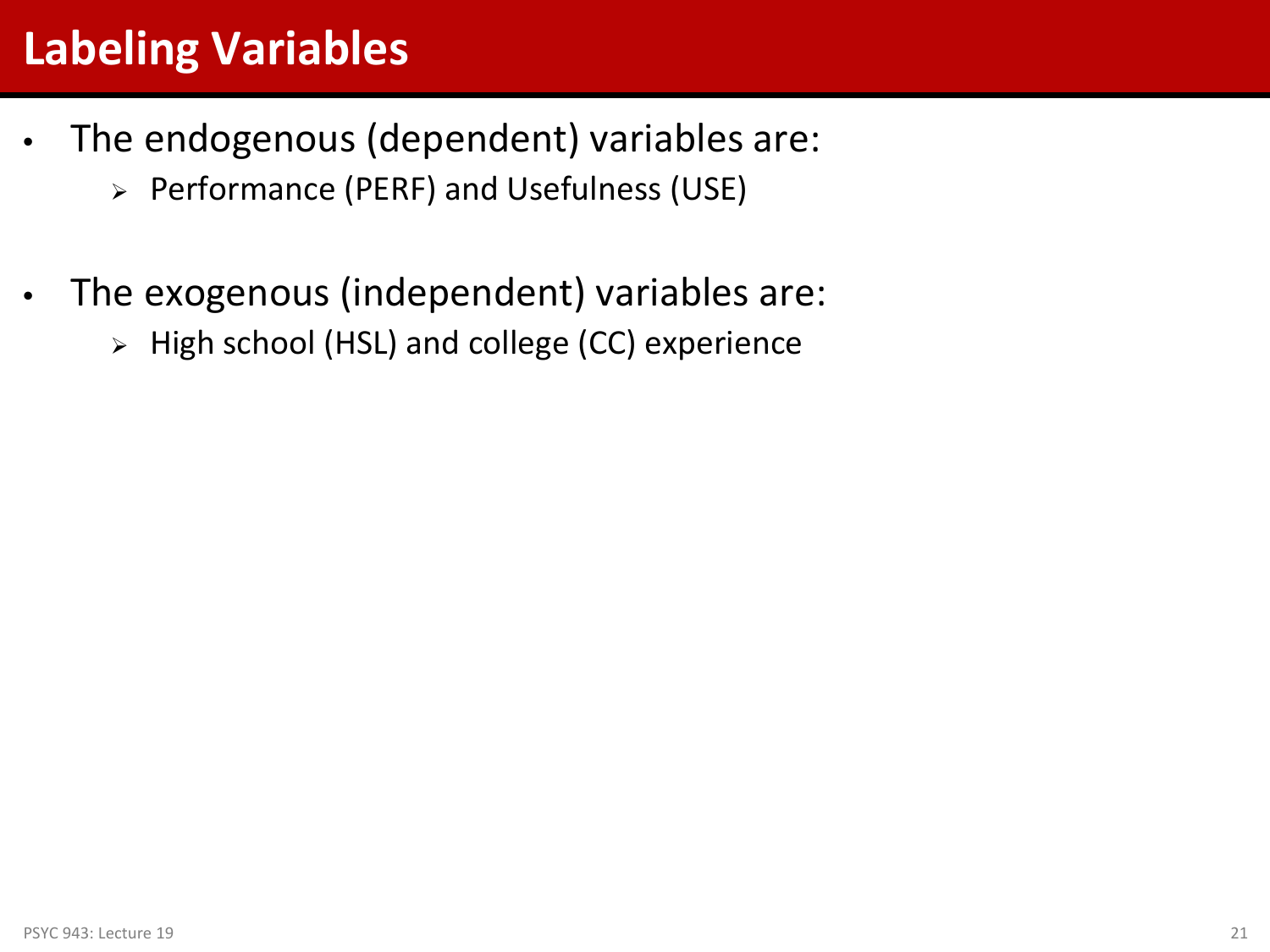#### **Multivariate Regression Model Parameters**

- If we considered all four variables to be part of a multivariate normal distribution, our unstructured (saturated) model would have a total of 14 parameters:
	- $\geq 4$  means
	- $\geq 4$  variances
	- $\triangleright$  6 covariances (4-choose-2 or 4\*(4-1)/2))
- The model itself has 14 parameters:
	- $\triangleright$  4 intercepts
	- $\geq 4$  slopes
	- $\geq 2$  residual variances
	- $\geq 1$  residual covariance
	- $\geq 2$  exogenous variances
	- $\geq 1$  exogenous covariance
- Therefore, this model will fit perfectly  $-$  no model fit statistics will be available
	- $\triangleright$  Even without model fit, interpretation of parameters can proceed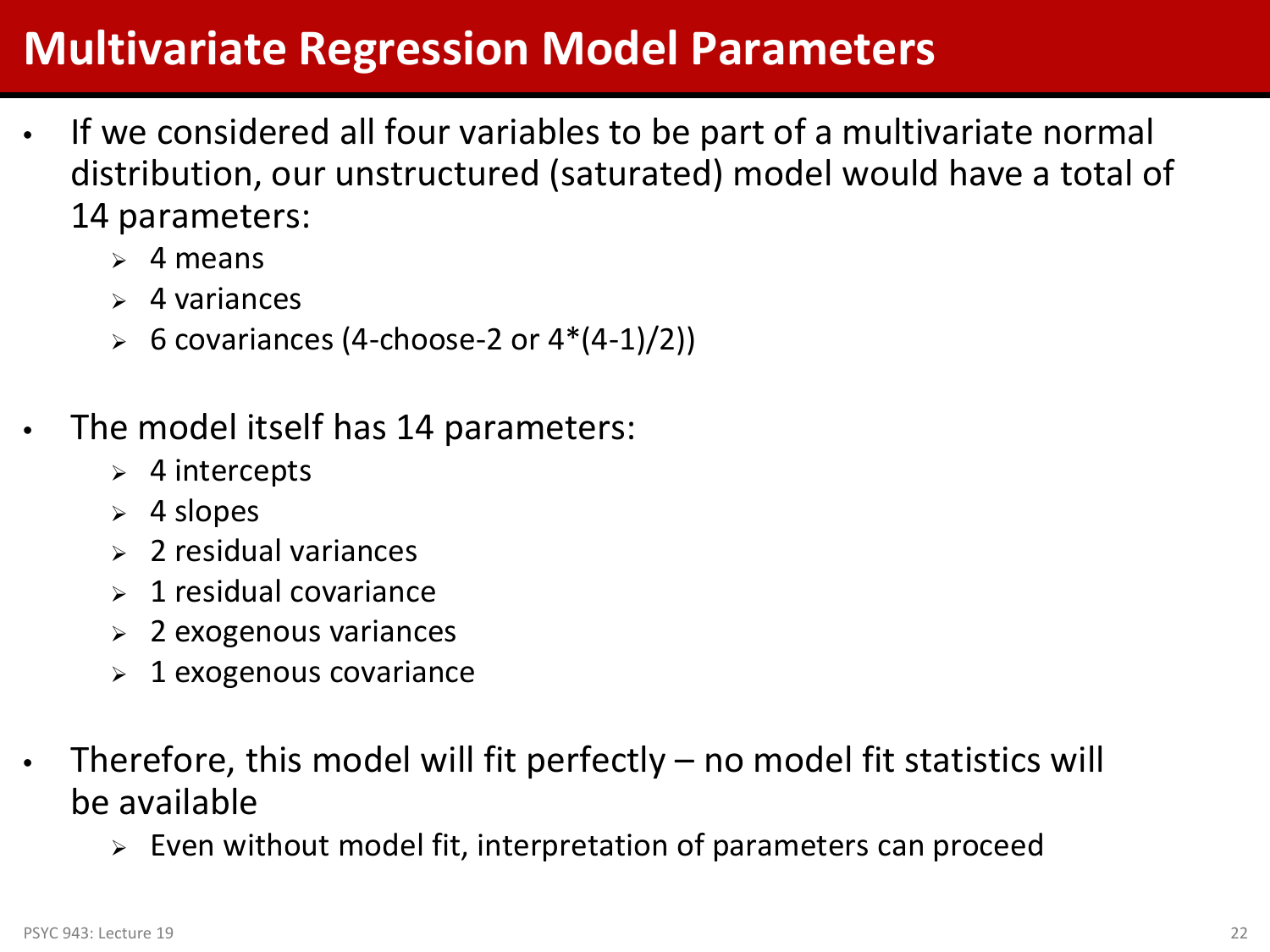#### **Multivariate Linear Regression Path Diagram (Unstandardized Coefficients)**

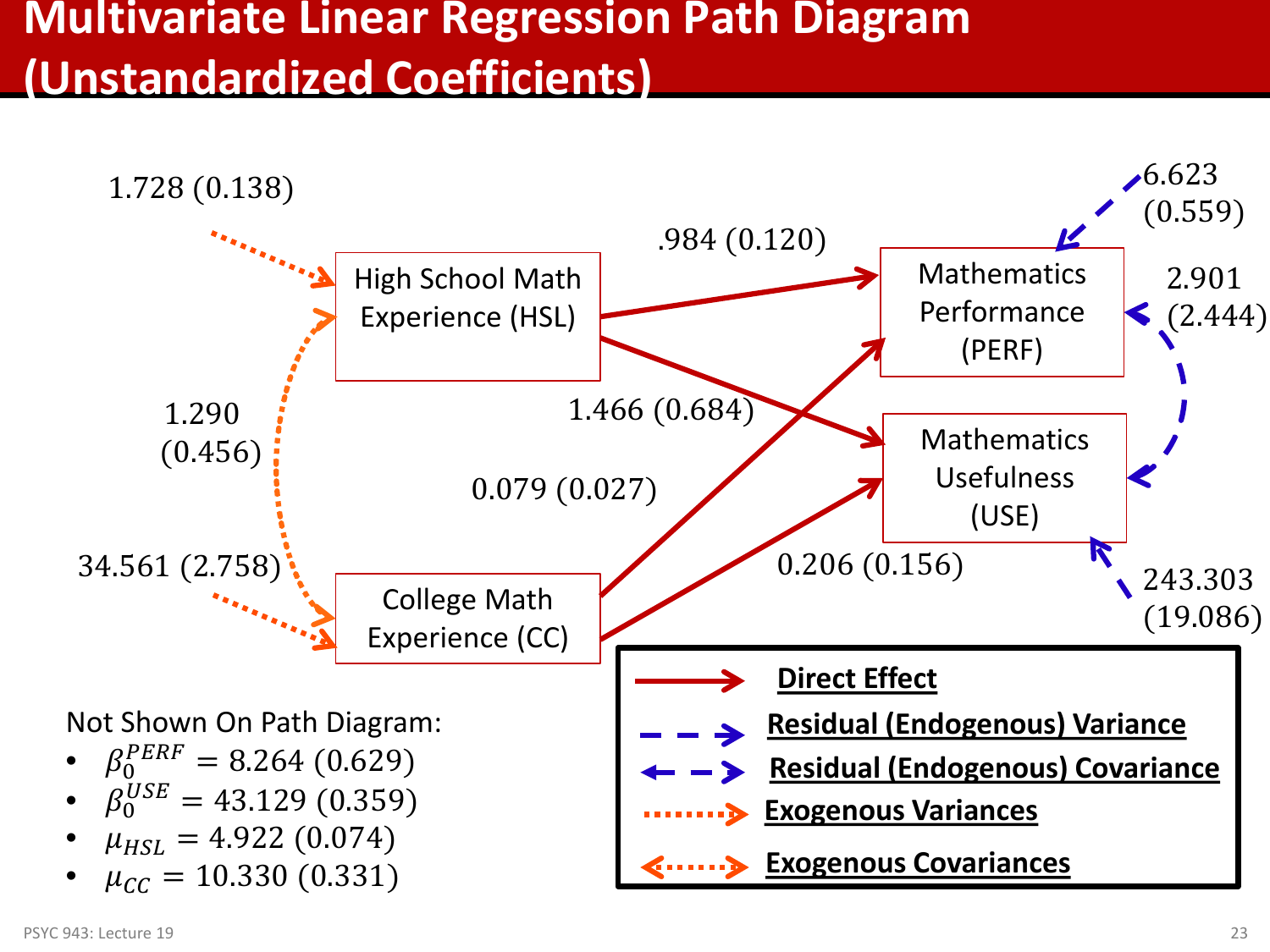## **Interpreting Multivariate Regression Results for PERF**

- $\beta_0^{PERF} = 8.264$ : the intercept for PERF the value of PERF when all predictors are zero (HSL = 0 and  $CC = 0$ )
- $\beta_{HSL}^{PERF} = 0.986$ : the slope for HSL predicting PERF. Indicates that for every one-unit increase in HSL (holding CC constant), PERF increases by .986
	- $\triangleright$  The standardized coefficient was .438
- $\beta_{CC}^{PERF} = 0.079$ : the slope for CC predicting PERF. Indicates that for every one-unit increase in CC (holding HSL constant), PERF increases by .079
	- $\geq$  The standardized coefficient was .157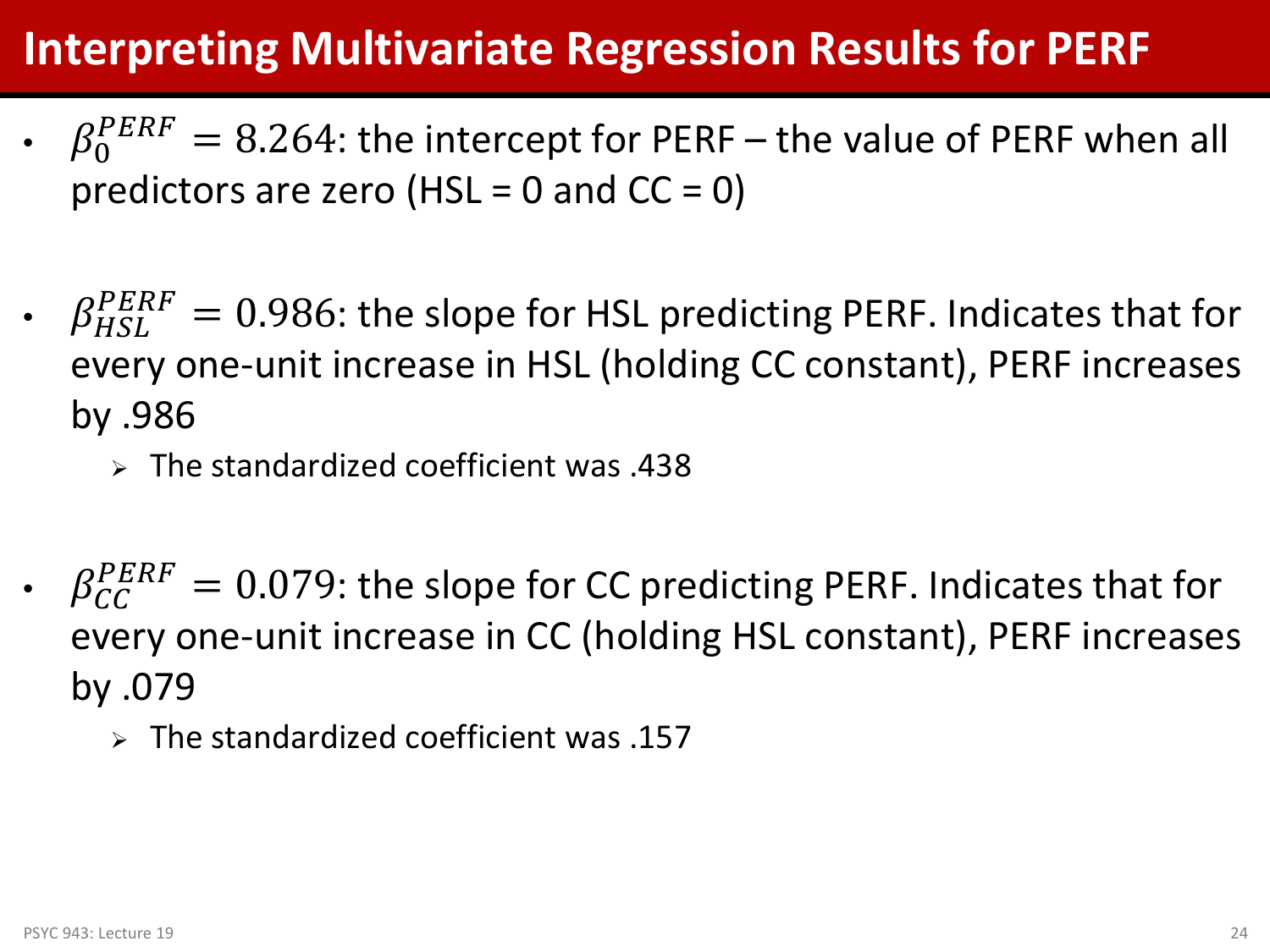## **Interpreting Multivariate Regression Results for USE**

- $\beta_0^{USE} = 43.129$ : the intercept for USE the value of USE when all predictors are zero (HSL = 0 and  $CC = 0$ )
- $\beta_{HSL}^{USE} = 1.466$ : the slope for HSL predicting USE. Indicates that for every one-unit increase in HSL (holding CC constant), USE increases by 1.466
	- $\triangleright$  The standardized coefficient was .122
- $\beta_{CC}^{USE} = 0.206$ : the slope for CC predicting USE. Indicates that for every one-unit increase in CC (holding HSL constant), USE increases by .206. This was found to be not significant, meaning college experience did not predict perceived usefulness
	- $\triangleright$  The standardized coefficient was .077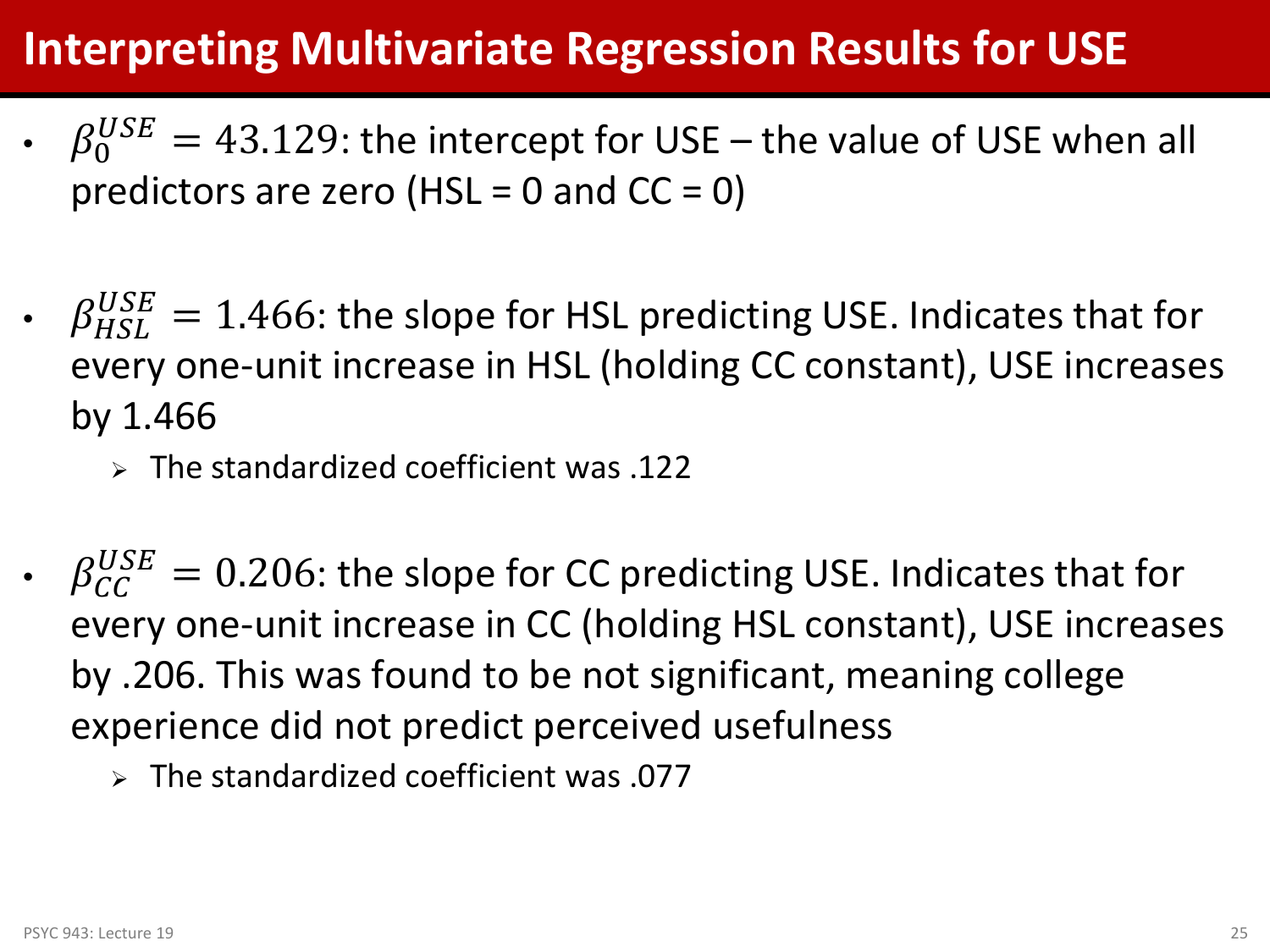#### **Interpretation of Residual Variances and Covariances**

- $\sigma_{e:PERF}^2 = 6.623$ : the residual variance for PERF  $\triangleright$  The R<sup>2</sup> for PERF was .240 (the same as before)
- $\sigma_{e:USE}^2 = 243.303$ : the residual variance for USE  $\triangleright$  The R<sup>2</sup> for USE was .024 (a very small effect)
- $\sigma_{e:PERF,USE}$  = 2.901: the residual covariance between USE and PERF
	- $\triangleright$  This value was not significant, meaning we can potentially set its value to zero and re-estimate the model
- Each of these variance describes the amount of variance not accounted for in each dependent (endogenous) variable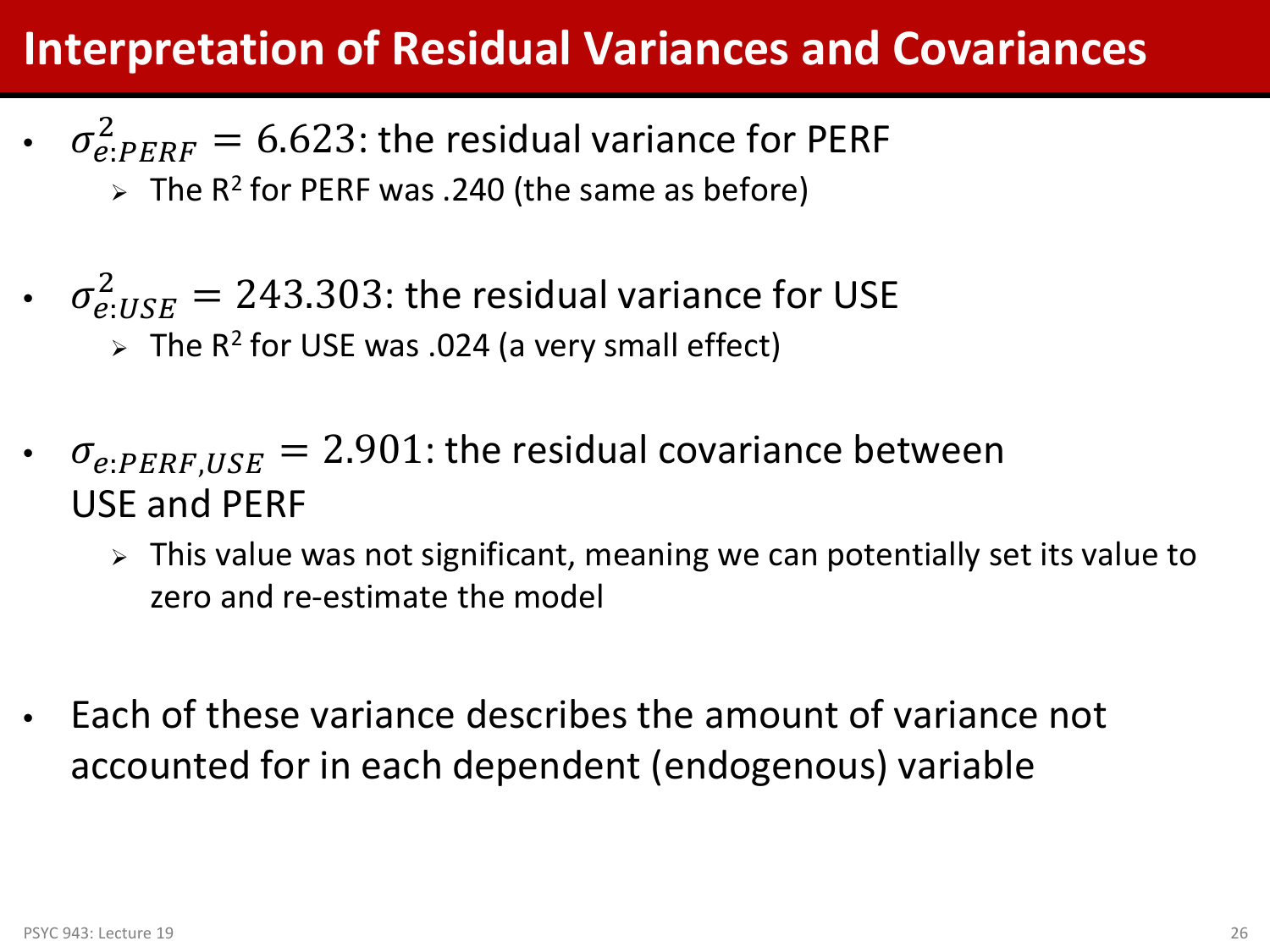#### **Overall Model R2 for All Endogenous Variables**

- Although the residual variance and  $R^2$  values for PERF and USE describe how each variable is explained individually, we can use multivariate statistics to describe the joint explanation of both
	- $\triangleright$  R<sup>2</sup> comparing the generalized variances (determinant of covariance matrix)
- The overall generalized variance of the endogenous variables without the model was  $|\mathbf{\Sigma}| =$ 8.709 6.362 6.362 249.254  $= 2,130.28$
- The generalized **residual** variance of the endogenous variables was  $\left| \Sigma \right| =$ 6.623 2.901 2.901 243.303  $= 1,602.98$
- Therefore, the generalized R<sup>2</sup> was  $\frac{2,130.28-1,602.98}{3,130,39}$ 2,130.28  $= .248$ 
	- $\triangleright$  Most of that came from the PERF variable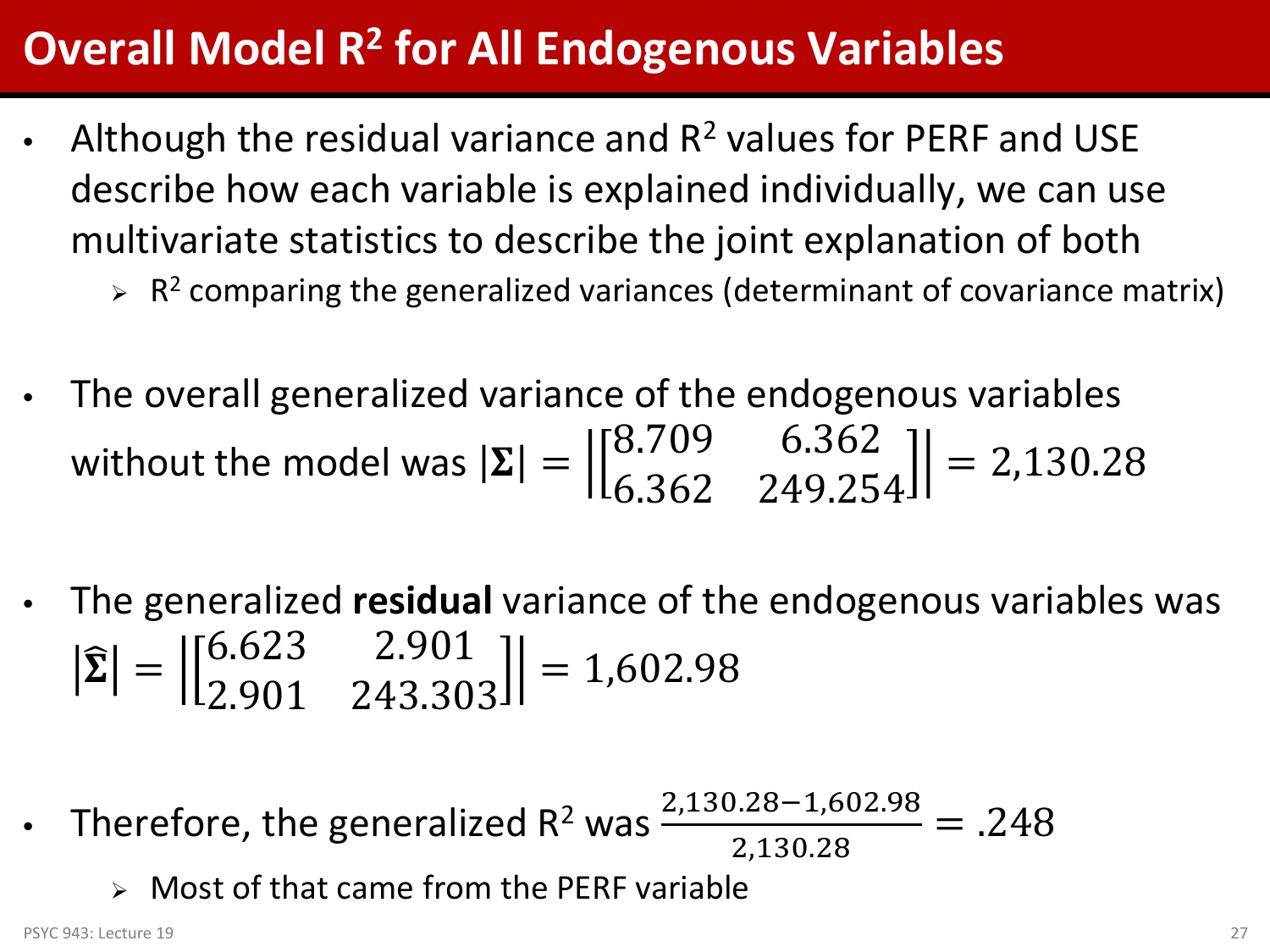#### **Comparison of Model Output from Linear and Multivariate Regression Models**

|                                                 |                    | <b>Linear Regression</b>      |                                        |                    |                         | MODEL RESULTS    |        | <b>Multivariate Regression</b> |                |                |                |
|-------------------------------------------------|--------------------|-------------------------------|----------------------------------------|--------------------|-------------------------|------------------|--------|--------------------------------|----------------|----------------|----------------|
| <b>IODEL RESULTS</b>                            |                    |                               |                                        |                    |                         |                  |        |                                |                |                | Two-Tailed     |
|                                                 |                    | Estimate                      | S.E.                                   | Est./S.E.          | Two-Tailed<br>P-Value   |                  |        | Estimate                       | S.E.           | Est./S.E.      | P-Value        |
| PERF                                            | ON                 |                               |                                        |                    |                         | PERF             | ON     |                                |                |                |                |
| <b>HSL</b><br>CC                                |                    | 0.986<br>0.079                | 0.120<br>0.027                         | 8.191<br>2.930     | 0.000<br>0.003          | <b>HSL</b><br>CC |        | 0.984<br>0.079                 | 0.120<br>0.027 | 8,183<br>2.934 | 0.000<br>0.003 |
| HSL                                             | WITH               |                               |                                        |                    |                         | <b>USE</b>       | ON     |                                |                |                |                |
| CC                                              |                    | 1.275                         | 0.456                                  | 2.796              | 0.005                   | <b>HSL</b><br>cc |        | 1.466<br>0.206                 | 0.684<br>0.156 | 2.143<br>1.317 | 0.032<br>0.188 |
| Means                                           |                    |                               |                                        |                    |                         |                  |        |                                |                |                |                |
| <b>HSL</b><br>cc                                |                    | 4.925<br>10.331               | 0.073<br>0.331                         | 67.022<br>31.170   | 0.000<br>0.000          | <b>HSL</b><br>cc | WITH   | 1.290                          | 0.456          | 2.827          | 0.005          |
| Intercepts                                      |                    |                               |                                        |                    |                         | <b>USE</b>       | WITH   |                                |                |                |                |
| <b>PERF</b>                                     |                    | 8.253                         | 0.631                                  | 13.084             | 0.000                   | PERF             |        | 2.901                          | 2.444          | 1,187          | 0.235          |
| Variances                                       |                    |                               |                                        |                    |                         |                  |        |                                |                |                |                |
| HSL                                             |                    | 1.726                         | 0.137                                  | 12.573             | 0.000                   | Means<br>HSL     |        | 4.922                          | 0.074          | 66.952         | 0.000          |
| cc                                              |                    | 34.556                        | 2.757                                  | 12.534             | 0.000                   | cc               |        | 10,330                         | 0.331          | 31.174         | 0.000          |
|                                                 | Residual Variances |                               |                                        |                    |                         |                  |        |                                |                |                |                |
| PERF                                            |                    | 6.631                         | 0.560                                  | 11.841             | 0.000                   | Intercepts       |        |                                |                |                |                |
|                                                 |                    |                               |                                        |                    |                         | <b>PERF</b>      |        | 8.264                          | 0.629          | 13,129         | 0.000          |
|                                                 |                    |                               |                                        |                    |                         | <b>USE</b>       |        | 43.129                         | 3.590          | 12.014         | 0.000          |
| $\bullet$                                       |                    | Results for linear regression |                                        |                    |                         |                  |        |                                |                |                |                |
|                                                 |                    |                               | parameters will be virtually unchanged |                    | Variances<br><b>HSL</b> |                  | 1,728  | 0.138                          | 12.562         | 0.000          |                |
|                                                 |                    |                               |                                        |                    |                         | cc               |        | 34.561                         | 2.758          | 12.533         | 0.000          |
| Here, they differ due to one extra<br>$\bullet$ |                    |                               |                                        | Residual Variances |                         |                  |        |                                |                |                |                |
|                                                 |                    |                               | PERF                                   |                    | 6.623                   | 0.559            | 11.846 | 0.000                          |                |                |                |
| observation included in model                   |                    |                               | <b>USE</b>                             |                    | 243.303                 | 19,086           | 12.748 | 0.000                          |                |                |                |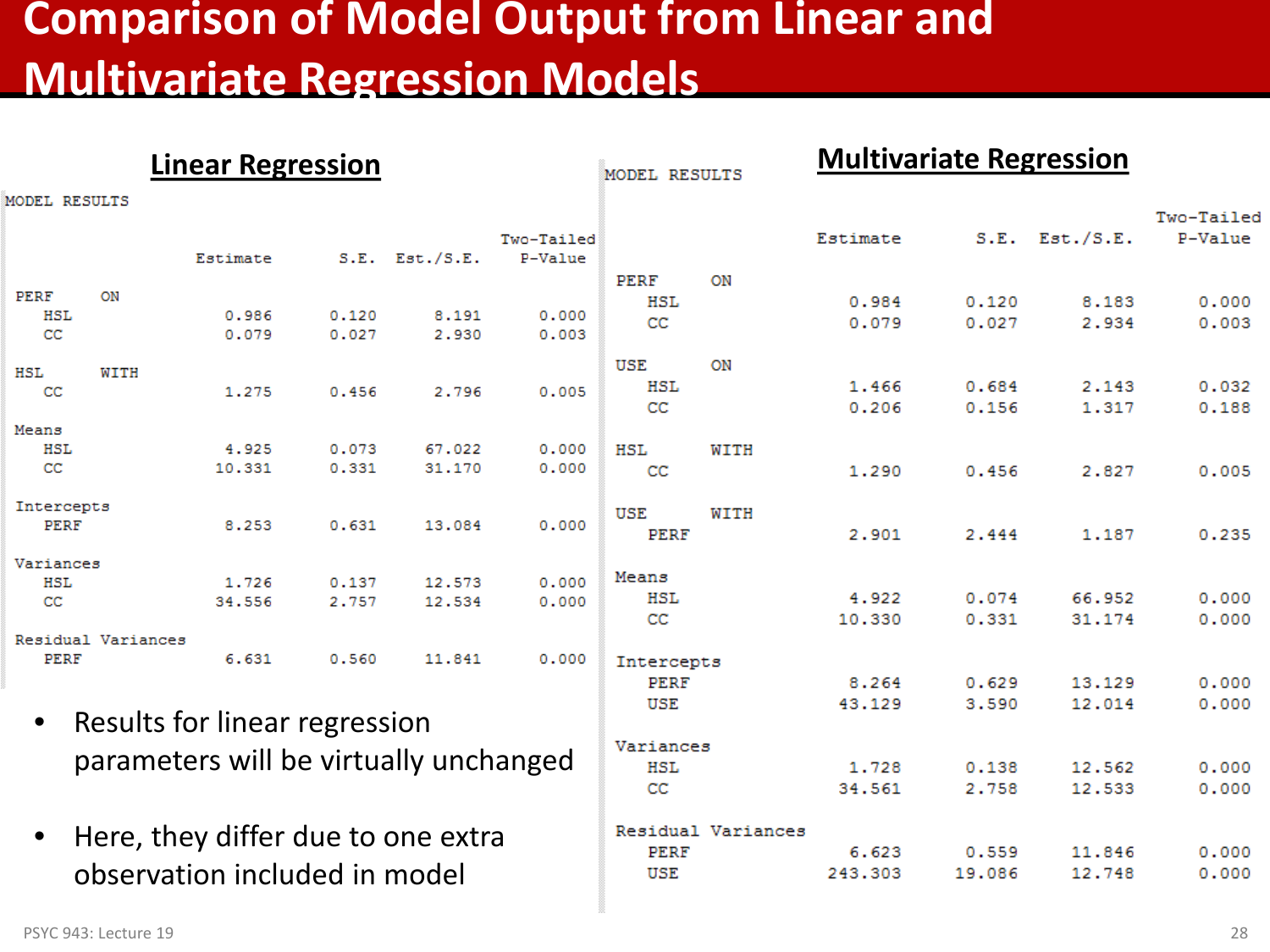## **Model Modification**

- The residual covariance parameter (between PERF and USE) was not significant
- This means that after accounting for the relationship between HSL and CC with PERF along with HSL and CC with USE, the correlation between these two is zero
	- $\triangleright$  Meaning we can likely remove the parameter from the model

```
MODEL:
    perf ON hsl cc;
    use ON hsl cc:
    hsl WITH cc:
    perf WITH use 00;
```
- Removal of the parameter from the model would reduce the number of estimated parameters from 14 to 13
	- $\triangleright$  And would provide a mechanism to inspect goodness of fit of the reduced model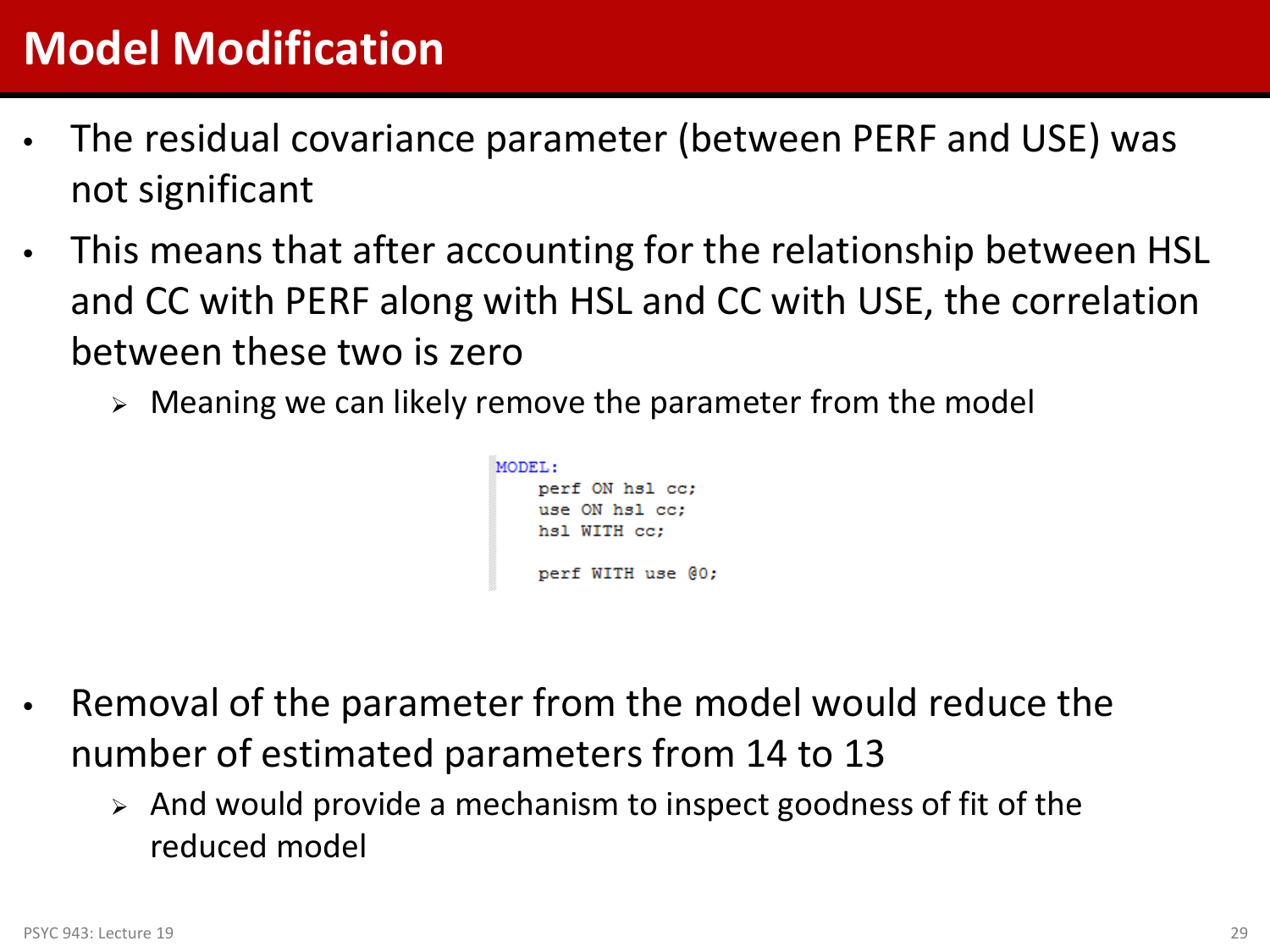## **Reduced Model Path Diagram**

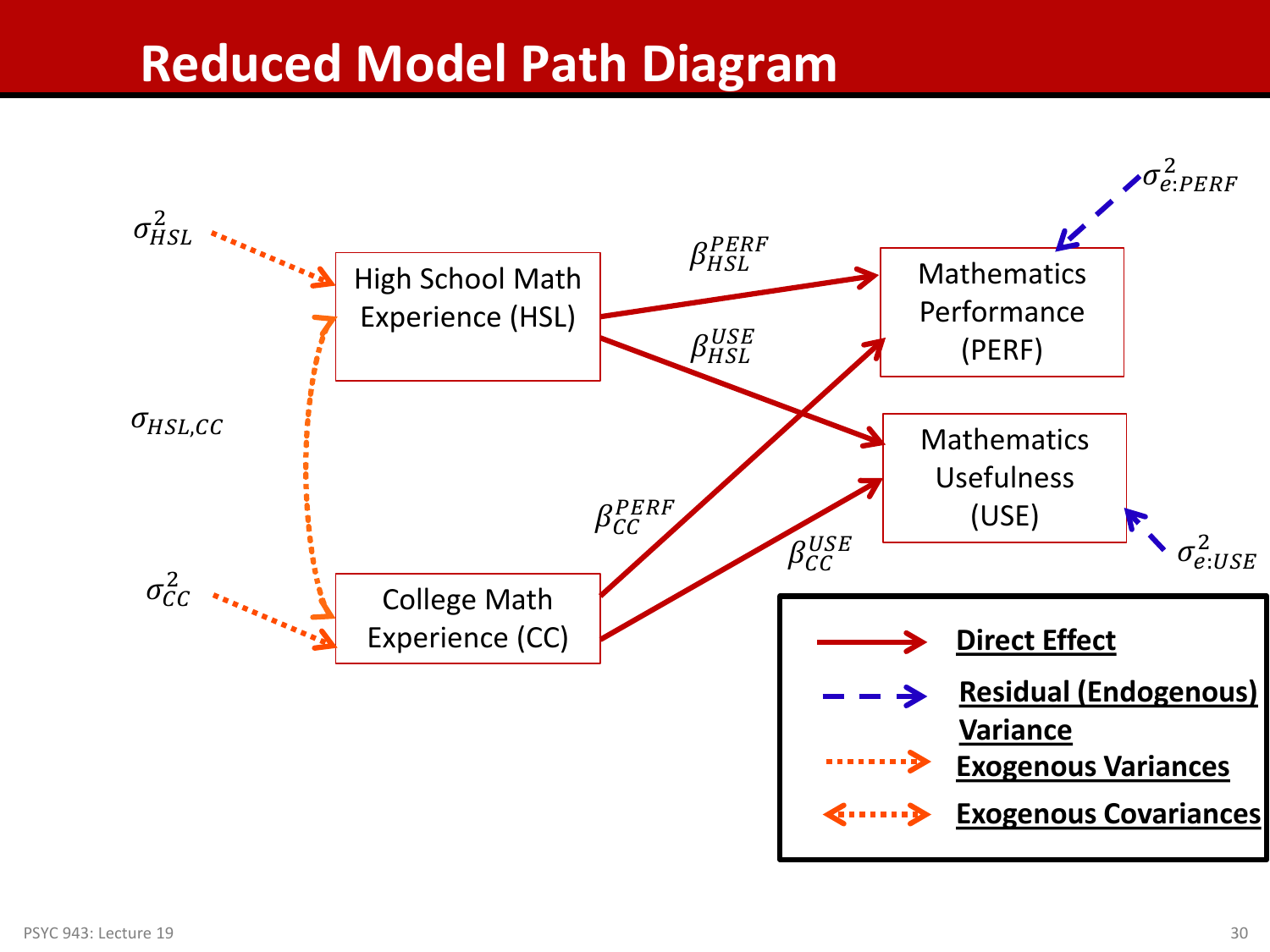## **Model Fit Information**

- The Mplus Model Fit Information section provides model fit statistics that can help judge the fit of a model
	- More frequently used in models with latent variables, but sometimes used in path analysis
- The important thing to note is that not all "good-fitting" models are useful…
- The next few slides describe the statistics reported in this section of Mplus output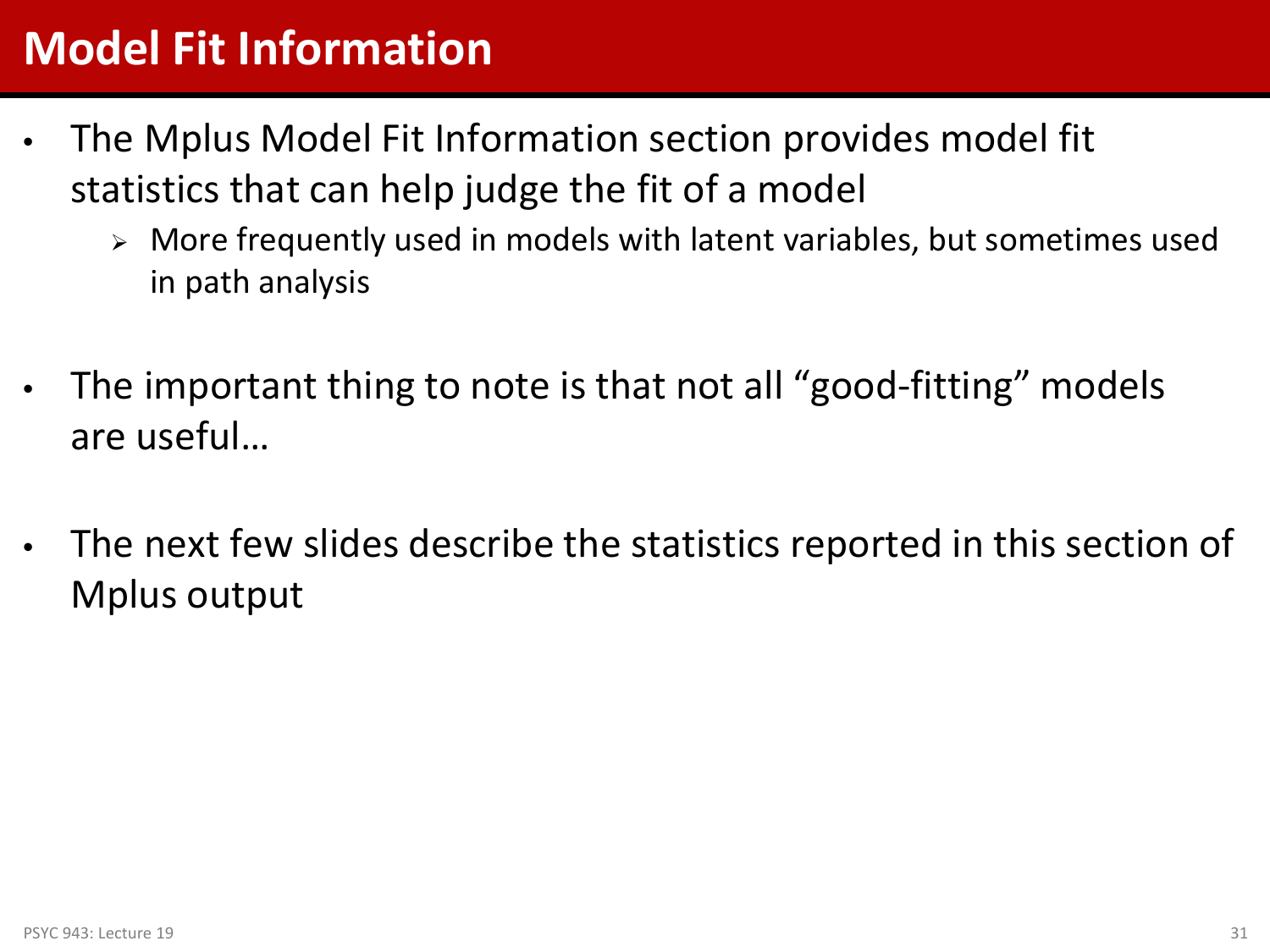## **Log-likelihood Output**

- The log-likelihood output section provides two log-likelihood values:
	- $\triangleright$  H0: the log-likelihood from the model run in the analysis
	- $\triangleright$  H1: the log-likelihood from the saturated (unstructured) model

| Loglikelihood |             |
|---------------|-------------|
| HO Value      | $-3573.439$ |
| H1 Value      | $-3572.730$ |

- The saturated model (H1):
	- All variances, covariances, and means estimated from Multivariate Normal
	- Cannot do any better than the saturated model when using MVN
	- If not all variables are normal, saturated model is harder to understand
- If these statistics are identical, then you are running a model equivalent to the saturated model
	- $\triangleright$  No other model fit will be available or useful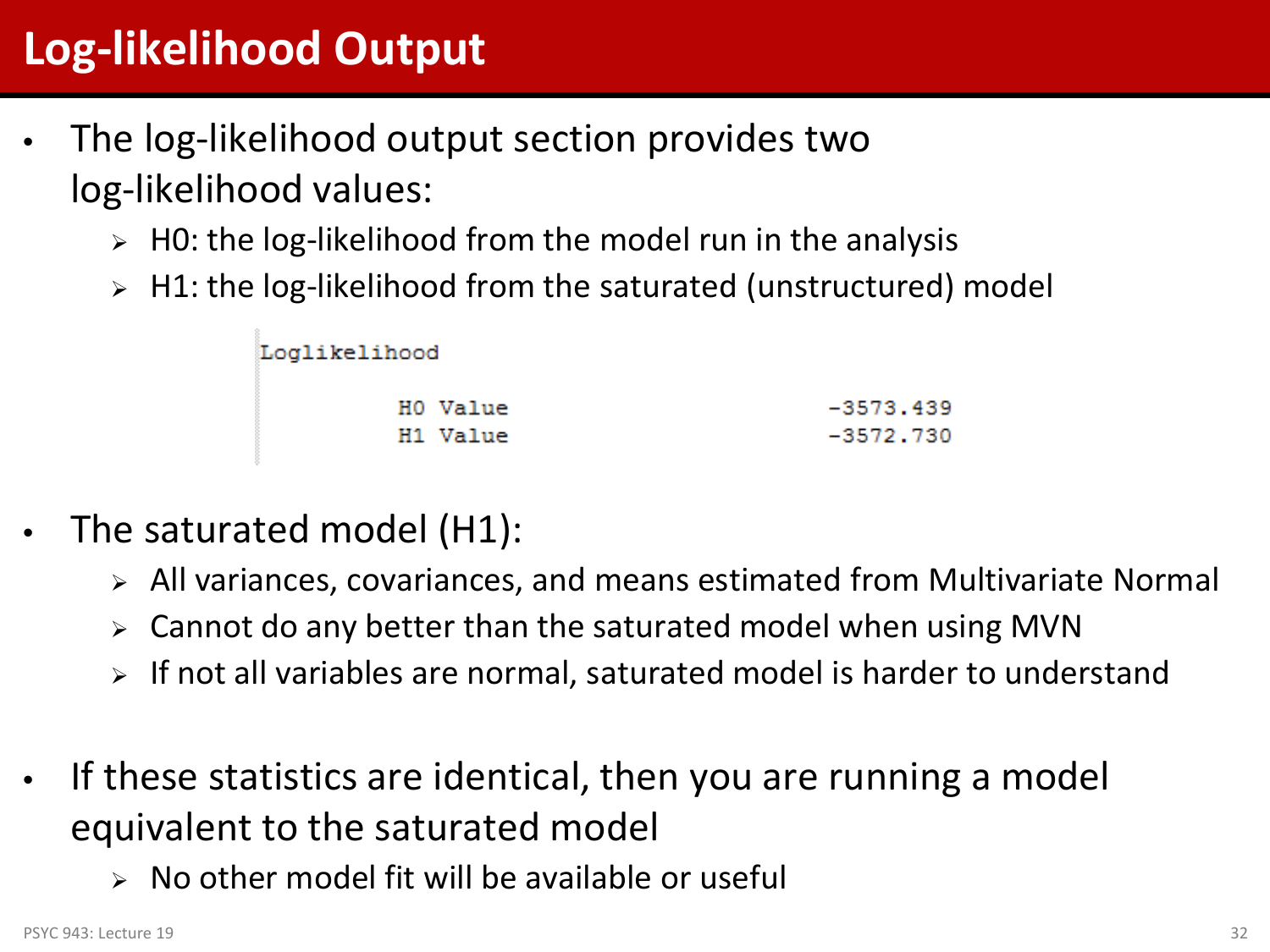The information criteria output provides relative fit statistics:

Information Criteria

Akaike (AIC) 7172.878 Bayesian (BIC) 7223.031 Sample-Size Adjusted BIC 7181.790  $(n* = (n + 2) / 24)$ 

- $\triangleright$  AIC: Akaike Information Criterion
- BIC: Bayesian Information Criterion (also called Schwarz's criterion)
- $\triangleright$  Sample-size Adjusted BIC
- These statistics weight the information given by the parameter values by the parsimony of the model (the number of model parameters)
	- $\triangleright$  For all statistics, the smaller number is better
- The core of these statistics is -2\*log-likelihood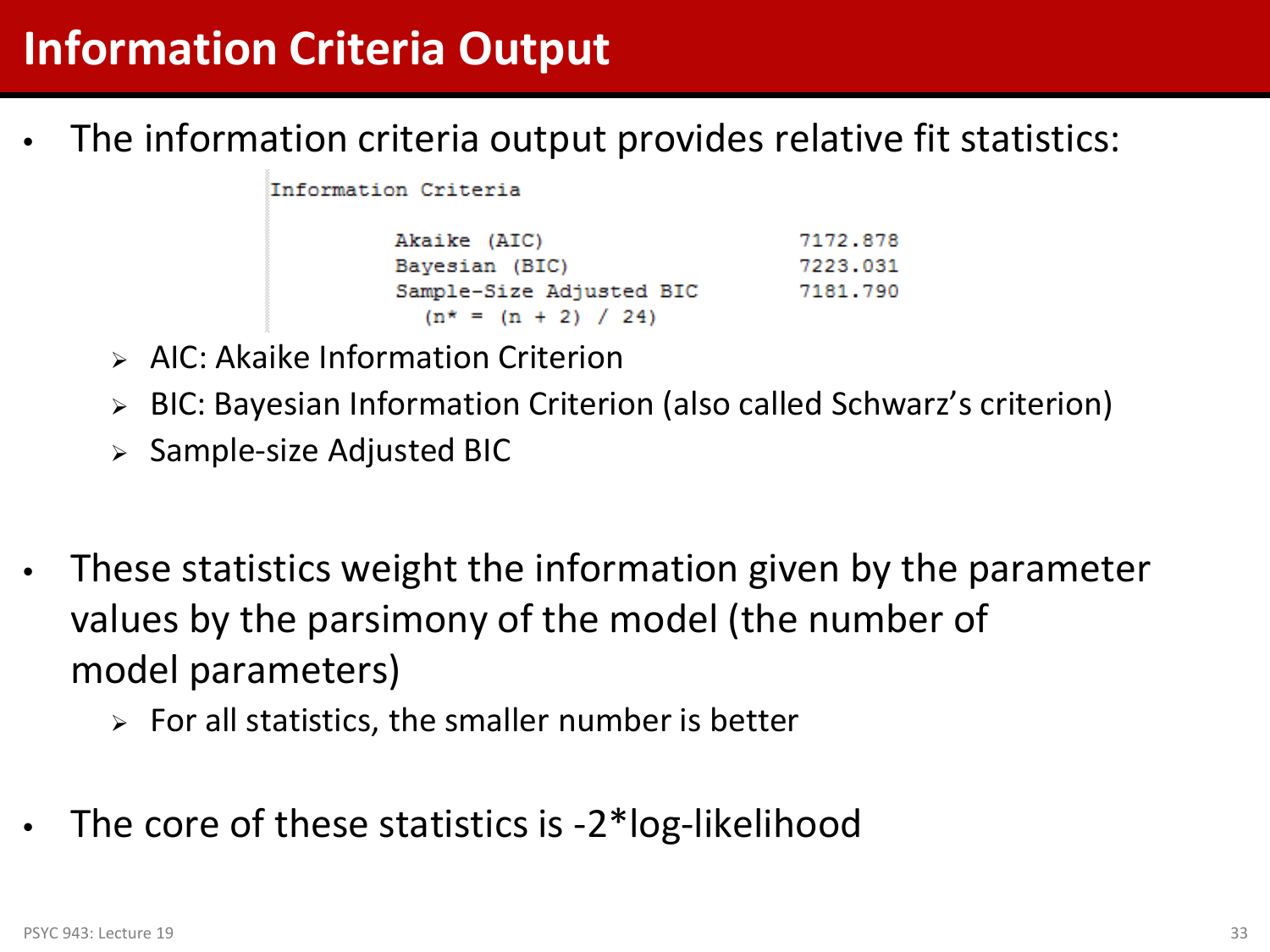## **Chi-Square Test of Model Fit**

- The Chi-Square Test of Model Fit provides a likelihood ratio test comparing the current model to the COMB Test of Model Fit **saturated (unstructured) model**: Value
	- 1.419 Degrees of Freedom 0.2336 P-Value
	- $\triangleright$  The value is -2 times the difference in log-likelihoods
	- The degrees of freedom is the difference in the number of estimated model parameters
	- $\triangleright$  The p-value is from the Chi-square distribution
- If this test has a significant p-value:
	- $\triangleright$  The current model (H0) is rejected the model fit is significantly worse than the full model
- If this test does not have a significant p-value:
	- $\ge$  The current model (H0) is not rejected fits equivalently to full model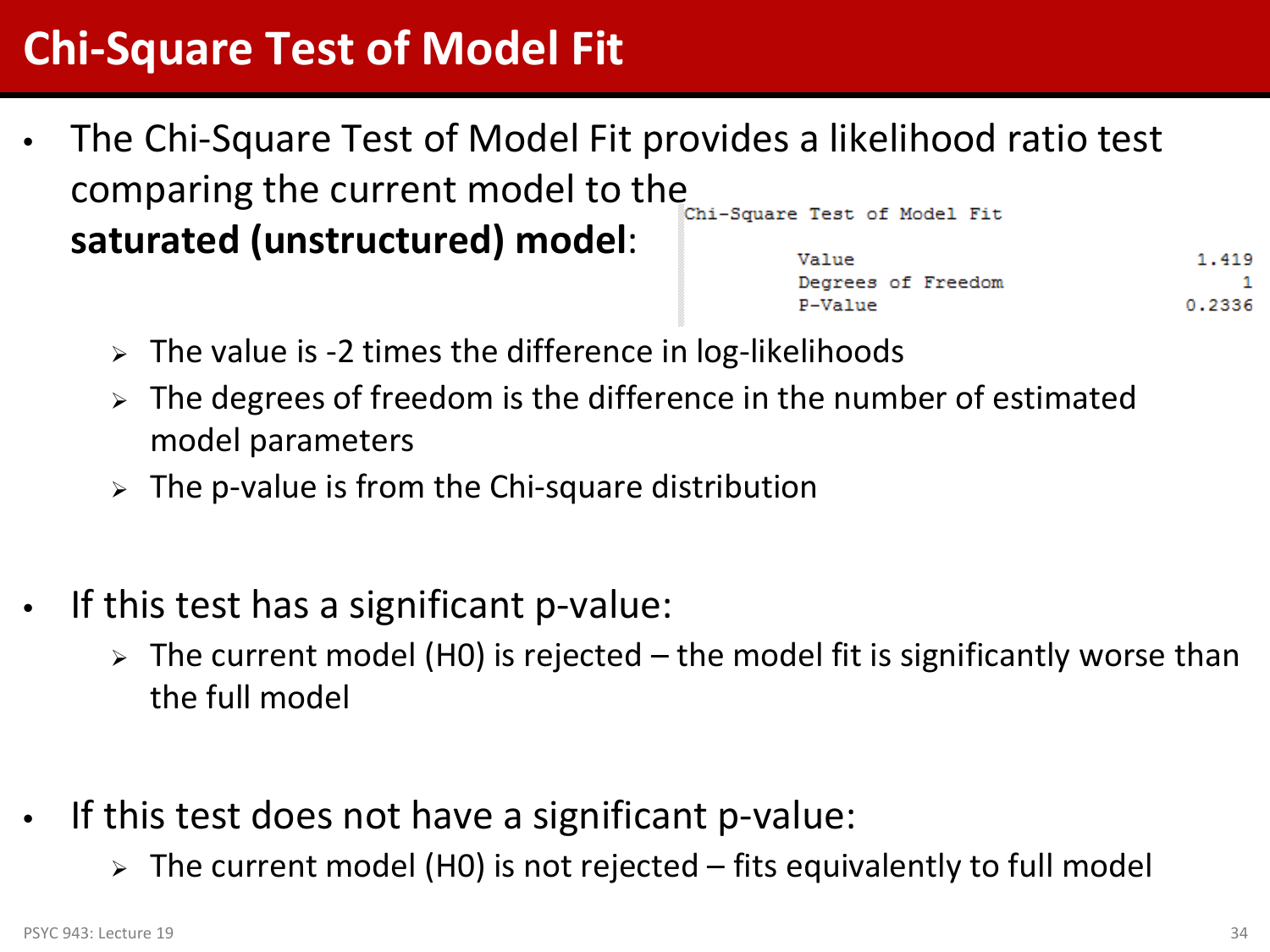## **RMSEA (Root Mean Square Error of Approximation)**

The RMSEA is an index of model fit where 0 indicates perfect fit (smaller is better):

|          |                              |  | RMSEA (Root Mean Square Error Of Approximation) |       |                     |
|----------|------------------------------|--|-------------------------------------------------|-------|---------------------|
| Estimate |                              |  |                                                 | 0.035 |                     |
|          | 90 Percent C.I.              |  |                                                 |       | $0.000 \quad 0.152$ |
|          | Probability RMSEA $\leq$ .05 |  |                                                 | 0.416 |                     |

- RMSEA is based on the approximated covariance matrix
- The goal is a model with an RMSEA less than .05
	- $\triangleright$  Although there is some flexibility
- The result above indicates our model fits well (RMSEA of .035)
	- $\triangleright$  Expected for 13 parameters (out of 14 possible)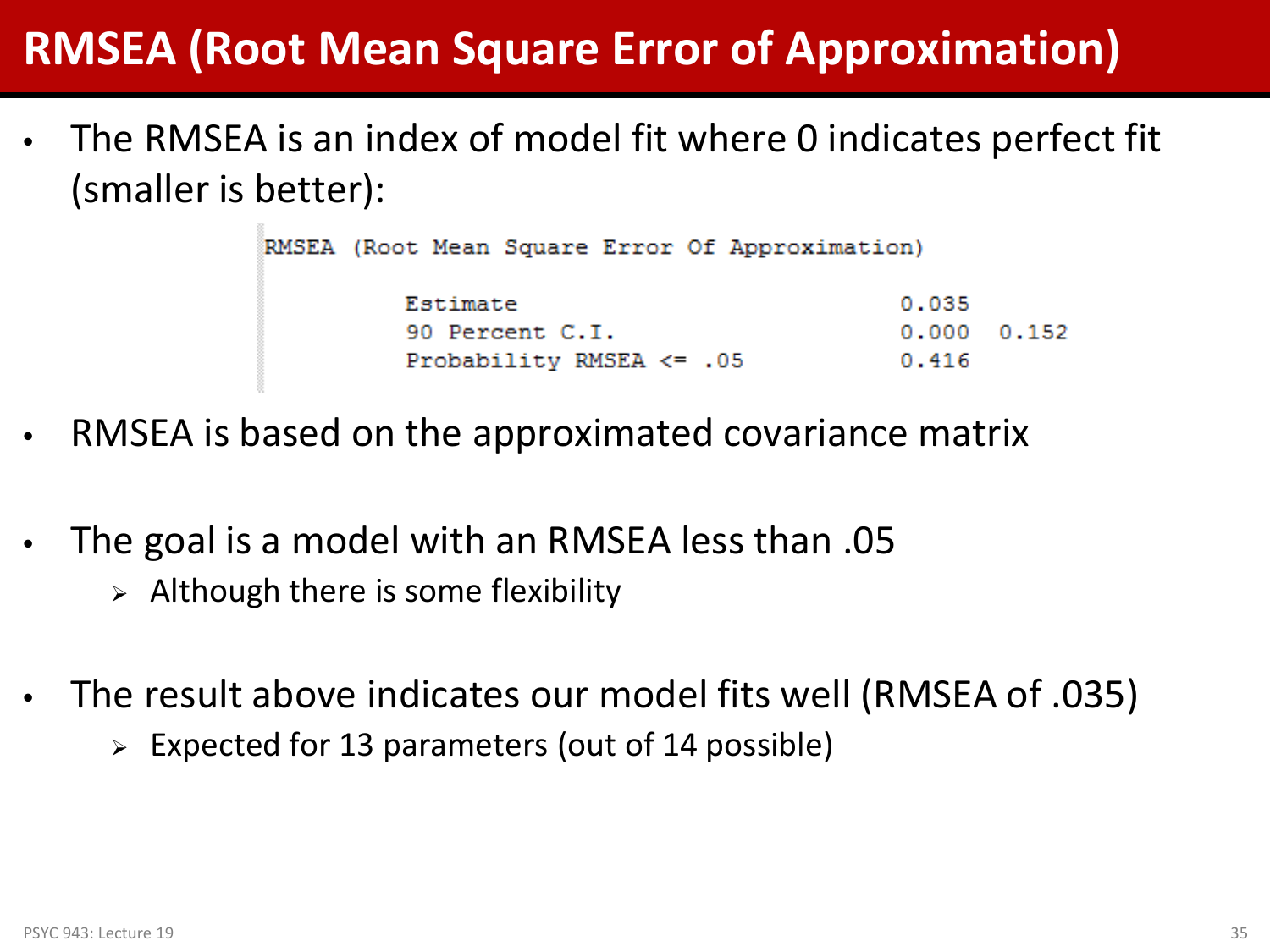## **CFI/TLI**

• The CFI/TLI section provides two additional measures of model fit:

| CFI/TLI |       |
|---------|-------|
| CFI     | 0.995 |
| TLI     | 0.973 |

- CFI stands for Comparative Fit Index
	- $\triangleright$  Higher is better (above .95 indicates good fit)
	- $\triangleright$  Compares fit to independence model (uncorrelated variables)
- TLI stands for Tucker Lewis Index
	- $\triangleright$  Higher is better (above .95 indicates good fit)
- Both measures indicate good model fit (as they should for 13 parameters out of 14 possible)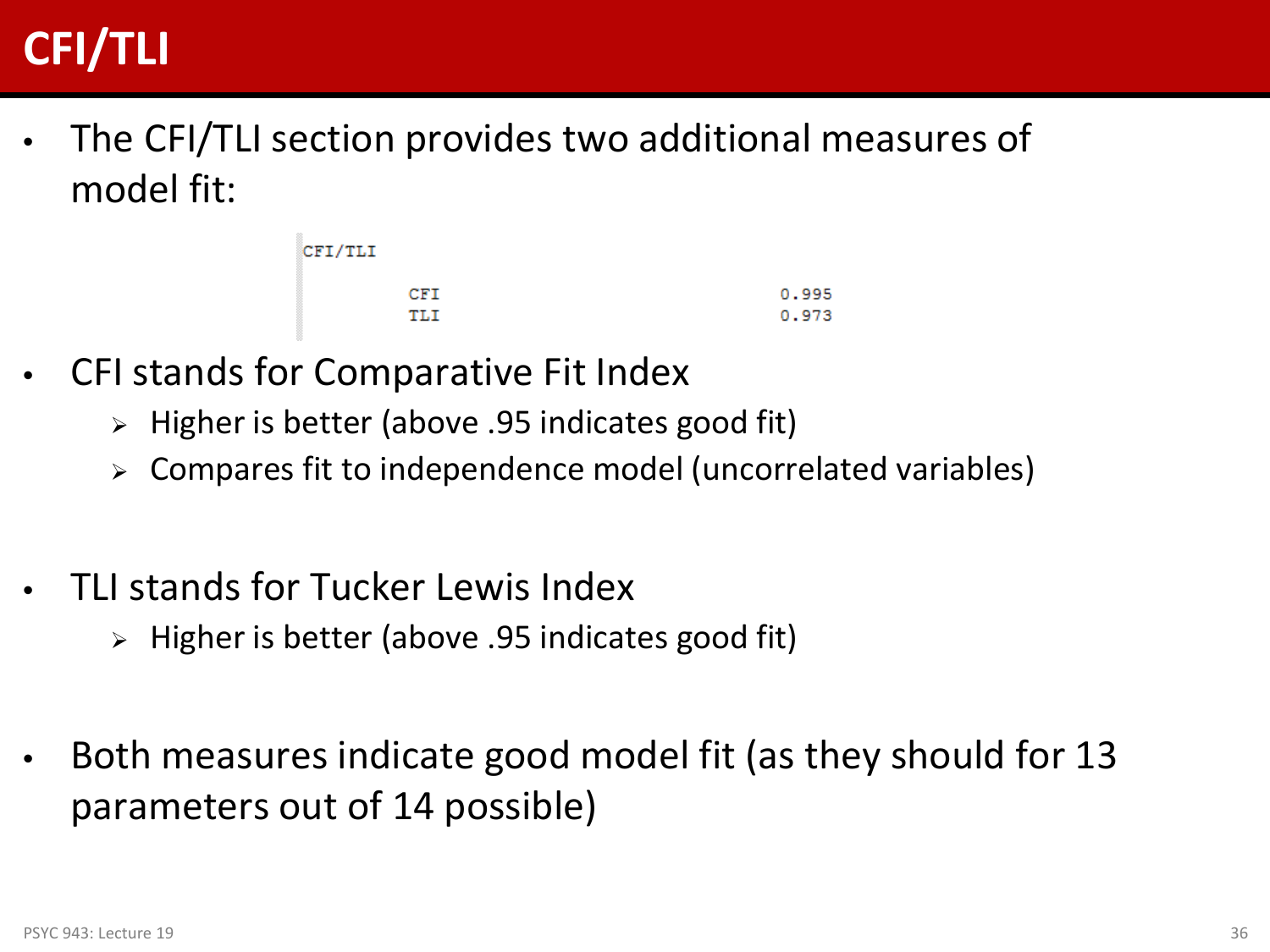## **Chi-Square Test of Model Fit for the Baseline Model**

• The Chi-Square test of model fit for the baseline model provides a likelihood ratio test comparing **the saturated (unstructured) model** with an **independent variables model** (called the baseline model)

| Chi-Square Test of Model Fit for the Baseline Model |        |
|-----------------------------------------------------|--------|
| Value<br>Degrees of Freedom                         | 83.781 |
| P-Value                                             | 0.0000 |

- Here, the "null" model is the baseline (the independent endogenous variables model)
	- $\triangleright$  If the test is significant, this means that at least one (and likely more than one) variable has a significant covariance
	- $\triangleright$  If the test is not significant, this means that the independence model is appropriate
		- $\bullet$  This is not likely to happen
		- But if it does, there are virtually no other models that will be significant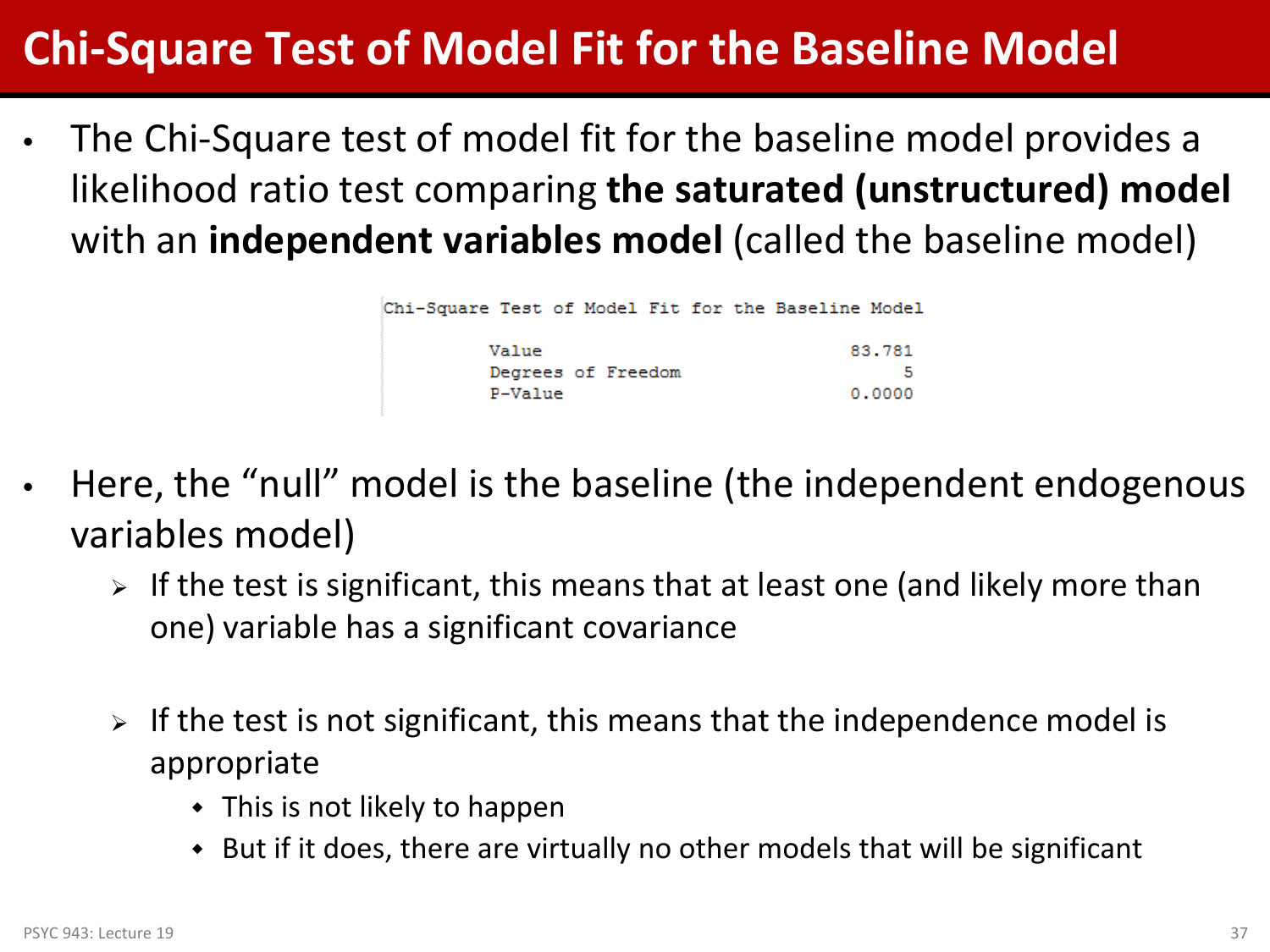## **Standardized Root Mean Squared Residual**

• The SRMR (standardized root mean square residual) provides the average standardized difference between the observed correlation and the model-predicted correlation

SRMR (Standardized Root Mean Square Residual)

Value

 $0.016$ 

- Lower is better (some suggest less than 0.08)
- This indicates our model fits the data well (as it should for 13 out of 14 possible parameters in use)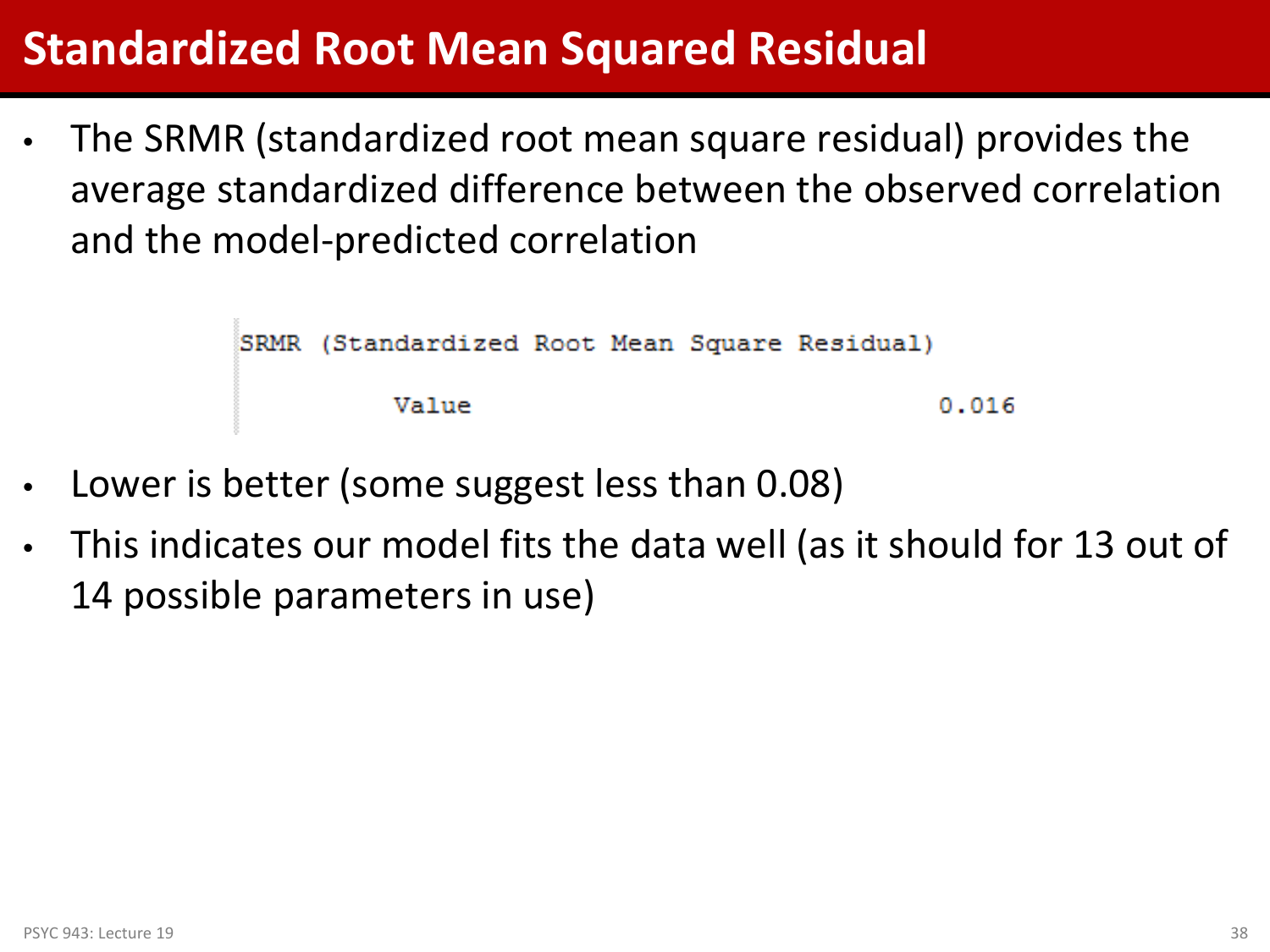## **Comparing Our Full and Reduced Multivariate Regression Models**

**Full Model Reduced Model**

|            |                    |          |        |                     |            | MODEL RESULTS |                    |          |        |                     |            |
|------------|--------------------|----------|--------|---------------------|------------|---------------|--------------------|----------|--------|---------------------|------------|
|            |                    |          |        |                     | Two-Tailed |               |                    |          |        |                     |            |
|            |                    | Estimate |        | $S.E.$ Est./ $S.E.$ | P-Value    |               |                    |          |        |                     | Two-Tailed |
|            |                    |          |        |                     |            |               |                    | Estimate |        | $S.E.$ Est./ $S.E.$ | P-Value    |
| PERF       | ON                 |          |        |                     |            |               |                    |          |        |                     |            |
| <b>HSL</b> |                    | 0.984    | 0.120  | 8.183               | 0.000      | <b>PERF</b>   | ON                 |          |        |                     |            |
| cc         |                    | 0.079    | 0.027  | 2.934               | 0.003      | <b>HSL</b>    |                    | 0.988    | 0.120  | 8.236               | 0.000      |
|            |                    |          |        |                     |            | cc            |                    | 0.079    | 0.027  | 2.934               | 0.003      |
| <b>USE</b> | ON                 |          |        |                     |            |               |                    |          |        |                     |            |
| <b>HSL</b> |                    | 1.466    | 0.684  | 2.143               | 0.032      | <b>USE</b>    | ON                 |          |        |                     |            |
| cc         |                    | 0.206    | 0.156  | 1.317               | 0.188      | <b>HSL</b>    |                    | 1.473    | 0.684  | 2.155               | 0.031      |
|            |                    |          |        |                     |            | CC            |                    | 0.210    | 0.156  | 1.349               | 0.177      |
| <b>HSL</b> | WITH               |          |        |                     |            | <b>HSL</b>    | WITH               |          |        |                     |            |
| cc         |                    | 1,290    | 0.456  | 2.827               | 0.005      | cc            |                    | 1.293    | 0.456  | 2.833               | 0.005      |
|            |                    |          |        |                     |            |               |                    |          |        |                     |            |
| <b>USE</b> | WITH               |          |        |                     |            | PERF          | WITH               |          |        |                     |            |
| PERF       |                    | 2.901    | 2.444  | 1.187               | 0.235      | <b>USE</b>    |                    | 0.000    | 0.000  | 999,000             | 999,000    |
|            |                    |          |        |                     |            |               |                    |          |        |                     |            |
| Means      |                    |          |        |                     |            | Means         |                    |          |        |                     |            |
| <b>HSL</b> |                    | 4.922    | 0.074  | 66.952              | 0.000      | <b>HSL</b>    |                    | 4.921    | 0.074  | 66.946              | 0.000      |
| cc         |                    | 10.330   | 0.331  | 31.174              | 0.000      | cc            |                    | 10.331   | 0.331  | 31.177              | 0.000      |
|            |                    |          |        |                     |            |               |                    |          |        |                     |            |
| Intercepts |                    |          |        |                     |            | Intercepts    |                    |          |        |                     |            |
| PERF       |                    | 8.264    | 0.629  | 13,129              | 0.000      | <b>PERF</b>   |                    | 8.242    | 0.629  | 13,111              | 0.000      |
| <b>USE</b> |                    | 43.129   | 3.590  | 12.014              | 0.000      | <b>USE</b>    |                    | 43.074   | 3.587  | 12,008              | 0.000      |
|            |                    |          |        |                     |            |               |                    |          |        |                     |            |
| Variances  |                    |          |        |                     |            | Variances     |                    |          |        |                     |            |
| <b>HSL</b> |                    | 1.728    | 0.138  | 12.562              | 0.000      | <b>HSL</b>    |                    | 1,729    | 0.138  | 12,558              | 0.000      |
| cc         |                    | 34.561   | 2.758  | 12.533              | 0.000      | cc            |                    | 34.563   | 2.758  | 12.532              | 0.000      |
|            | Residual Variances |          |        |                     |            |               | Residual Variances |          |        |                     |            |
| PERF       |                    | 6.623    | 0.559  | 11.846              | 0.000      | PERF          |                    | 6.617    | 0.559  | 11.847              | 0.000      |
| <b>USE</b> |                    | 243.303  | 19.086 | 12.748              | 0.000      | <b>USE</b>    |                    | 243.191  | 19.076 | 12.749              | 0.000      |

MODEL RESULTS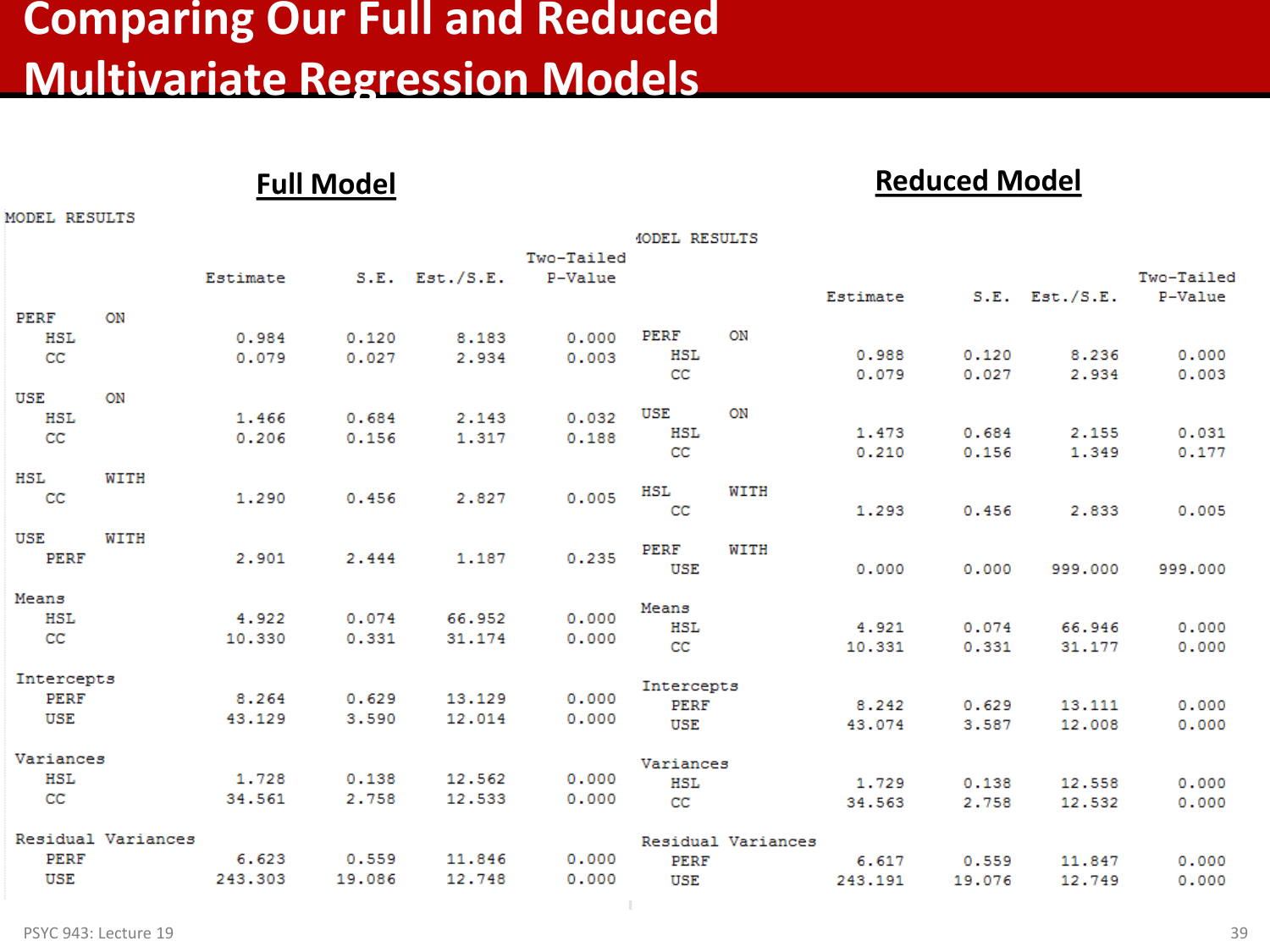## **Reduced Model Predicted and Residual Covariance Matrices – in Mplus**

The REDUCED MODEL does not exactly reproduce the covariance matrix of endogenous and exogenous variables:

|                                        | <b>PERF</b>                               | <b>USE</b>                       | Model Estimated Covariances/Correlations/Residual Correlations<br>HSL | CC.      |  |
|----------------------------------------|-------------------------------------------|----------------------------------|-----------------------------------------------------------------------|----------|--|
| PERF<br>USE<br>HSL<br>СC               | 8.722<br>3.509<br>1.811<br>4.001          | 249.274<br>2.818<br>9.177        | 1.729<br>1.293                                                        | 34,563   |  |
|                                        | <b>PERF</b>                               | <b>USE</b>                       | Residuals for Covariances/Correlations/Residual Correlations<br>HSL   | CC       |  |
| <b>PERF</b><br><b>USE</b><br>HSL<br>CC | $-0.013$<br>2.853<br>$-0.010$<br>$-0.009$ | $-0.020$<br>$-0.021$<br>$-0.183$ | $-0.001$<br>$-0.003$                                                  | $-0.002$ |  |

- Note: the position of greatest discrepancy is for the covariance of PERF and USE
	- $\triangleright$  The location where the residual covariance would matter
- The question of model fit statistics is whether "close fit" is close enough – does the model fit well enough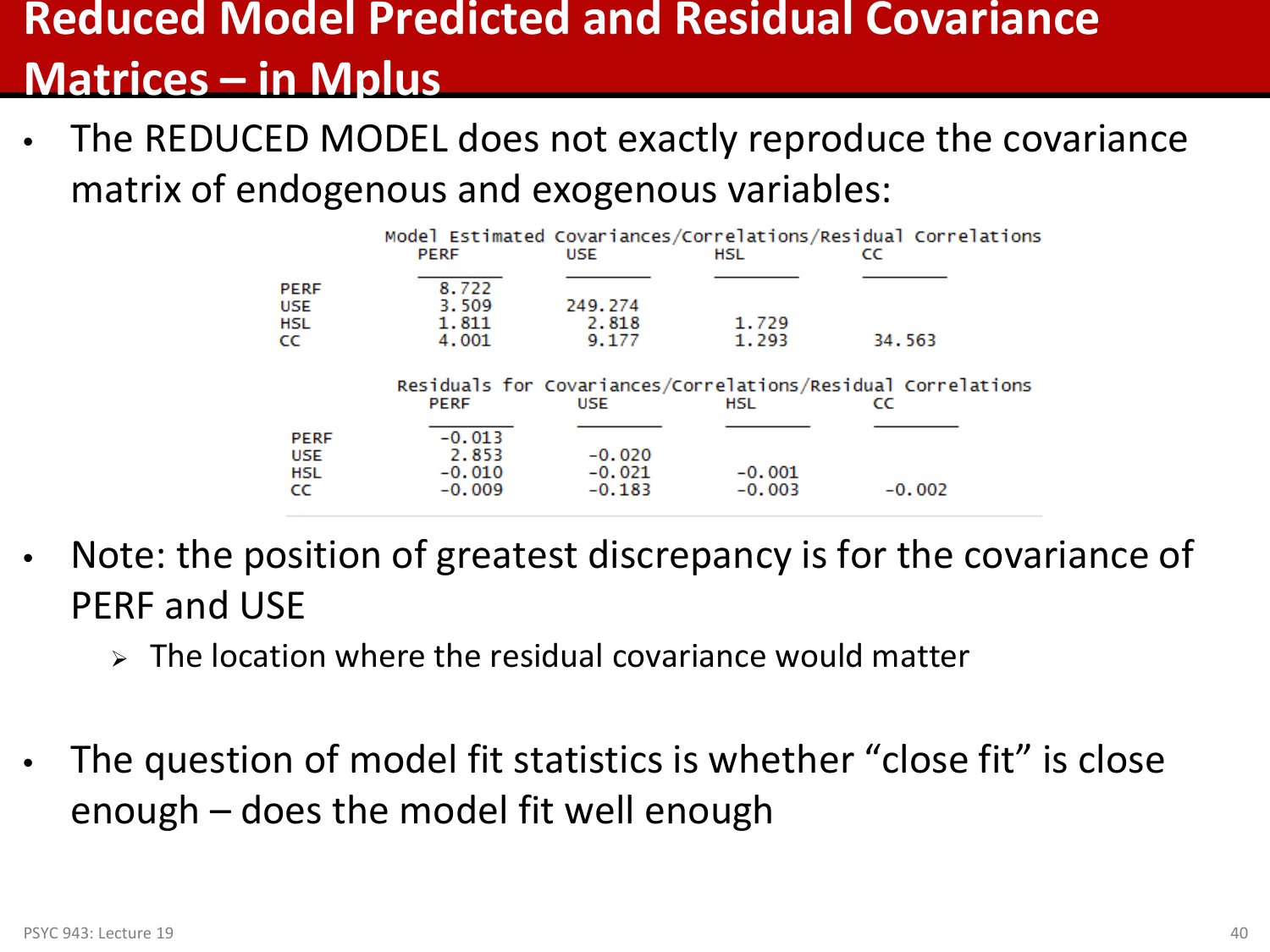# **THE FINAL PATH MODEL: PUTTING IT ALL TOGETHER**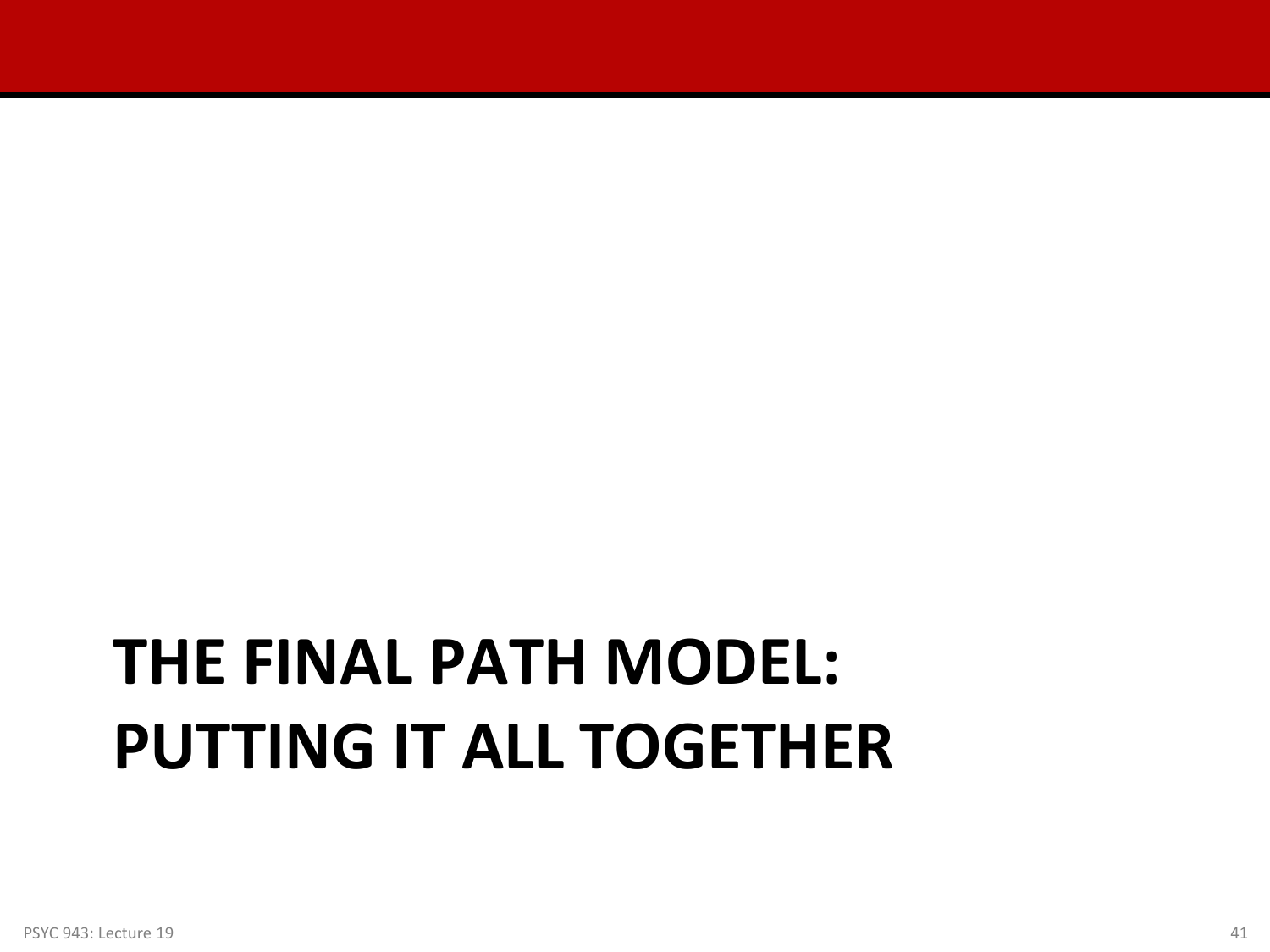#### **A Path Model of Path Analysis Steps**

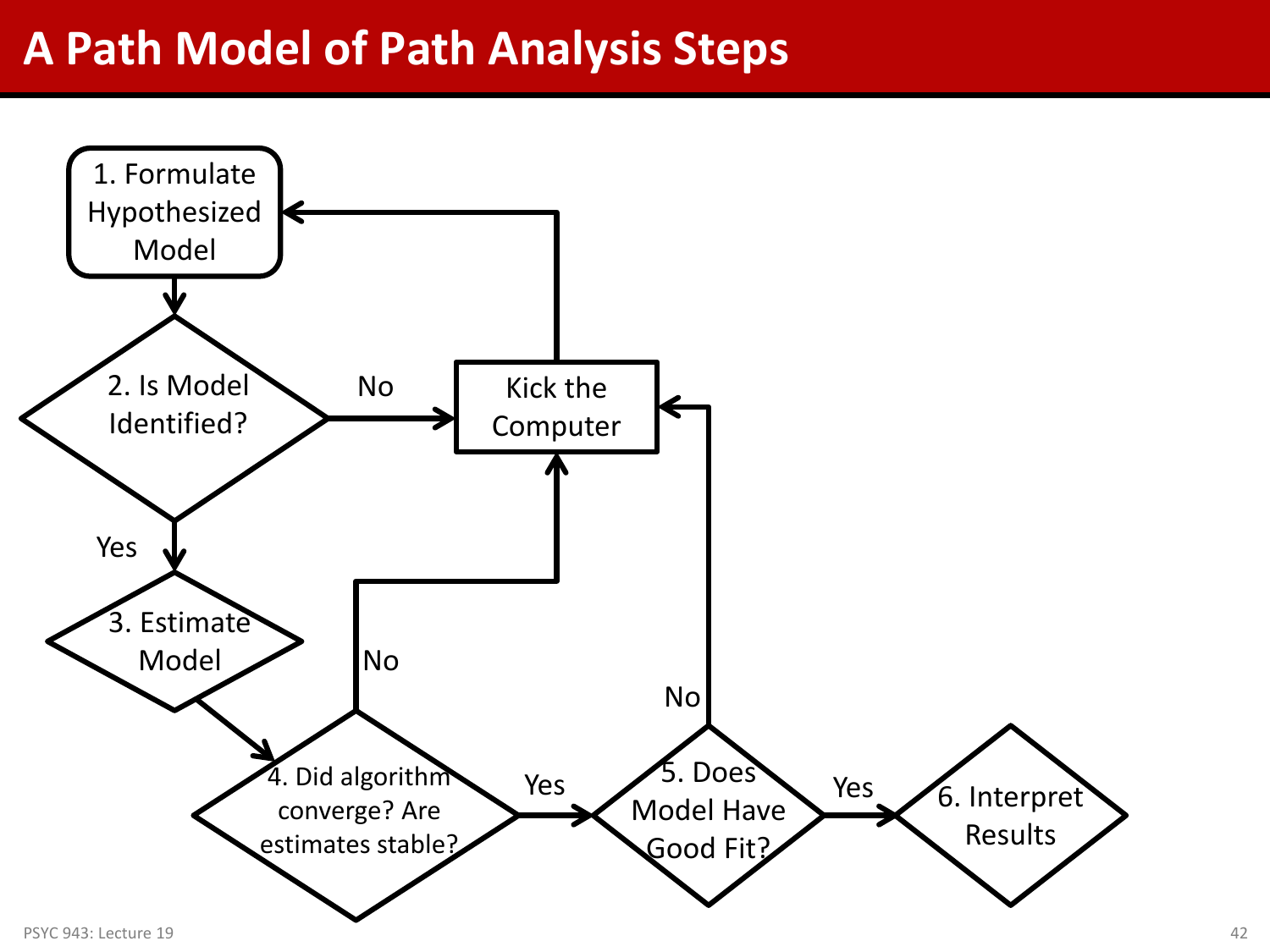## **Identification of Path Models**

- Model identification is necessary for statistical models to have meaningful results
	- $\triangleright$  From the error on the previous slide, we essentially had too many unknown values (parameters) and not enough places to put the parameters in the model
- For path models, identification can be a very difficult thing to understand
	- $\triangleright$  We will stick to the basics here
- Because of their unique structure, path models must have identification in two ways:
	- $\triangleright$  "Globally" so that the total number of parameters does not exceed the total number of means, variances, and covariances of the endogenous and exogenous variables
	- $\triangleright$  "Locally" so that each individual equation is identified
- Identification is guaranteed if a model is both "globally" and "locally" identified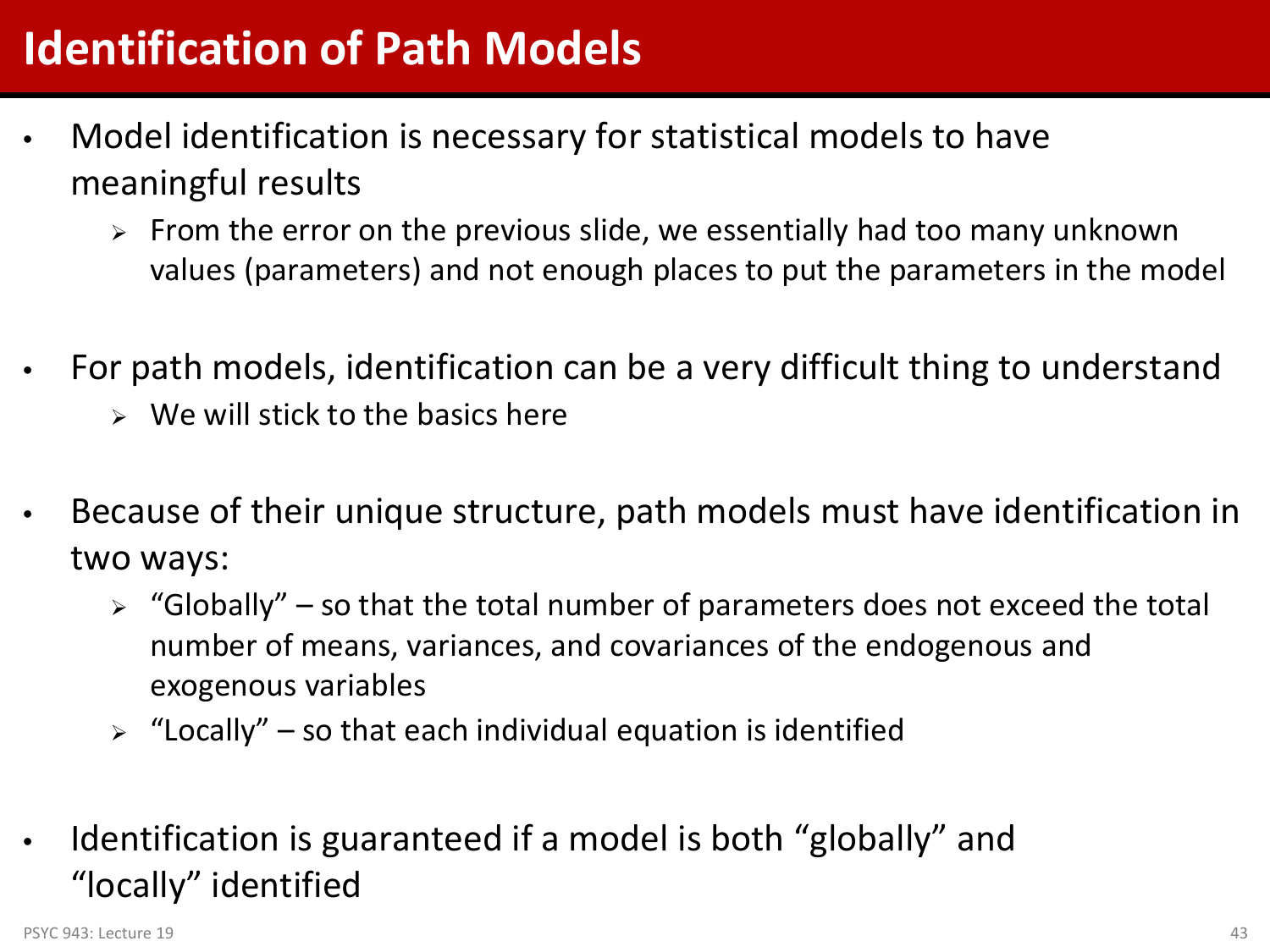## **Global Identification: "T-rule"**

- A necessary but not sufficient condition for a path models is that of having equal to or fewer model parameters than there are distributional parameters
- As the path models we discuss assume the multivariate normal distribution, we have two matrices of parameters with which to work
	- $\triangleright$  Distributional parameters: the elements of the mean vector and (or more precisely) the covariance matrix
- For the MVN, the so-called T-rule states that a model must have equal to or fewer parameters than the unique elements of the covariance matrix of all endogenous and exogenous variables (the sum of all variables in the analysis)
	- $\triangleright$  Let  $s = p + q$ , the total of all endogenous (p) and exogenous (q) variables
	- > Then the total unique elements are  $\frac{s(s+1)}{2}$ 2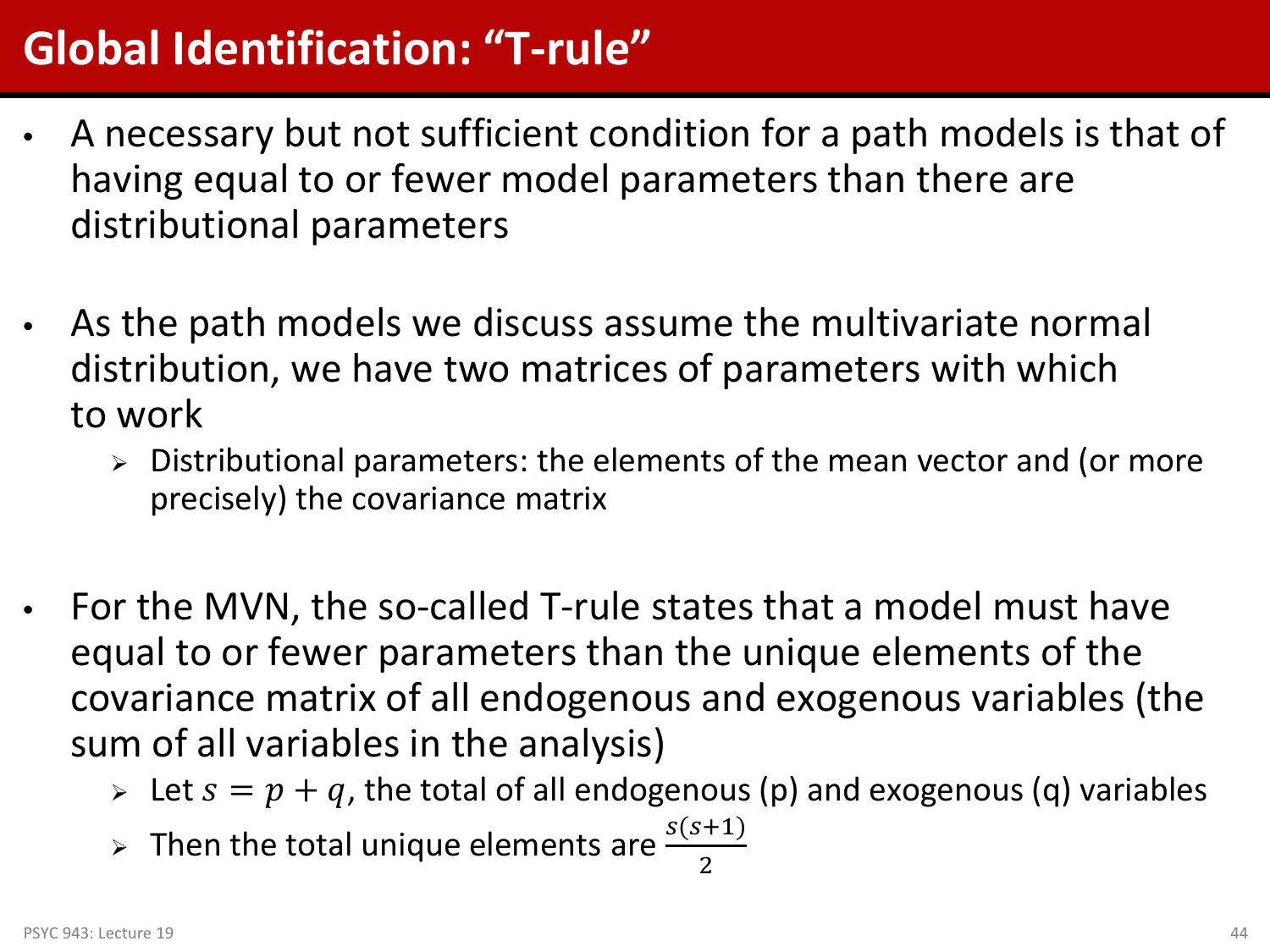## **More on the "T-rule"**

- The classical definition of the "T-rule" counts the following entities as model parameters:
	- $\triangleright$  Direct effects (regression slopes)
	- $\triangleright$  Residual variances
	- $\triangleright$  Residual covariances
	- Exogenous variances
	- Exogenous covariances
- Missing from this list are:
	- $\triangleright$  The set of exogenous variable means
	- $\triangleright$  The set of intercepts for endogenous variables
- Each of the missing entities are part of the Mplus likelihood function, but are considered "saturated" so no additional parameters can be added
	- $\triangleright$  These do not enter into the equation for the covariance matrix of the endogenous and exogenous variables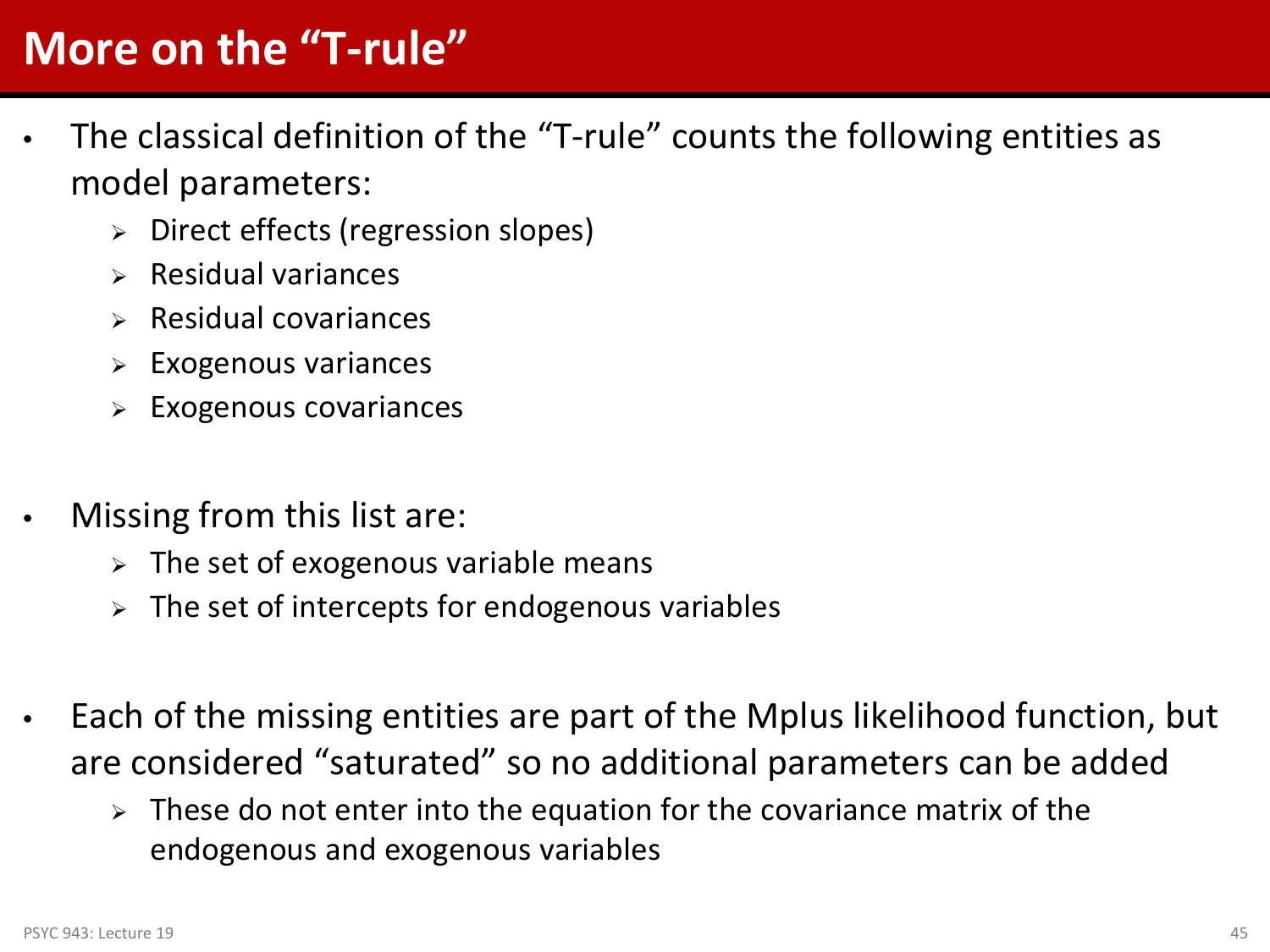## **T-rule Identification Status**

- **Just-Identified:** number of observed covariances = number of model parameters
	- $\triangleright$  Necessary for identification, but no model fit indices available
- **Over-Identified:** number of observed covariances > number of model parameters
	- $\triangleright$  Necessary for identification; model fit indices available
- **Under-Identified:** number of observed covariances < number of model parameters
	- **Model is NOT IDENTIFIED**: No results available
	- Do not pass go…do not collect \$200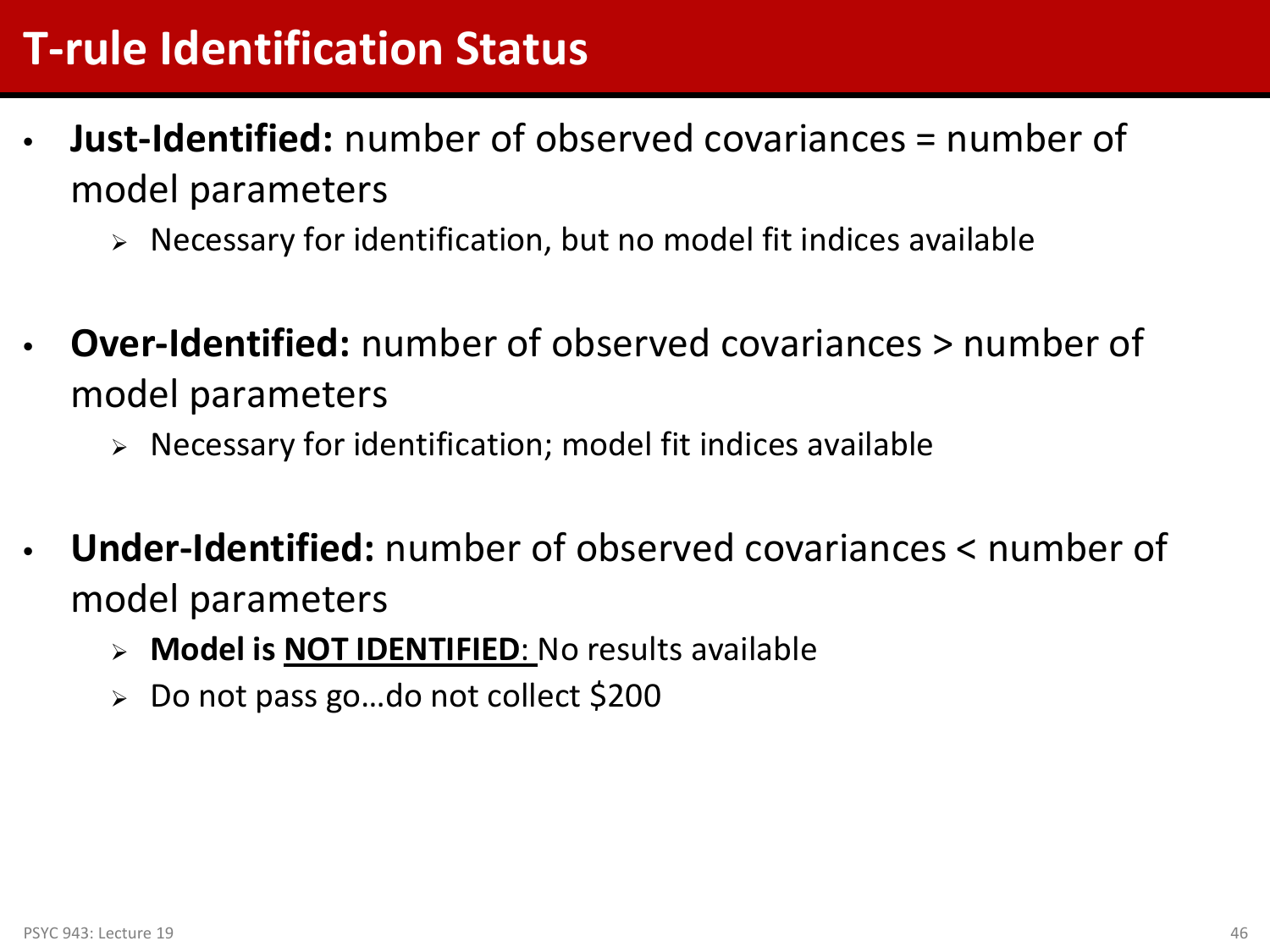## **Our Destination: Overall Path Model**

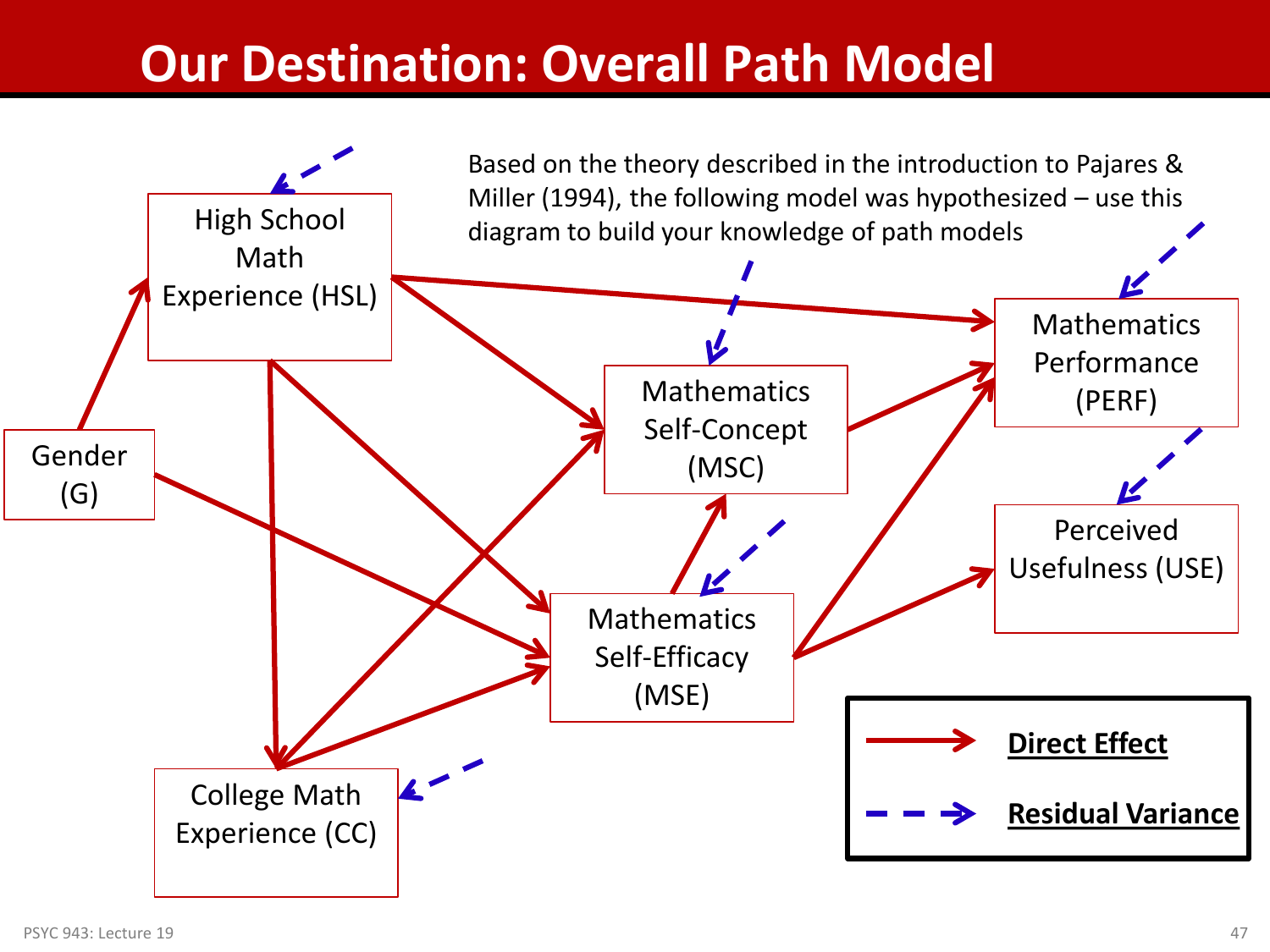## **Path Model Setup – Questions for the Analysis**

- How many variables are in our model? 7
	- Gender, HSL, CC, MSC, MSE, PERF, and USE
- How many variables are endogenous? 6
	- HSL, CC, MSC, MSE, PERF, and USE
- How many variables are exogenous? 1
	- Gender
- Is the model recursive or non-recursive?
	- $\triangleright$  Recursive no feedback loops present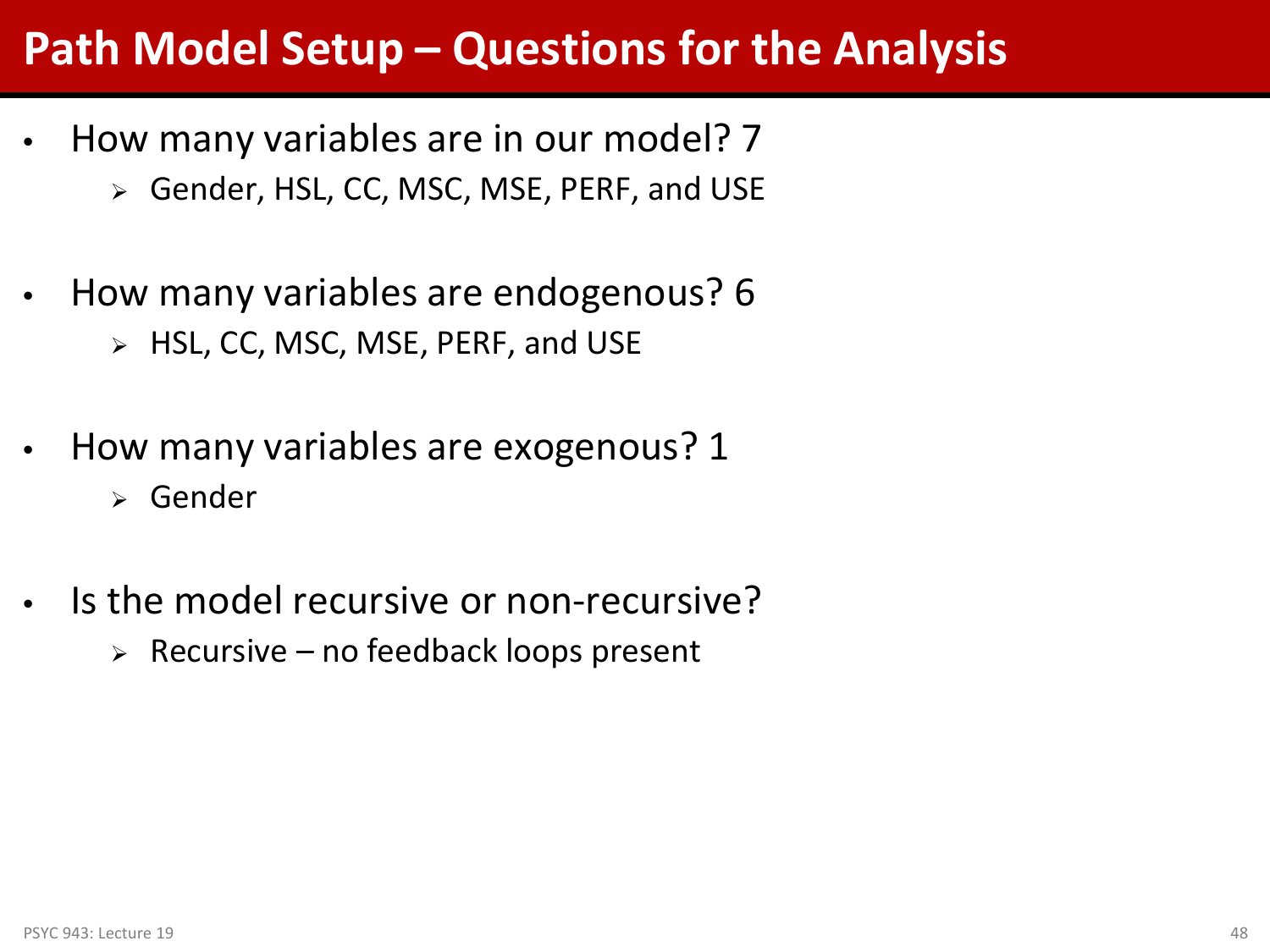## **Path Model Setup – Questions for the Analysis**

- Is the model identified?
	- $\triangleright$  Check the t-rule first (and only as it is recursive)
	- $\triangleright$  How many covariance terms are there in the all-variable matrix?
		- $\div \frac{7*(7+1)}{2}$  $\frac{1}{2}$  = 28
	- $\triangleright$  How many model parameters are to be estimated?
		- ◆ 12 direct paths
		- 6 residual variances
		- 1 variance of the exogenous variable
		- **(19 model parameters for the covariance matrix)**
		- 6 endogenous variable intercepts
			- Not relevant for t-rule identification, but counted in Mplus
- **The model is over-identified**
	- 28 total variance/covariances but 19 model parameters
	- $\triangleright$  We can use Mplus to run our analysis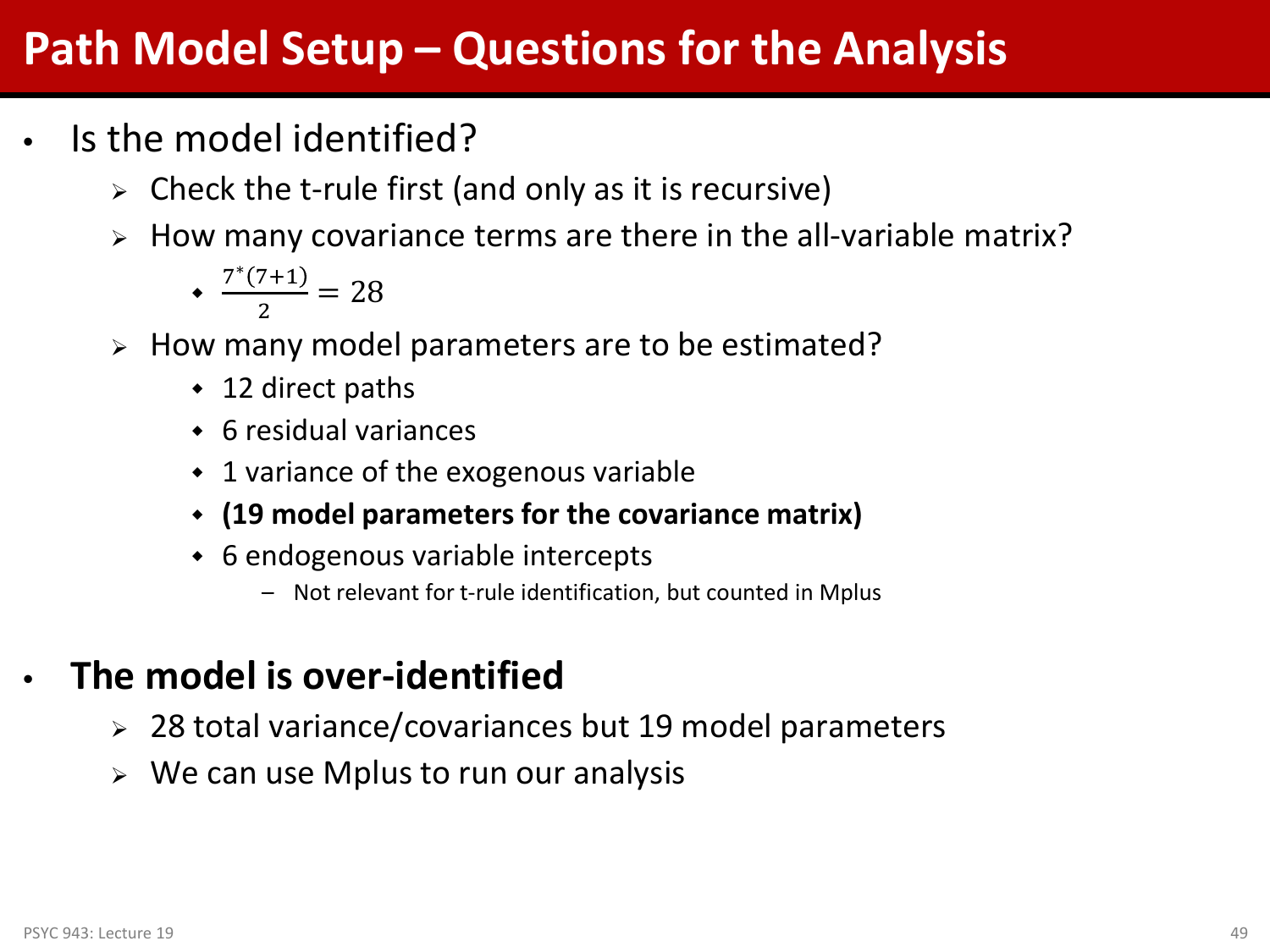## **Overall Hypothesized Path Model: Equation Form**

- The path model from can be re-expressed in the following 6 endogenous variable regression equations:
- 1.  $HSL_i = \beta_0^{HSL} + \beta_G^{HSL}G_i + e_i^{HSL}$
- 2.  $CC_i = \beta_0^{CC} + \beta_{HSL}^{CC} HSL_i + e_i^{CC}$
- 3.  $MSE_i = \beta_0^{MSE} + \beta_G^{MSE}G_i + \beta_{HSL}^{MSE}HSL_i + \beta_{CC}^{MSE}CC_i + e_i^M$
- 4.  $MSC_i = \beta_0^{MSC} + \beta_{HSL}^{MSC} HSL_i + \beta_{CC}^{MSC} CC_i + \beta_{MSE}^{MSC} MSE_i + e_i^M$
- 5.  $USE_i = \beta_0^{USE} + \beta_{MSE}^{UES}MSE_i + e_i^U$
- 6.  $PERF_i = \beta_0^{PERF} + \beta_{HSL}^{PERF} HSL_i + \beta_{MSE}^{PERF} MSE_i + \beta_{MSC}^{PERF} MSC_i + e_i^{PERF}$

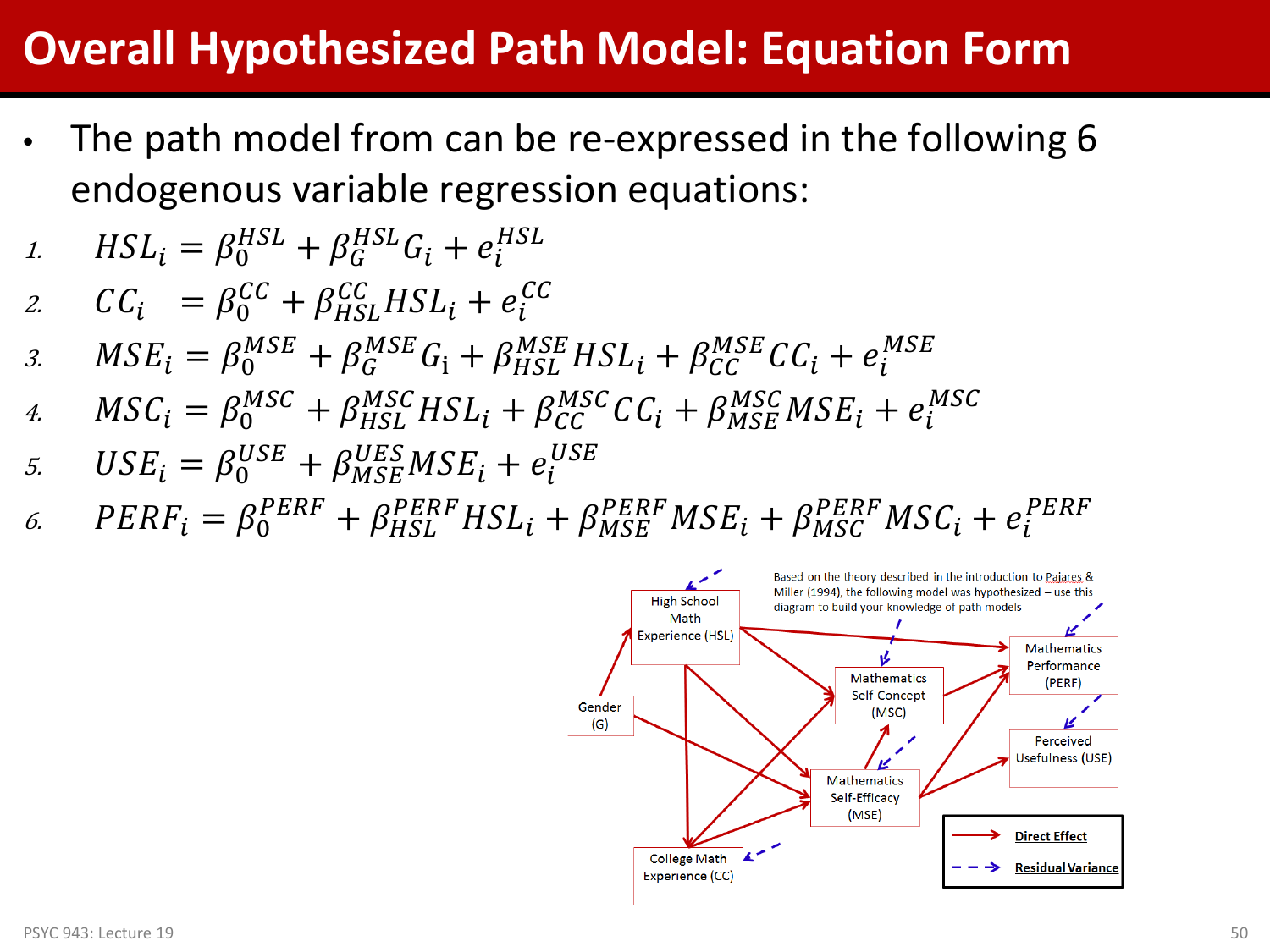## **Path Model Estimation in Mplus**

• Having (1) constructed our model and (2) verified it was identified using the t-rule and that it is a recursive model, the next step is to (3) estimate the model with Mplus

```
MODEL:
   hsl ON gender;
    cc ON hsl;
   mse ON hsl gender cc;
    msc ON hsl cc mse:
    use ON mse;
    perf ON mse msc hsl:
!added because Mplus will default to adding covariances of non-related endogenous variables
    perf WITH use@0;
OUTPUT:
    STANDARDIZED MODINDICES (ALL 0) RESIDUAL;
```
- NOTE: Gender is not listed under the model statement
	- $\triangleright$  It is a categorical variable (dummy coded 0/1)
- If added, Mplus treats it as continuous and plugs it into the MVN log-likelihood
	- $\triangleright$  This is a big no-no as it cannot be MVN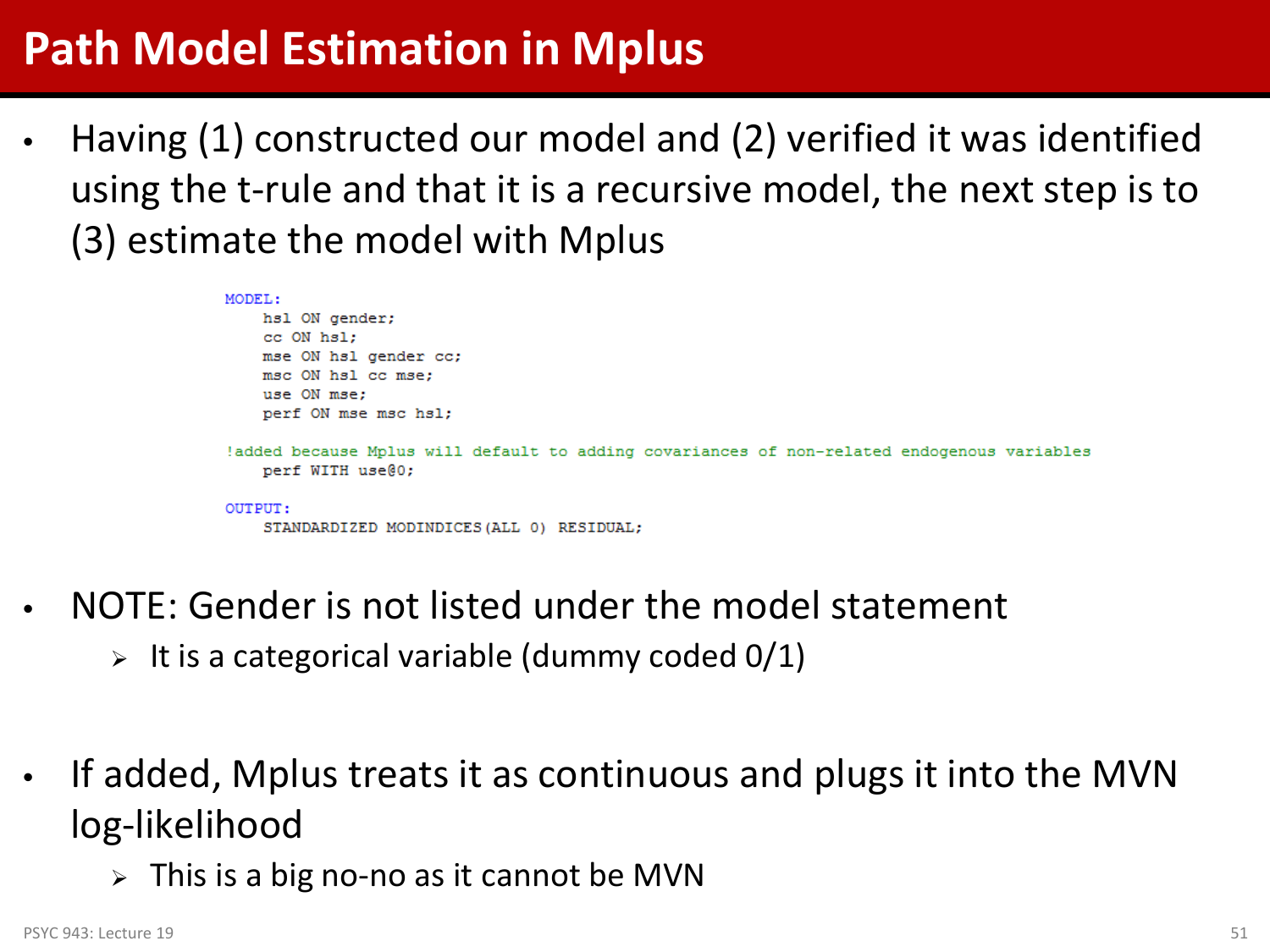## **Model Fit Evaluation**

First, we check convergence:

THE. MODEL ESTIMATION TERMINATED NORMALLY

- Mplus' algorithm converged
- Second, we check for abnormally large standard errors
	- $\triangleright$  None too big, relative to the size of the parameter
	- $\triangleright$  Indicates identified model
- Third, we look at the model fit statistics: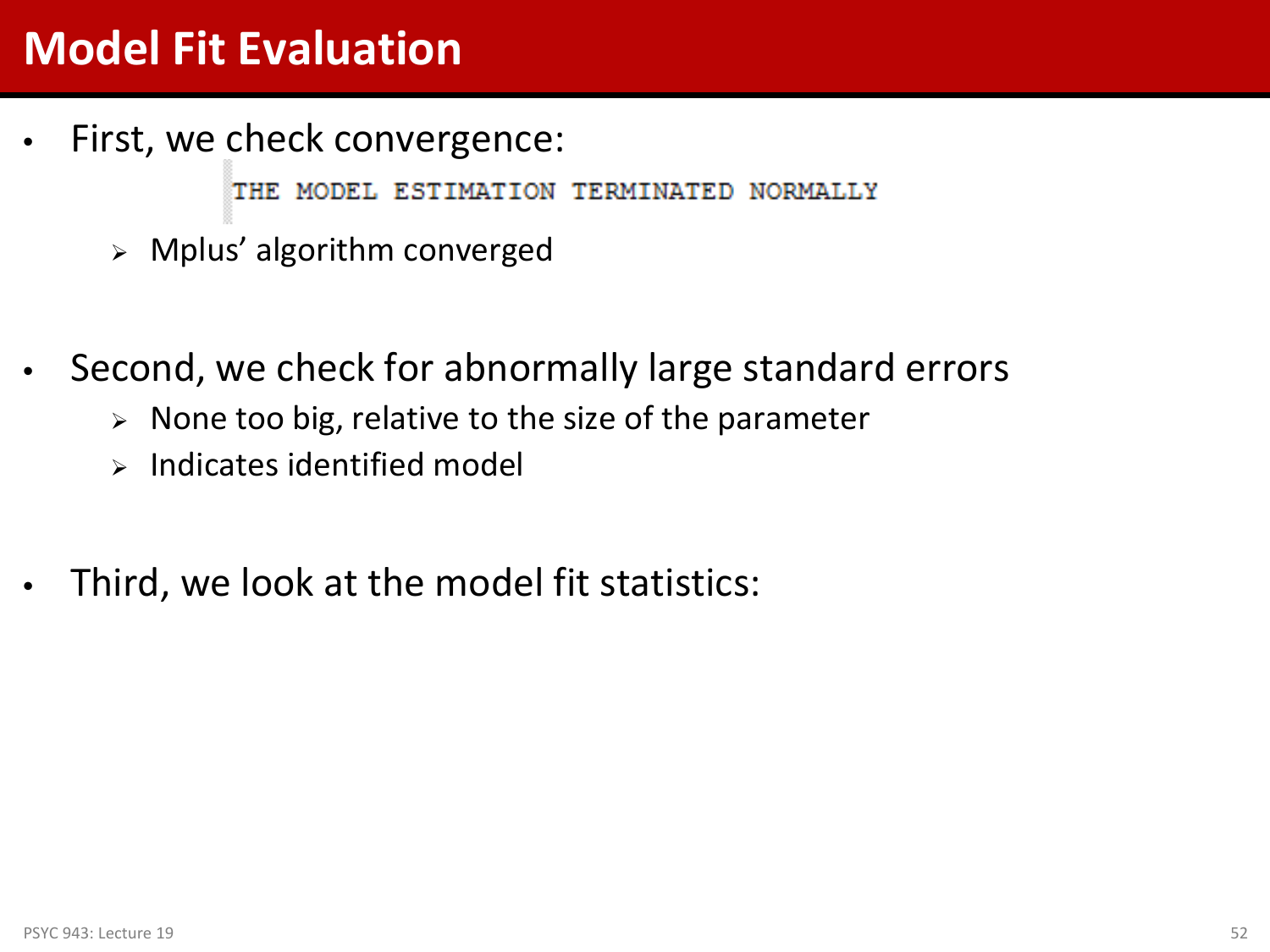## **Model Fit Statistics**

Chi-Square Test of Model Fit

| Value   |                    | 58,896 |
|---------|--------------------|--------|
|         | Degrees of Freedom | ۹      |
| P-Value |                    | 0.0000 |

RMSEA (Root Mean Square Error Of Approximation)

| Estimate                 | 0.126 |
|--------------------------|-------|
| 90 Percent C.I.          | 0.096 |
| Probability RMSEA <= .05 | 0.000 |

CFI/TLI

| CFI | 0.917 |
|-----|-------|
| TLI | 0.806 |

Chi-Square Test of Model Fit for the Baseline Model

| Value   |                    | 619,926 |
|---------|--------------------|---------|
|         | Degrees of Freedom | 21      |
| P-Value |                    | 0.0000  |

```
SRMR (Standardized Root Mean Square Residual)
```
Value

This is a likelihood ratio (deviance) test comparing our model  $(H_0)$  with the saturated model – The saturated model fits much better (but that is typical).

The RMSEA estimate is 0.126. Good fit is  $0.157$ considered 0.05 or less.

The CFI estimate is .917 and the TLL is .806. Good fit is considered 0.95 or higher.

This compares the independence model  $(H_0)$  to the saturated model  $(H_1)$  – it indicates that there is significant covariance between variables

The average standardized residual covariance is 0.056. Good fit is less than 0.05.

Based on the model fit statistics, we can conclude that our model does not do a good job of approximating the covariance matrix – so we cannot make inferences with these results (biased standard errors and effects may occur)

 $0.056$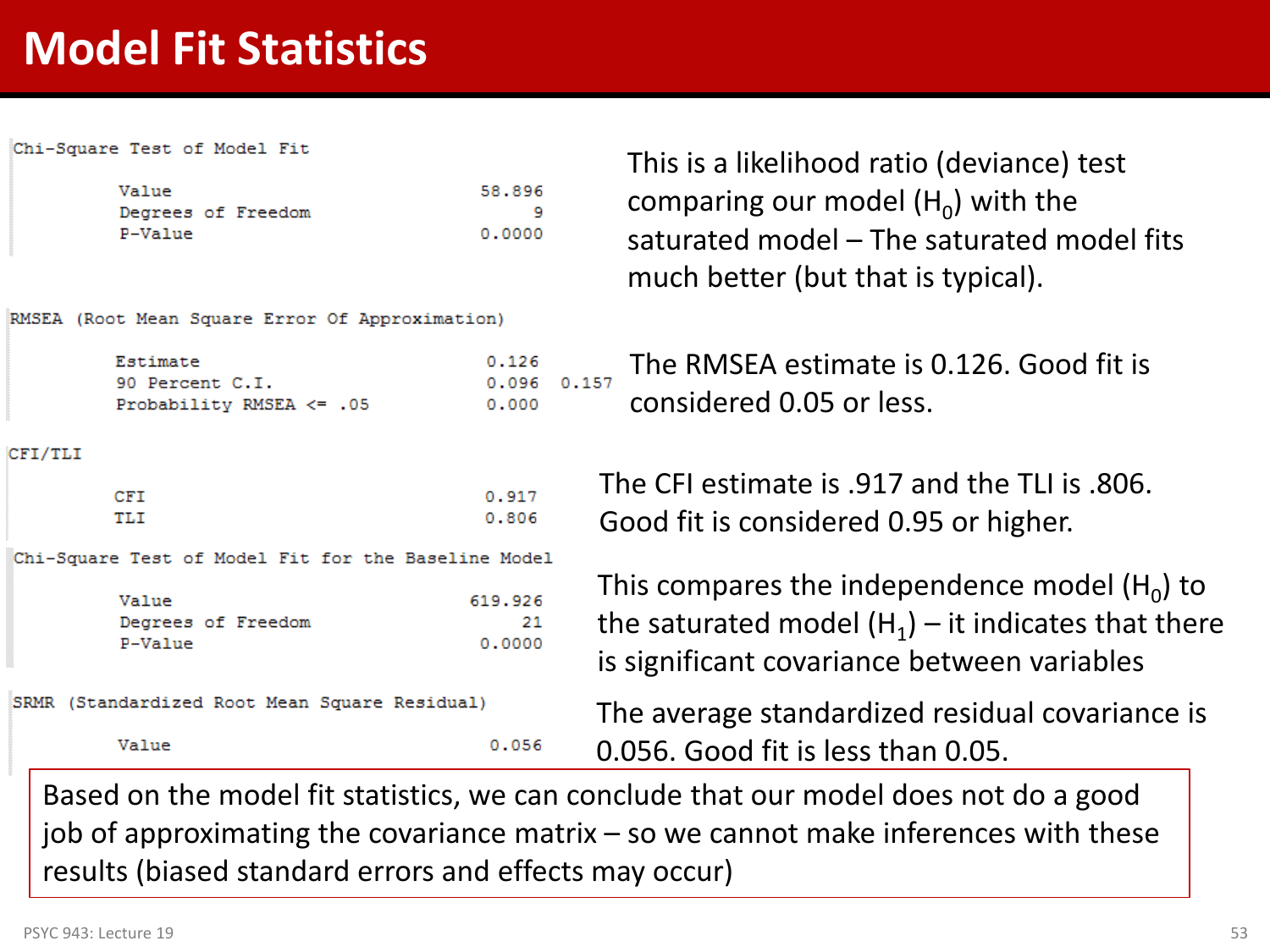## **Model Modification**

- Now that we have concluded that our model fit is poor we must modify the model to make the fit better
	- $\triangleright$  Our modifications are purely statistical which draws into question their generalizability beyond this sample

## • *Generally, model modification should be guided by theory*

 However, we can inspect the normalized residual covariance matrix (like zscores) to see where our biggest misfit occurs

|                                                                              | HSL                                                            | cс                                                             | MSE                                                      | Normalized Residuals for Covariances/Correlations/Residual Correlations<br>MSC | USE                           | Two normalized residual                                                                 |
|------------------------------------------------------------------------------|----------------------------------------------------------------|----------------------------------------------------------------|----------------------------------------------------------|--------------------------------------------------------------------------------|-------------------------------|-----------------------------------------------------------------------------------------|
| HSL<br>cc<br><b>MSE</b><br>MSC<br><b>USE</b><br><b>PERF</b><br><b>GENDER</b> | 0.035<br>$-0.032$<br>0.080<br>0.109<br>0.523<br>0.005<br>0.091 | 0.041<br>$-0.374$<br>$-0.161$<br>0.723<br>$-0.028$<br>$-2.475$ | $-0.083$<br>$-0.038$<br>$-0.108$<br>$-0.068$<br>$-0.408$ | 0.042<br>4.442<br>0.060<br>$-1.491$                                            | 0.040<br>$-0.162$<br>$-0.026$ | covariances are bigger<br>than $+/-1.96$ :<br>MSC with USE and<br><b>CC with Gender</b> |
| PERF<br><b>GENDER</b>                                                        | PERF<br>$-0.079$<br>$-1.516$                                   | GENDER<br>0.000                                                |                                                          | Normalized Residuals for Covariances/Correlations/Residual Correlations        |                               |                                                                                         |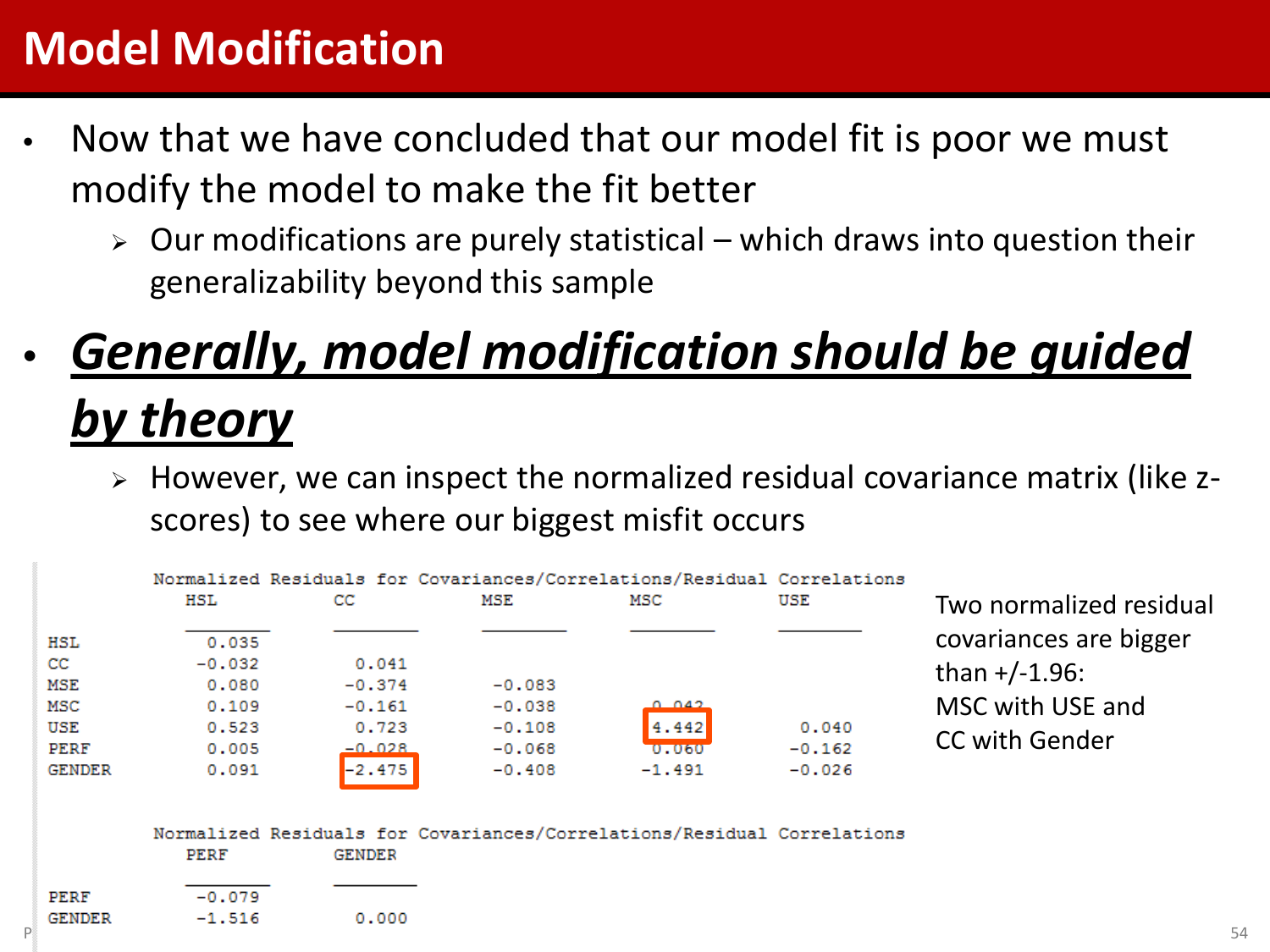## **Our Destination: Overall Path Model**

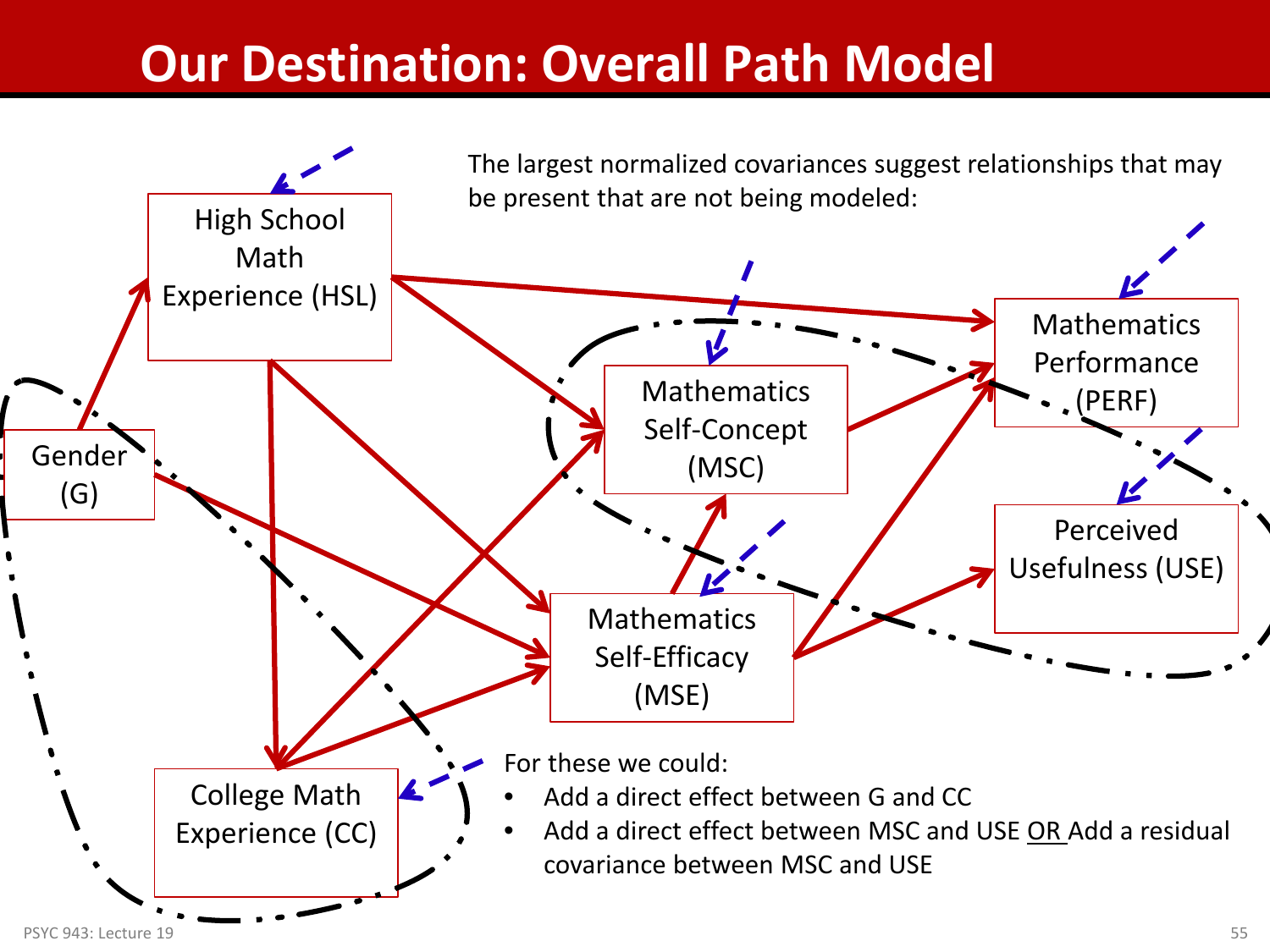## **Modification Indices: More Help for Fit**

E.P.C. Std E.P.C. StdYX E.P.C.

- As we used Maximum Likelihood to estimate our model, another useful feature is that of the modification indices
	- Modification indices (also called Score or LaGrangian Multiplier tests) that attempt to suggest the change in the log-likelihood for adding a given model parameter (larger values indicate a better fit for adding the parameter)

|             | ON Statements  |        |          |          |              |  |  |  |
|-------------|----------------|--------|----------|----------|--------------|--|--|--|
| HSL         | ON CC          | 6.478  | 0.447    | 0.447    | 1,992        |  |  |  |
| <b>HSL</b>  | ON MSE         | 6.493  | 1,139    | 1,139    | 10.270       |  |  |  |
| <b>HSL</b>  | ON MSC         | 4.091  | 0.165    | 0.165    | 2.146        |  |  |  |
| <b>HSL</b>  | ON USE         | 0.374  | 0.003    | 0.003    | 0.042        |  |  |  |
| <b>HSL</b>  | ON PERF        | 5.292  | 1,228    | 1,228    | 2.763        |  |  |  |
| cс          | ON MSE         | 6.475  | $-0.410$ | $-0.410$ | $-0.829$     |  |  |  |
| cс          | ON MSC         | 6.477  | $-0.568$ | $-0.568$ | $-1.654$     |  |  |  |
| cс          | ON USE         | 0.480  | 0.016    | 0.016    | 0.042        |  |  |  |
| cc          | ON PERF        | 0.058  | $-0.047$ | $-0.047$ | $-0.024$     |  |  |  |
| cс          | ON GENDER      | 6.477  | $-1.756$ | $-1.756$ | $-0.142$     |  |  |  |
| <b>MSE</b>  | ON MSC         | 1,268  | 0.266    | 0.266    | 0.383        |  |  |  |
| <b>MSE</b>  | ON USE         | 0.808  | $-0.060$ | $-0.060$ | $-0.080$     |  |  |  |
| MSE         | ON PERF        | 1,074  | 1,096    | 1,096    | 0.274        |  |  |  |
| <b>MSC</b>  | ON USE         | 41.516 | 0.299    | 0.299    | 0.275        |  |  |  |
| <b>MSC</b>  | <b>ON BURN</b> | 0.075  | -0.000   | -0.414   | $-0.072$     |  |  |  |
| MSC         | ON GENDER      | 1,268  | $-1.669$ | $-1.669$ | $-0.046$     |  |  |  |
| USE         | ON HSL         | 0.374  | 0.482    | 0.482    | 0.040        |  |  |  |
| USE         | ON CC          | 0.784  | 0.141    | 0.141    | 0.052        |  |  |  |
| <b>USE</b>  | ON MSC         | 40.032 | 0.451    | 0.451    | 0.490        |  |  |  |
| <b>UDE</b>  | <b>UN FERT</b> | 0.002  | 0.019    | 0.013    | <b>URUUS</b> |  |  |  |
| <b>PERF</b> | ON CC          | 0.075  | 0.006    | 0.006    | 0.012        |  |  |  |
| PERF        | ON USE         | 2.572  | $-0.013$ | $-0.013$ | $-0.067$     |  |  |  |
| PERF        | ON GENDER      | 2.219  | $-0.373$ | $-0.373$ | $-0.060$     |  |  |  |

M.I.

| WITH Statements            |        |          |           |              |
|----------------------------|--------|----------|-----------|--------------|
| WITH HSL                   | 6.478  | 15.132   | 15.132    | 1.974        |
| WITH HSL                   | 1,268  | 14,378   | 14,378    | 0.914        |
| WITH HSL                   | 0.362  | 0.817    | 0.817     | 0.040        |
| WITH CC                    | 0.635  | 4.253    | 4.253     | 0.047        |
| <b>WITH MSF</b>            | n ana  | -14 272  | $-14.272$ | <u>n nga</u> |
| WITH MSC                   | 41.517 | 70.912   | 70.912    | 0.386        |
| PERF<br>WITH HSL           | 2.219  | 3.213    | 3.213     | 1,251        |
| <b>PERF</b><br>WITH CC     | 0.075  | 0.207    | 0.207     | 0.018        |
| <b>PERF</b><br>WITH MSE    | 0.750  | 3.528    | 3.528     | 0.183        |
| WITH MSC<br><b>PERF</b>    | 0.075  | $-1.567$ | $-1.567$  | $-0.067$     |
| WITH USE<br>PERF           | 2.572  | $-2.994$ | $-2.994$  | $-0.100$     |
| <b>GENDER</b><br>WITH CC   | 6.477  | $-0.397$ | $-0.397$  | $-0.144$     |
| WITH MSC<br><b>GENDER</b>  | 1,268  | $-0.378$ | $-0.378$  | $-0.067$     |
| WITH USE<br><b>GENDER</b>  | 0.004  | 0.025    | 0.025     | 0.003        |
| <b>GENDER</b><br>WITH PERF | 2.219  | $-0.084$ | $-0.084$  | $-0.091$     |
|                            |        |          |           |              |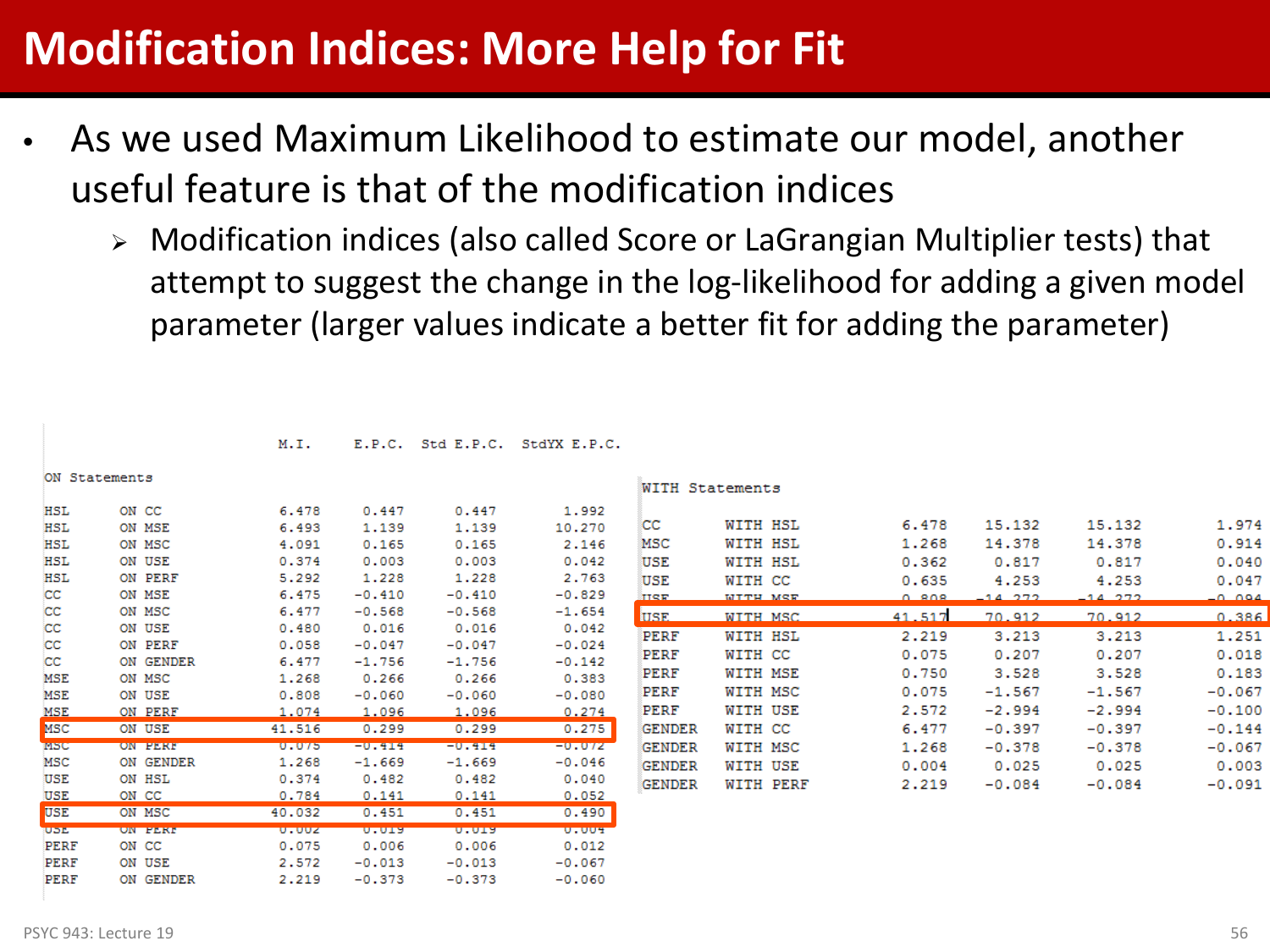## **Modification Indices Results**

- The modification indices have three large values:
	- $\triangleright$  A direct effect predicting MSC from USE
	- $\triangleright$  A direct effect predicting USE from MSC
	- $\triangleright$  A residual covariance between USE and MSC
- Note: the MI value is -2 times the change in the log-likelihood and the EPC is the expected parameter value
	- $\triangleright$  The MI is like a 1 DF Chi-Square Deviance test
		- Values greater than 3.84 are likely to be significant changes in the log-likelihood
- Because all three happen for the same variable, we can only choose one
	- $\triangleright$  This is where theory would help us decide
- As we do not know theory, we will choose to add a residual covariance between USE and MSC
	- Their covariance is **unexplained** by the model not a great theoretical statement (but will allow us to make inferences if the model fits)
	- $M = 41.517$
	- $\ge$  EPC = 70.912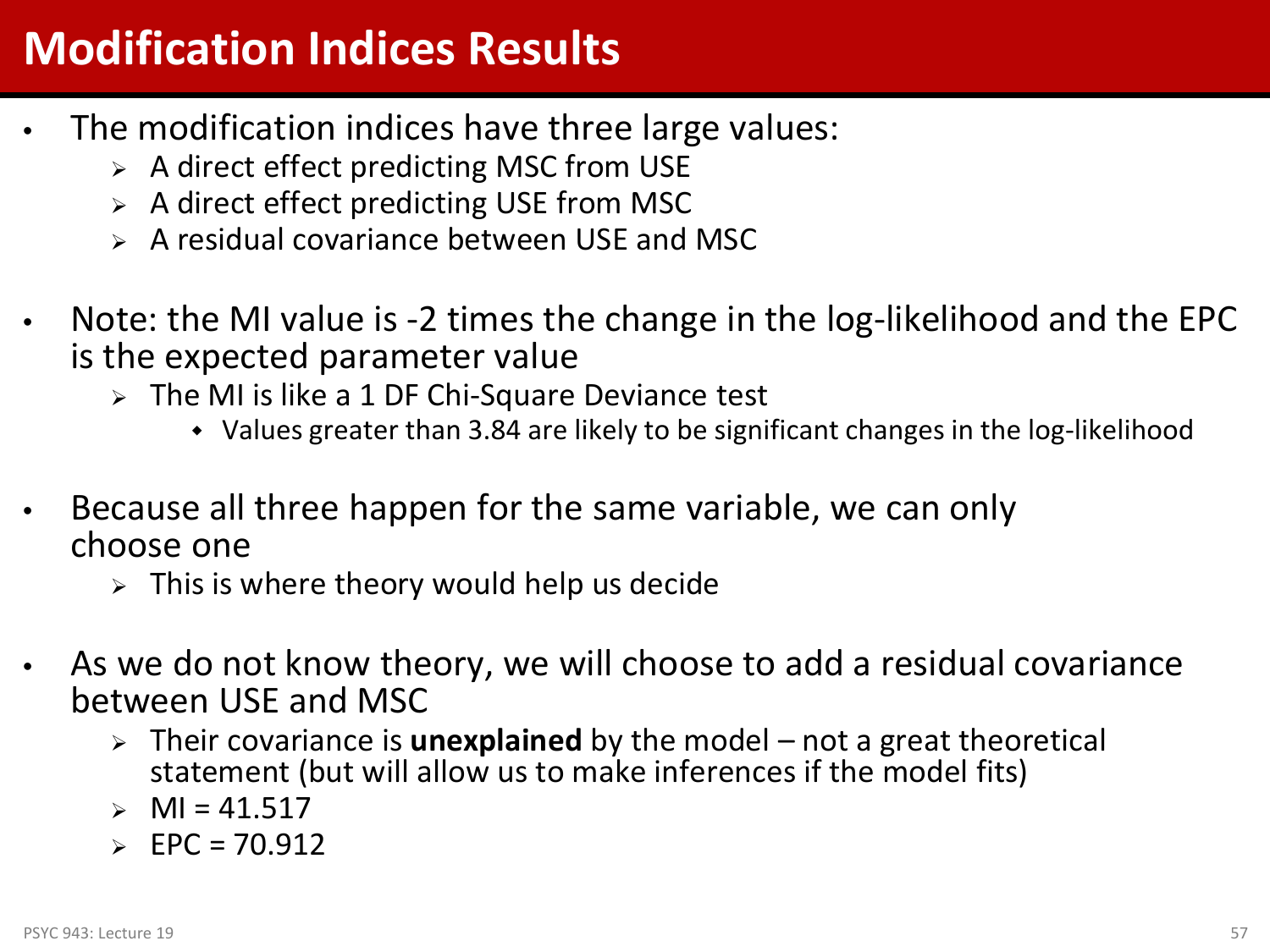## **Modified Model**

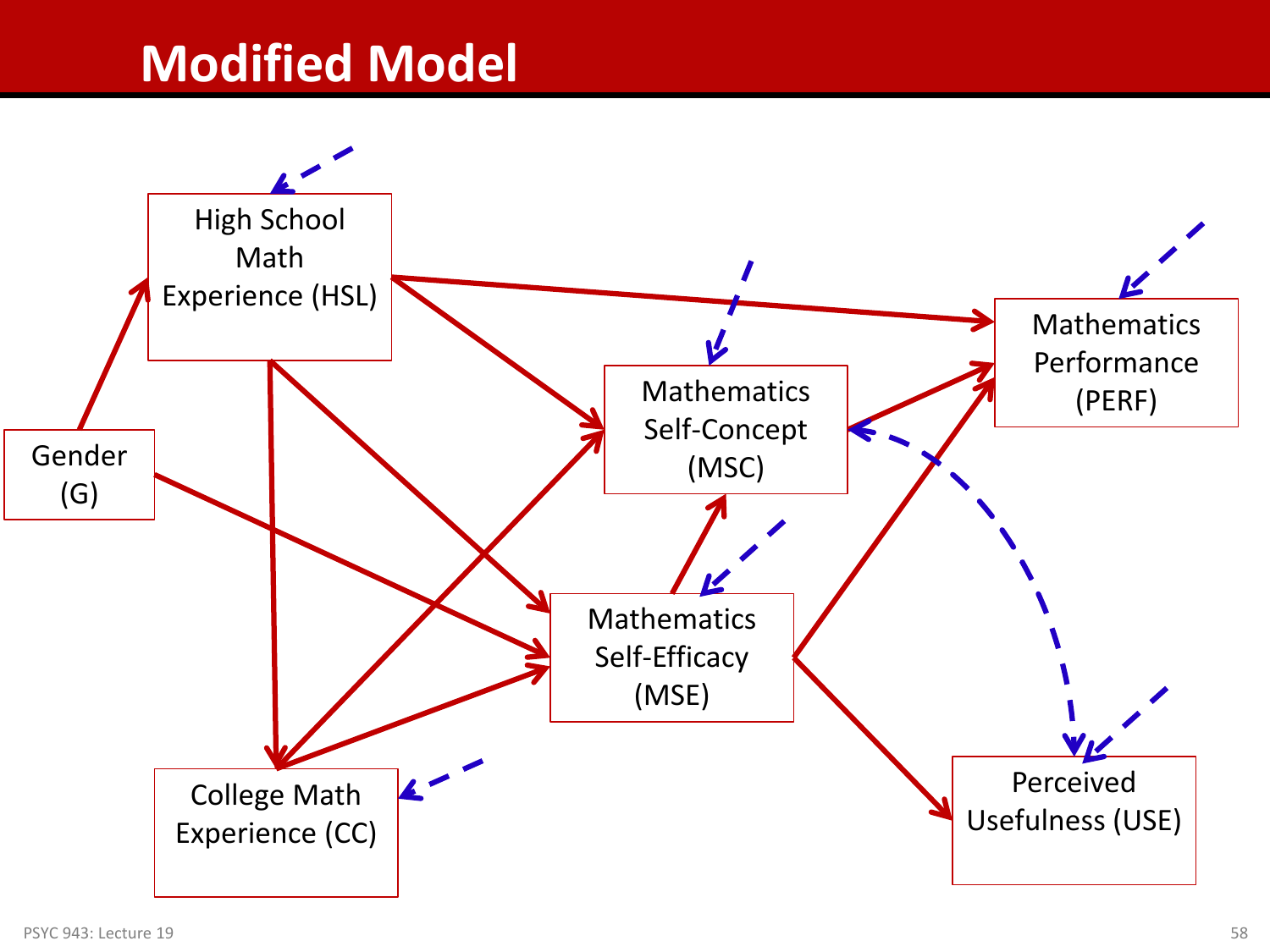## **Assessing Model fit of the Modified Model**

- Now we must start over with our path model decision tree
	- $\geq$  The model is identified (now 20 parameters < 28 covariances)
	- Mplus estimation converged; Standard errors look acceptable
- Model fit statistics:

```
Chi-Square Test of Model Fit
                                                     The comparison with the saturated model 
         Value
                                        14.827
                                                     suggests our model fits statistically
         Degrees of Freedom
                                             8
         P-Value
                                        0.0626
RMSEA (Root Mean Square Error Of Approximation)
                                                     The RMSEA is 0.049, which indicates good fit
        Estimate
                                    0.04990 Percent C.I.
                                     0.000 0.088Probability RMSEA <= .05
                                     0.457
 CFI/TLI
                                                      The CFI and TLI both indicate good fit
         CFI
                                     0.989
                                     0.970
         TLI
SRMR (Standardized Root Mean Square Residual)
                                                      The SRMR also indicates good fit
                                             0.035Value
```
Therefore, we can conclude the model adequately approximates the covariance matrix – meaning we can now inspect our model parameters…but first, let's check our residual covariances and modification indices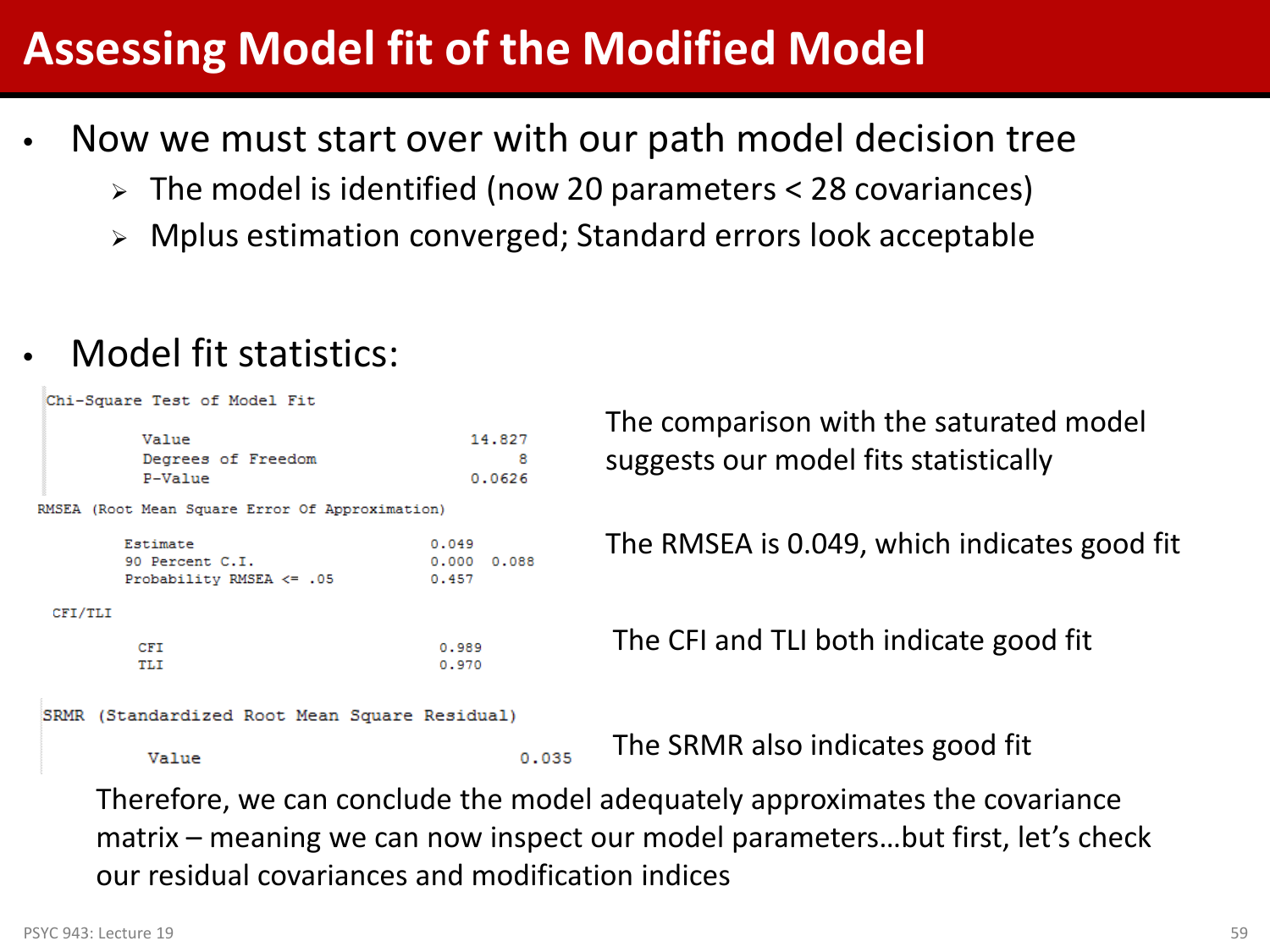### **Normalized Residual Covariances**

- Only one normalized residual covariance is bigger than +/- 1.96: CC with Gender
	- $\triangleright$  Given the number of covariances we have, this is likely okay

|        |       |          |          | Normalized Residuals for Covariances/Correlations/Residual Correlations |          |
|--------|-------|----------|----------|-------------------------------------------------------------------------|----------|
|        | HSL   | CC       | MSE      | MSC                                                                     | USE      |
| HSL    | 0.015 |          |          |                                                                         |          |
| cс     | 0.035 | 0.030    |          |                                                                         |          |
| MSE    | 0.019 | $-0.353$ | $-0.099$ |                                                                         |          |
| MSC    | 0.160 | 0.050    | $-0.104$ | 0.053                                                                   |          |
| USE    | 0.597 | 0.774    | 0.063    | 0.296                                                                   | 0.020    |
| PERF   | 0.060 | 0.017    | $-0.109$ | $-0.004$                                                                | $-1.012$ |
| GENDER | 0.051 | $-2.476$ | $-0.347$ | $-1.495$                                                                | 0.025    |
|        |       |          |          |                                                                         |          |

|        |          |        | Normalized Residuals for Covariances/Correlations/Residual Correlations |  |
|--------|----------|--------|-------------------------------------------------------------------------|--|
|        | PERF     | GENDER |                                                                         |  |
|        |          |        |                                                                         |  |
| PERF   | $-0.064$ |        |                                                                         |  |
| GENDER | $-1.492$ | 0.000  |                                                                         |  |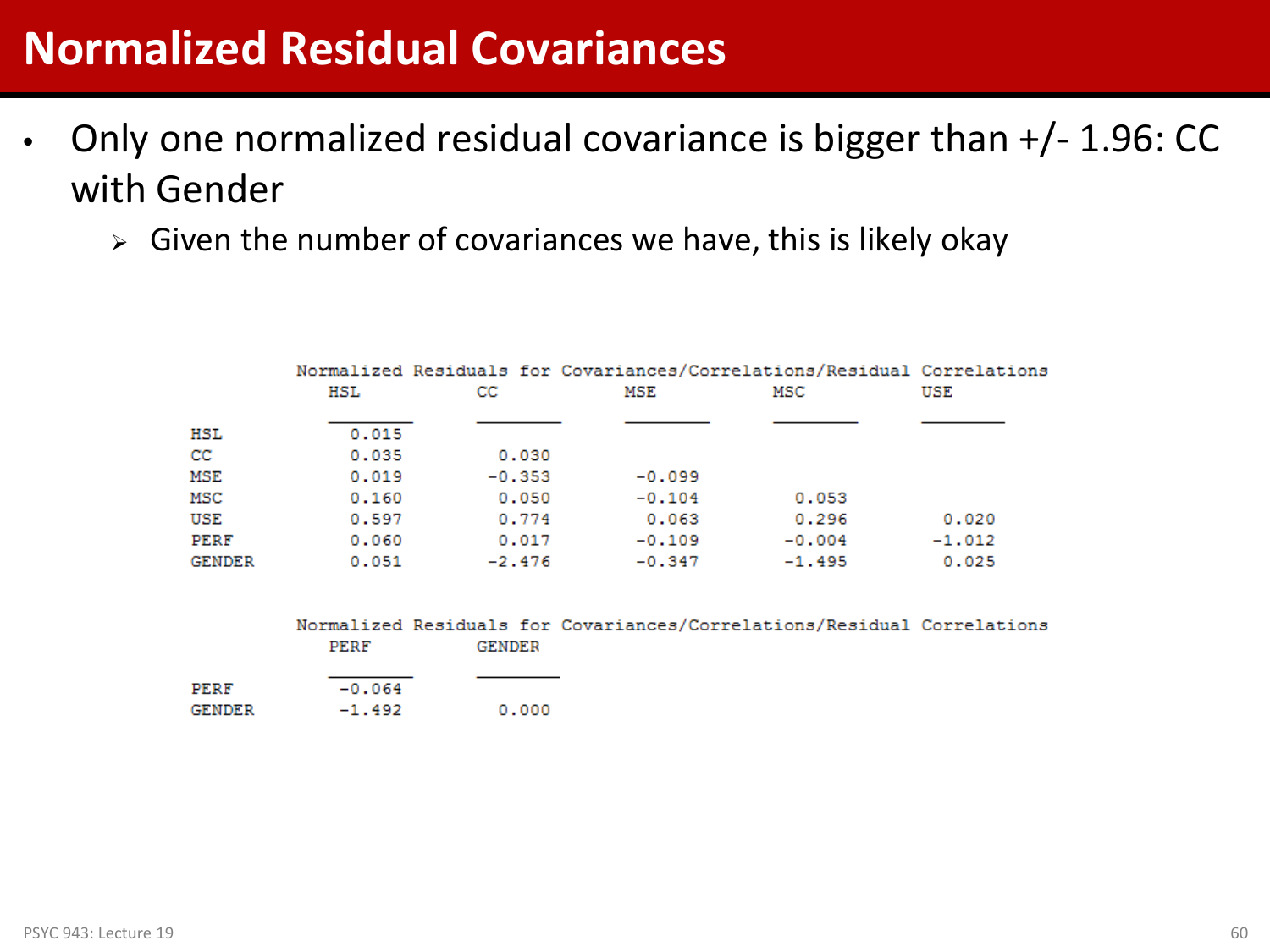## **Modification Indices**

- Now, no modification indices are glaringly large, although some are bigger than 3.84
	- $\triangleright$  We discard these as our model now fits (and adding them may not be meaningful)

| MODEL MODIFICATION INDICES                             |               |       |          | WITH Statements                   |                                |                |                  |                  |                |           |          |
|--------------------------------------------------------|---------------|-------|----------|-----------------------------------|--------------------------------|----------------|------------------|------------------|----------------|-----------|----------|
| Minimum M.I. value for printing the modification index |               |       | 0.000    | WITH HSL<br>CC<br>MSC<br>WITH HSL |                                | 6.701<br>1,878 | 14.968<br>15.821 | 14.968<br>15,821 | 1.949<br>1,004 |           |          |
|                                                        |               |       |          |                                   |                                | MSC            | WITH MSE         | 1,870            | 44.019         | 44.019    | 0.373    |
|                                                        |               | M.I.  |          |                                   | E.P.C. Std E.P.C. StdYX E.P.C. | USE            | WITH HSL         | 0.417            | 0.877          | 0.877     | 0.043    |
|                                                        |               |       |          |                                   |                                | USE            | WITH CC          | 0.573            | 4.039          | 4.039     | 0.045    |
|                                                        | ON Statements |       |          |                                   |                                | USE            | WITH MSE         | 1.327            | $-18.046$      | $-18.046$ | $-0.118$ |
|                                                        |               |       |          |                                   |                                | PERF           | WITH HSL         | 1.982            | 2.933          | 2.933     | 1.147    |
| HSL                                                    | ON CC         | 6.699 | 0.441    | 0.441                             | 1,965                          | PERF           | WITH CC          | 0.085            | 0.219          | 0.219     | 0.019    |
| HSL                                                    | ON MSE        | 6.621 | 1.117    | 1.117                             | 10,068                         | PERF           | WITH MSE         | 0.597            | 3.159          | 3.159     | 0.165    |
| <b>HSL</b>                                             | ON MSC        | 1.395 | 0.022    | 0.022                             | 0.289                          | PERF           | WITH MSC         | 1,960            | 4.324          | 4.324     | 0.186    |
| <b>HSL</b>                                             | ON USE        | 0.494 | 0.004    | 0.004                             | 0.048                          | PERF           | WITH USE         | 3.148            | $-3.087$       | $-3.087$  | $-0.103$ |
| HSL                                                    | ON PERF       | 4.403 | 0.773    | 0.773                             | 1.737                          | <b>GENDER</b>  | WITH CC          | 6.697            | $-0.404$       | $-0.404$  | $-0.146$ |
| CC                                                     | ON MSE        | 6.714 | $-0.429$ | $-0.429$                          | $-0.869$                       | <b>GENDER</b>  | WITH MSC         | 1.872            | $-0.427$       | $-0.427$  | $-0.075$ |
| CC                                                     | ON MSC        | 0.012 | $-0.008$ | $-0.008$                          | $-0.023$                       |                |                  |                  |                |           |          |
| cc                                                     | ON USE        | 0.435 | 0.015    | 0.015                             | 0.040                          | <b>GENDER</b>  | WITH USE         | 0.304            | 0.214          | 0.214     | 0.029    |
| cc                                                     | ON PERF       | 0.022 | $-0.029$ | $-0.029$                          | $-0.015$                       | <b>GENDER</b>  | WITH PERF        | 1.981            | $-0.079$       | $-0.079$  | $-0.086$ |
| cc                                                     | ON GENDER     | 6.697 | $-1.788$ | $-1.788$                          | $-0.144$                       |                |                  |                  |                |           |          |
| <b>MSE</b>                                             | ON MSC        | 0.024 | 0.026    | 0.026                             | 0.038                          |                |                  |                  |                |           |          |
| MSE                                                    | ON USE        | 0.932 | $-0.064$ | $-0.064$                          | $-0.085$                       |                |                  |                  |                |           |          |
| MSE                                                    | ON PERF       | 0.619 | 0.831    | 0.831                             | 0.207                          |                |                  |                  |                |           |          |
| MSC                                                    | ON PERF       | 1.965 | 1.150    | 1.150                             | 0.199                          |                |                  |                  |                |           |          |
| MSC                                                    | ON GENDER     | 1,872 | $-1.887$ | $-1.887$                          | $-0.052$                       |                |                  |                  |                |           |          |
| USE                                                    | ON HSL        | 0.494 | 0.554    | 0.554                             | 0.046                          |                |                  |                  |                |           |          |
| USE                                                    | ON CC         | 0.732 | 0.135    | 0.135                             | 0.050                          |                |                  |                  |                |           |          |
| USE                                                    | ON MSC        | 1.183 | 0.222    | 0.222                             | 0.241                          |                |                  |                  |                |           |          |
| USE                                                    | ON PERF       | 2.566 | $-0.732$ | $-0.732$                          | $-0.138$                       |                |                  |                  |                |           |          |
| USE                                                    | ON GENDER     | 0.304 | 0.947    | 0.947                             | 0.028                          |                |                  |                  |                |           |          |
| PERF                                                   | ON CC         | 0.085 | 0.006    | 0.006                             | 0.013                          |                |                  |                  |                |           |          |
| PERF                                                   | ON USE        | 3,208 | $-0.015$ | $-0.015$                          | $-0.081$                       |                |                  |                  |                |           |          |
| PERF                                                   | ON GENDER     | 1,981 | $-0.350$ | $-0.350$                          | $-0.056$                       |                |                  |                  |                |           |          |
|                                                        |               |       |          |                                   |                                |                |                  |                  |                |           |          |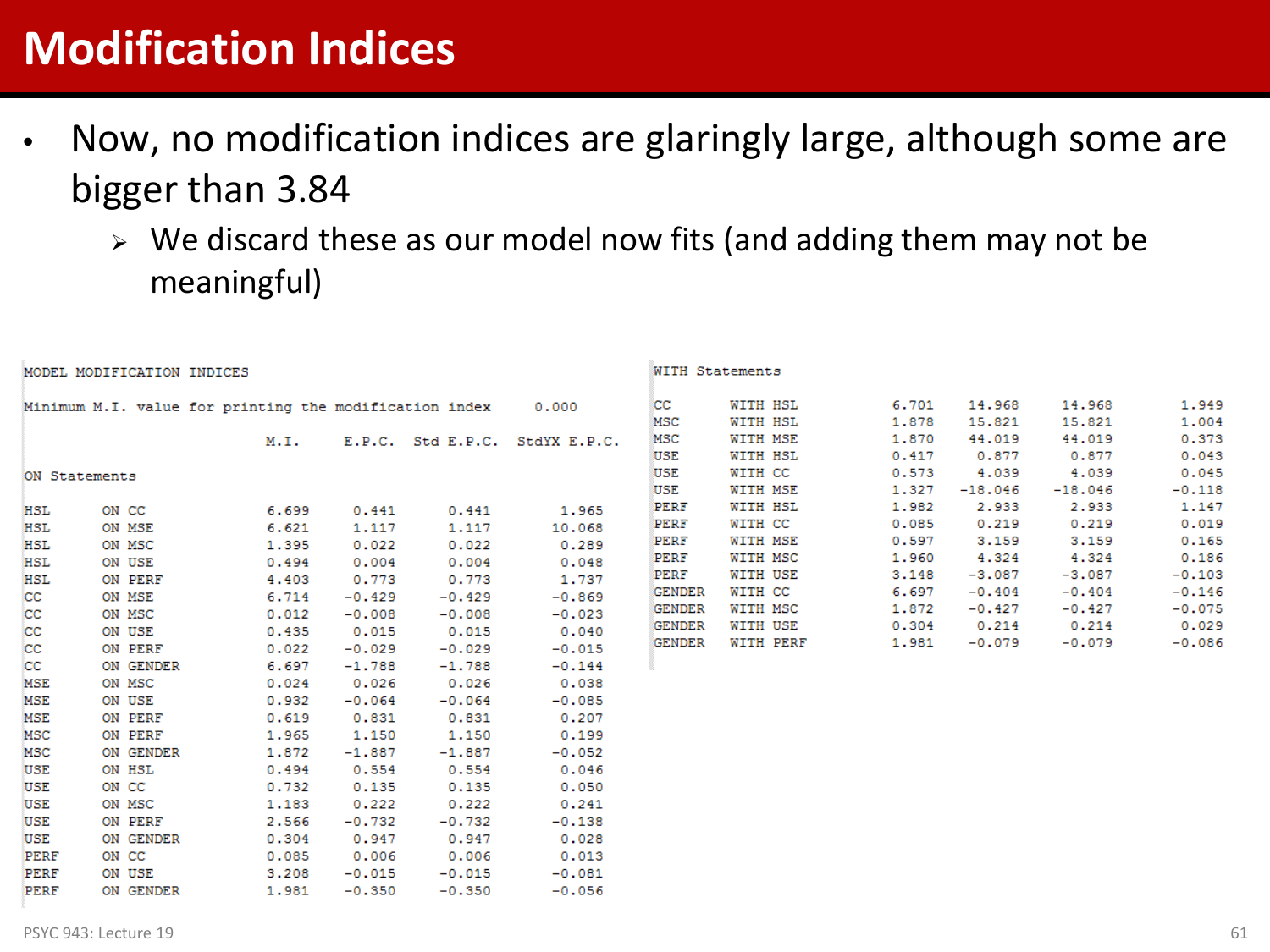## **More on Modification Indices**

- Recall from our original model that we received the following modification index values for the residual covariance between MSC and USE
	- $\triangleright$  MI = 41.517
	- $\ge$  EPC = 70.912
- The estimated residual covariance between MSC and USE in the modified model is: 70.247
- The difference in log-likelihoods is:
	- Original Model: -5,889.496
	- Modified Model: -5,867.461
	- $> -2*(change) = 44.07$
- These are approximately the values given by the MI and EPC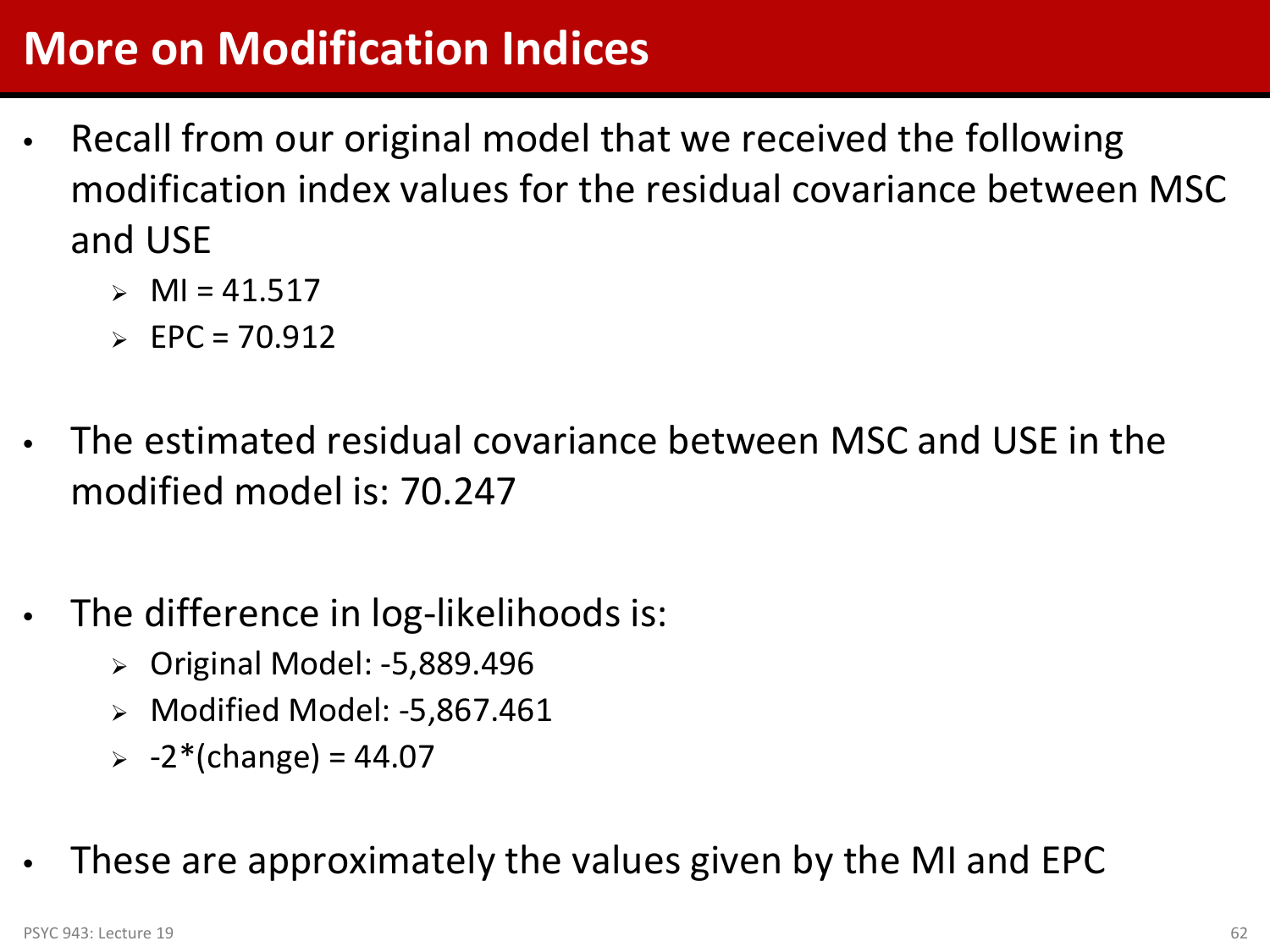#### MODEL RESULTS

|               |      | Estimate |        | $S.E.$ Est./ $S.E.$ | Two-Tailed<br>P-Value |
|---------------|------|----------|--------|---------------------|-----------------------|
| HSL           | ON   |          |        |                     |                       |
| <b>GENDER</b> |      | 0.208    | 0.154  | 1,350               | 0.177                 |
| cc            | ON   |          |        |                     |                       |
| <b>HSL</b>    |      | 0.662    | 0.257  | 2.578               | 0.010                 |
| MSE           | ON   |          |        |                     |                       |
| <b>HSL</b>    |      | 4,138    | 0.436  | 9.489               | 0.000                 |
| <b>GENDER</b> |      | 4.168    | 1,181  | 3.529               | 0.000                 |
| CC            |      | 0.393    | 0.102  | 3.867               | 0.000                 |
| MSC           | ON   |          |        |                     |                       |
| <b>HSL</b>    |      | 2.823    | 0.582  | 4.849               | 0.000                 |
| CC            |      | 0.519    | 0.119  | 4.356               | 0.000                 |
| <b>MSE</b>    |      | 0.736    | 0.068  | 10.794              | 0.000                 |
| <b>USE</b>    | ON   |          |        |                     |                       |
| <b>MSE</b>    |      | 0.277    | 0.074  | 3.732               | 0.000                 |
| PERF          | ON   |          |        |                     |                       |
| <b>MSE</b>    |      | 0.139    | 0.015  | 9.564               | 0.000                 |
| <b>MSC</b>    |      | 0.037    | 0.010  | 3.815               | 0.000                 |
| <b>HSL</b>    |      | 0.153    | 0.112  | 1.366               | 0.172                 |
| PERF          | WITH |          |        |                     |                       |
| <b>USE</b>    |      | 0.000    | 0.000  | 999,000             | 999,000               |
| <b>MSC</b>    | WITH |          |        |                     |                       |
| <b>USE</b>    |      | 70.247   | 11.526 | 6.095               | 0.000                 |

There are two direct effects that are non-significant:

$$
\beta_G^{HSL} = 0.208
$$

$$
\beta_{HSL}^{PERF} = 0.153
$$

We can leave these in the model, but the overall path model seems to suggest they are not needed

So, I will remove them and re-estimate the model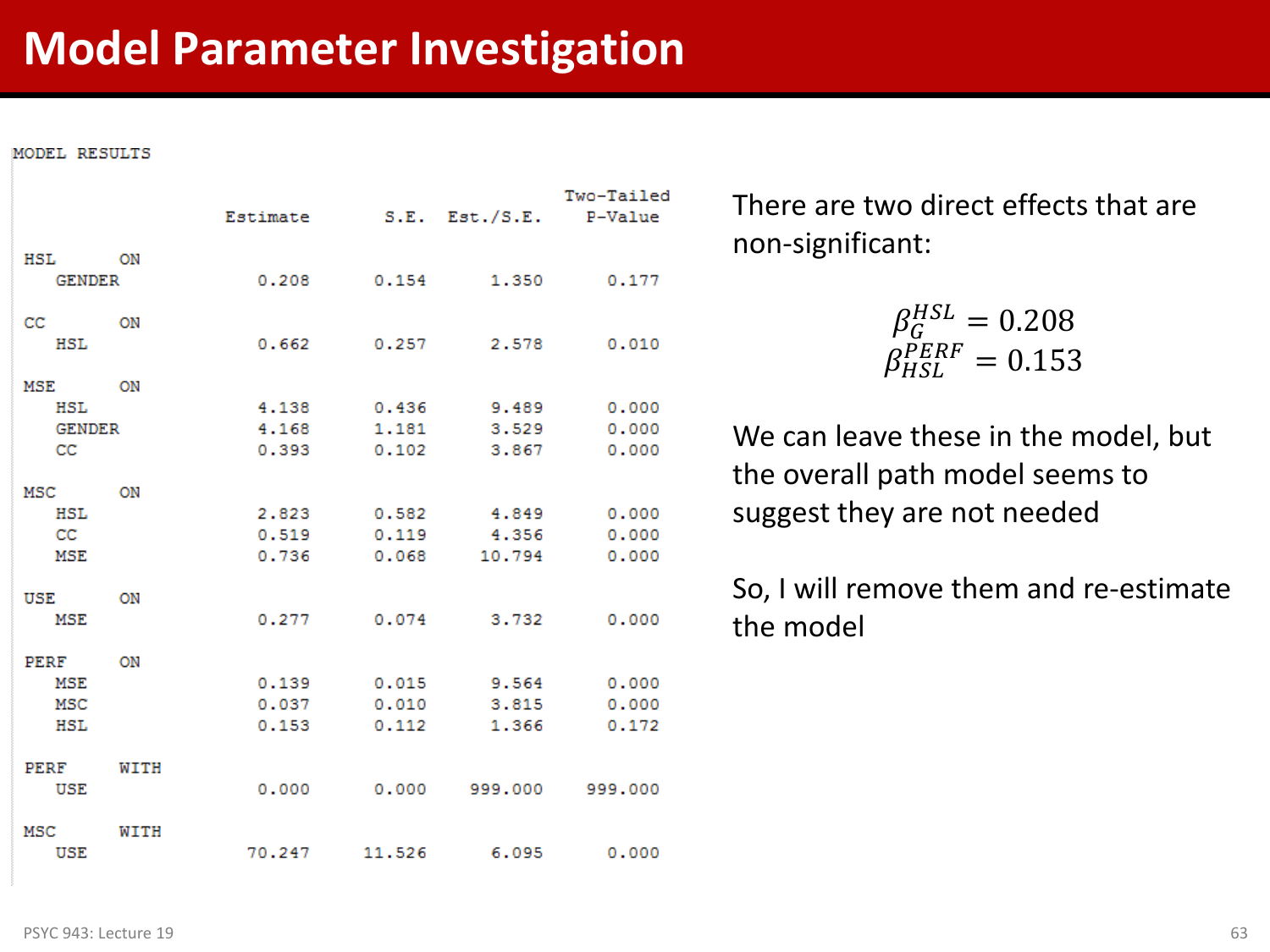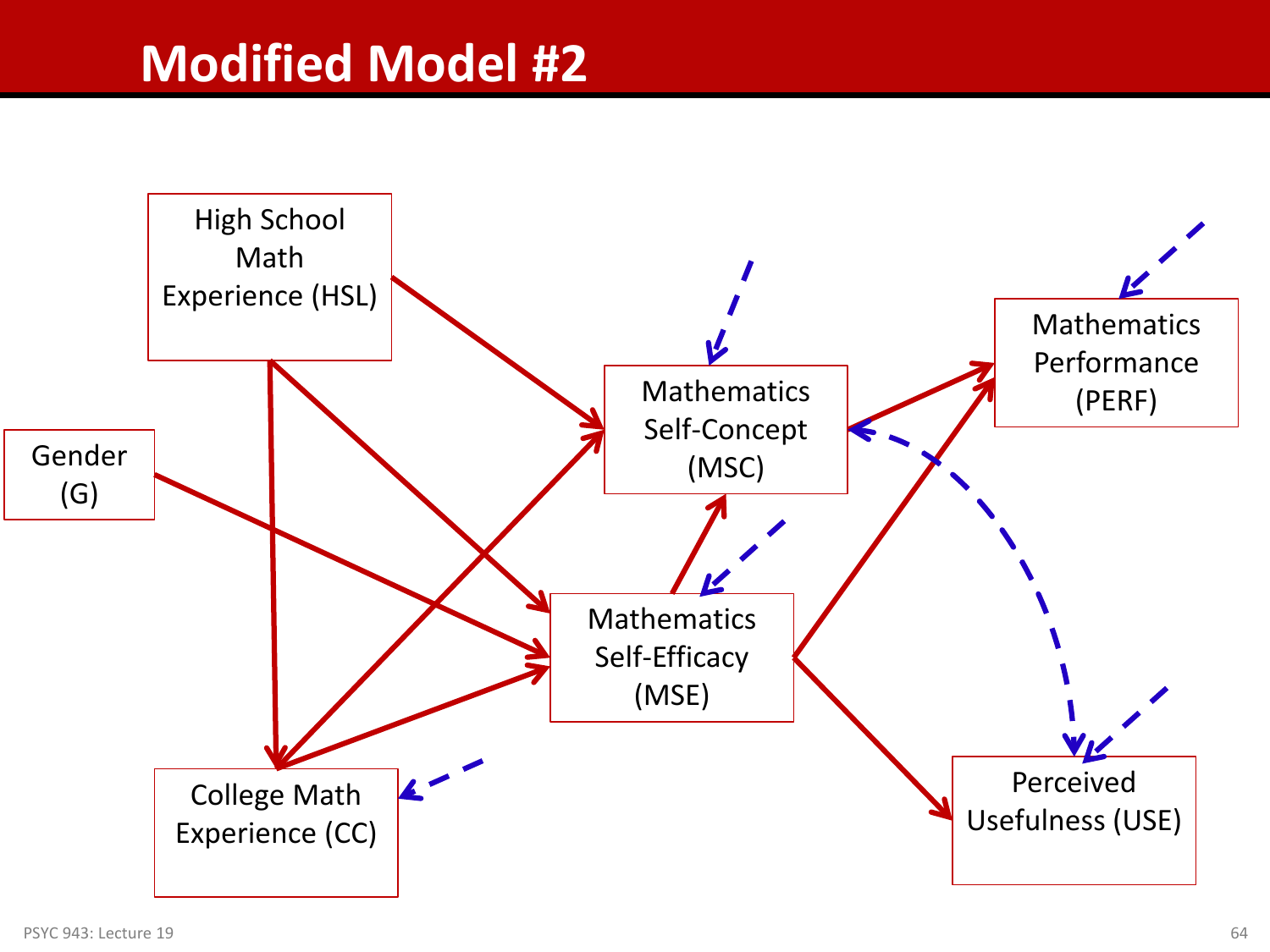## **Model #2: Model Fit Results**

- We have: an identified model, a converged algorithm, and stable standard errors, so model fit should be inspected
	- $\triangleright$  Next inspect model fit
	- $\triangleright$  Model fit seems to not be as good as we would think

| Chi-Square Test of Model Fit           |                        | RMSEA (Root Mean Square Error Of Approximation)         |                                  |  |  |
|----------------------------------------|------------------------|---------------------------------------------------------|----------------------------------|--|--|
| Value<br>Degrees of Freedom<br>P-Value | 18,579<br>10<br>0.0460 | Estimate<br>90 Percent C.I.<br>Probability RMSEA <= .05 | 0.050<br>0.007<br>0.084<br>0.462 |  |  |

- Again, the largest normalized residual covariance is that of GENDER and CC
	- $\triangleright$  MI for direct effect of GENDER on CC is 6.595, indicating that adding this parameter may improve model fit
- So, we will now add a direct effect of Gender on CC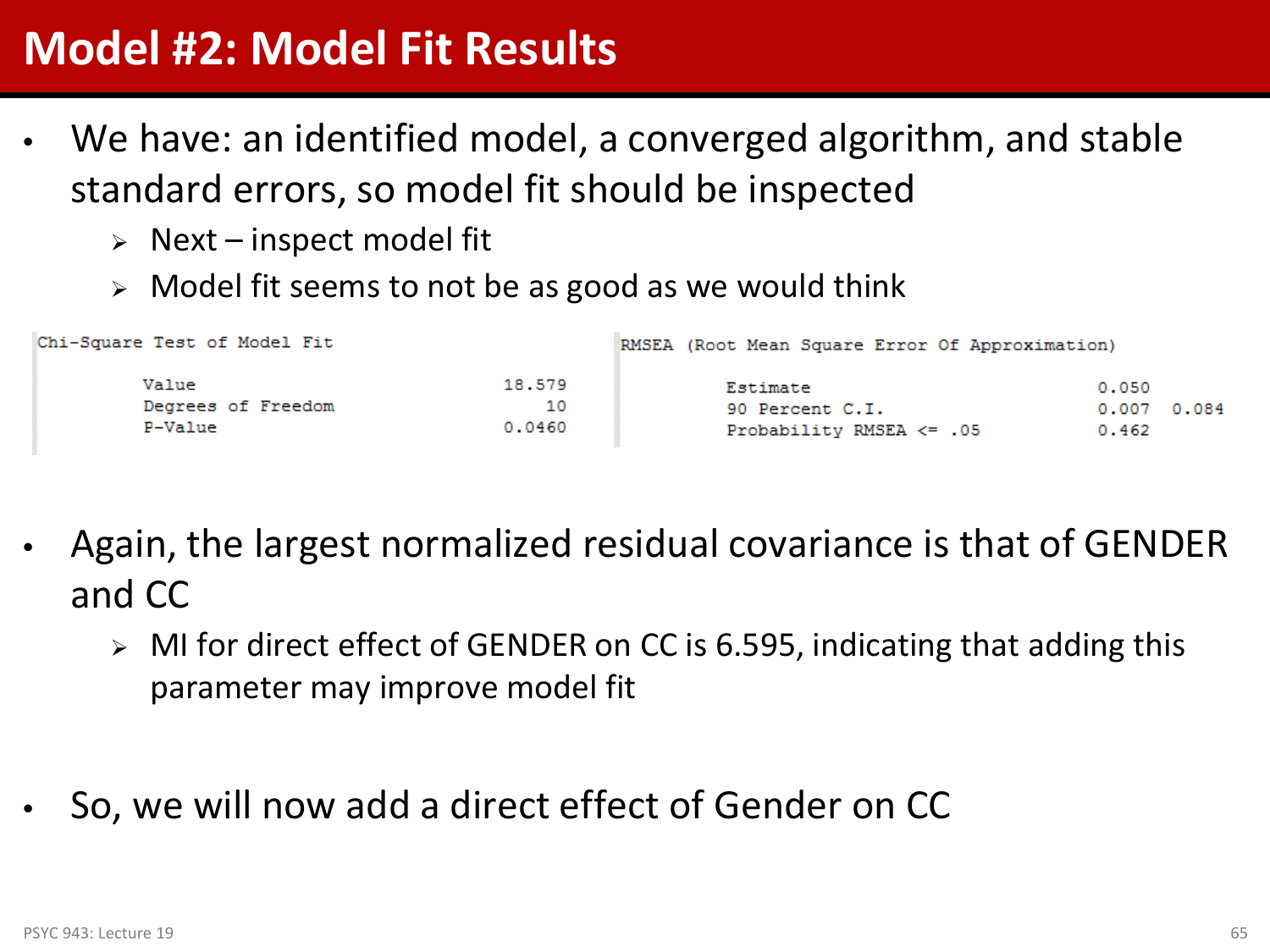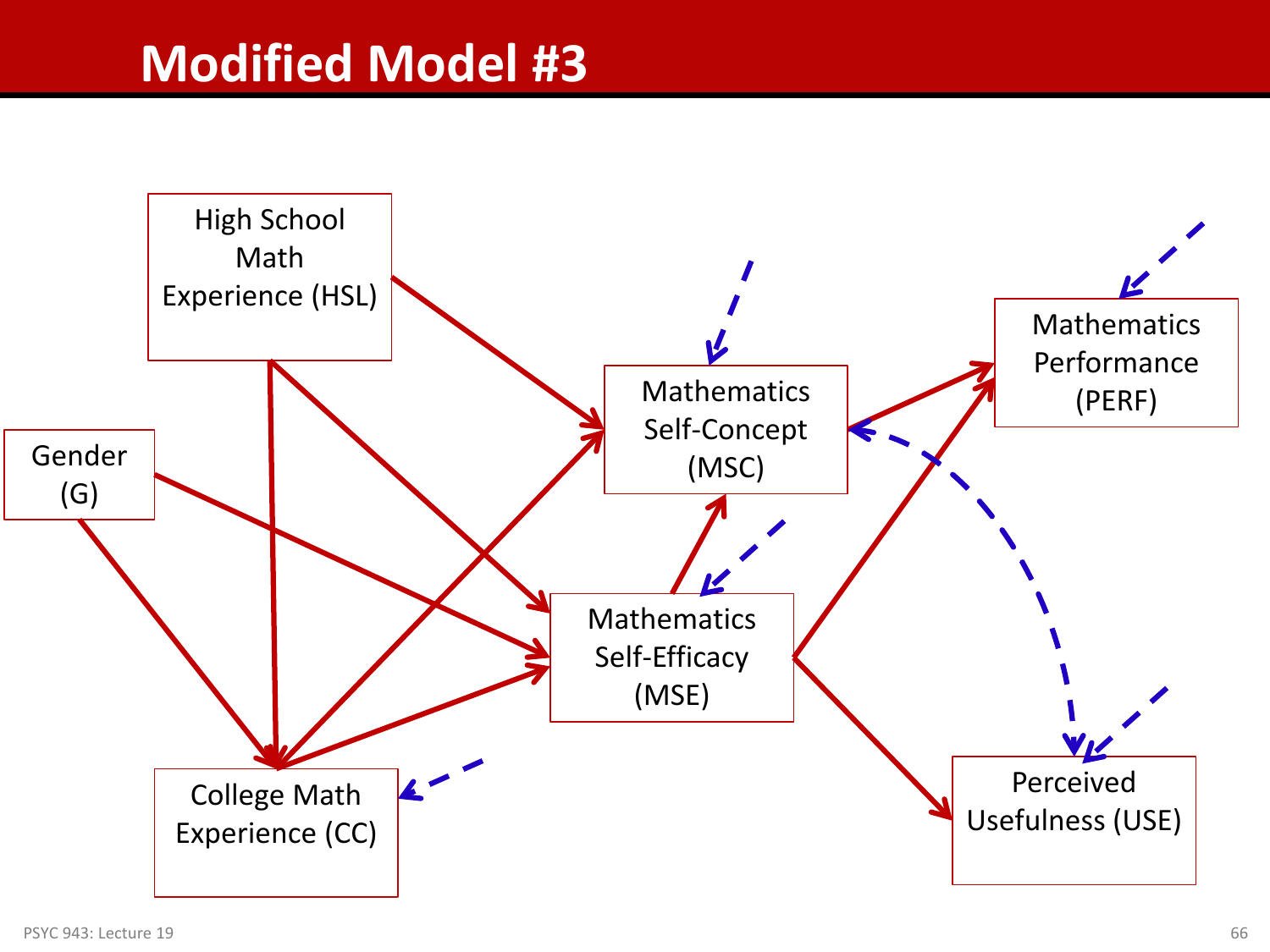## **Model #3: Model Fit Results**

- We have: an identified model, a converged algorithm, and stable standard errors, so model fit should be inspected
	- $\triangleright$  Next inspect model fit
	- $\triangleright$  Model fit seems to be very good

| Chi-Square Test of Model Fit |        | RMSEA (Root Mean Square Error Of Approximation) |                     |  |  |
|------------------------------|--------|-------------------------------------------------|---------------------|--|--|
| Value                        | 11,889 | Estimate                                        | 0.030               |  |  |
| Degrees of Freedom           |        | 90 Percent C.I.                                 | $0.000 \quad 0.071$ |  |  |
| P-Value                      | 0.2196 | Probability RMSEA <= .05                        | 0.742               |  |  |

- No normalized residual covariances are larger than  $+/- 1.96 -$  so we appear to have good fit
- No Modification Indices are larger than 3.84
	- $\triangleright$  We will leave this model as-is and interpret the results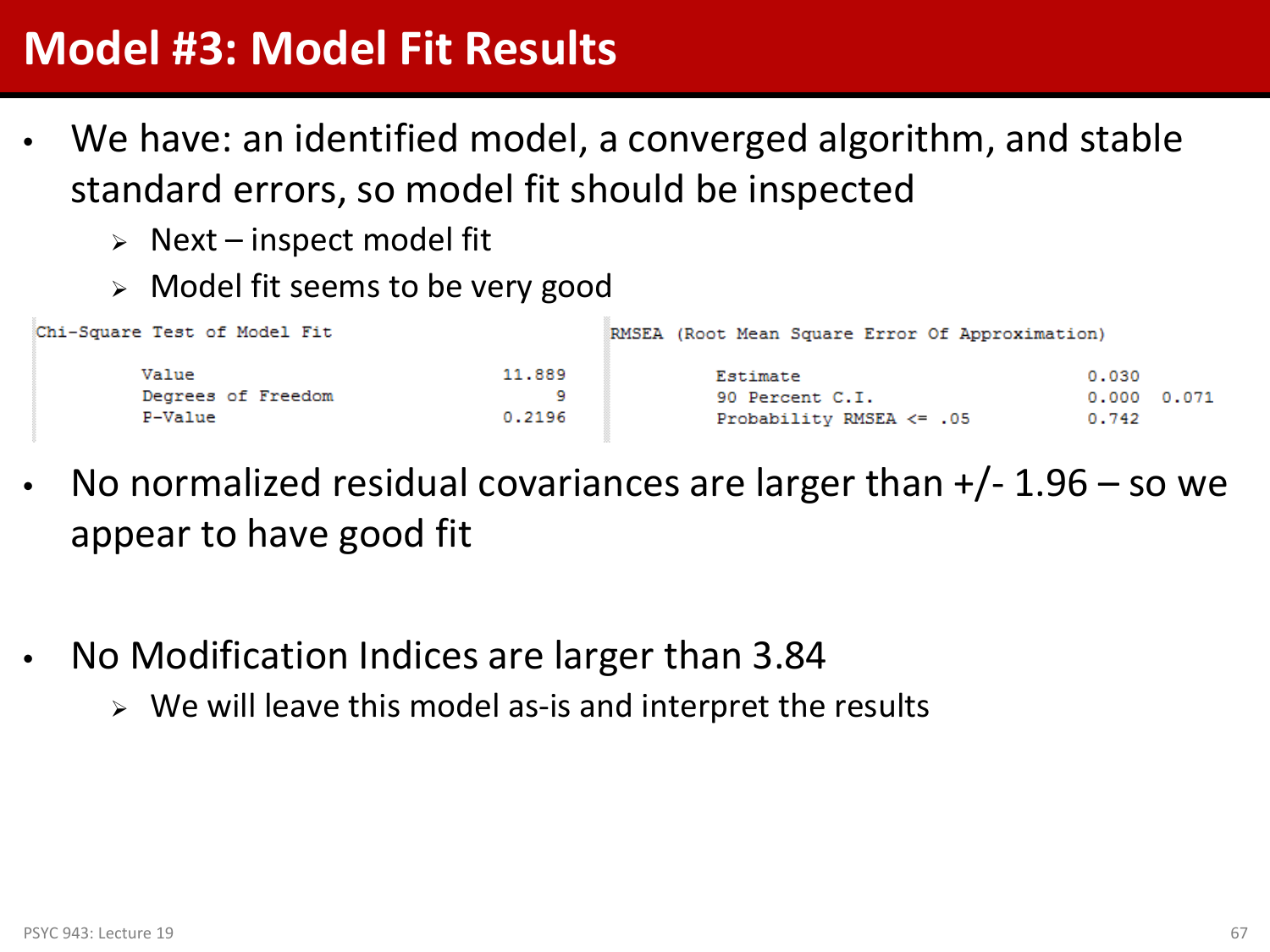#### **Model #3 Parameter Interpretation**

#### Interpret each of these parameters as you would in regression:

MODEL RESULTS

A one-unit increase in HSL brings about a .707 unit increase in CC, holding gender constant

|               |             | Estimate |        | $S.E.$ Est./ $S.E.$ | Two-Tailed<br>P-Value |
|---------------|-------------|----------|--------|---------------------|-----------------------|
| cc            | <b>ON</b>   |          |        |                     |                       |
| HSL           |             | 0.707    | 0.255  | 2.775               | 0.006                 |
| <b>GENDER</b> |             | $-1.779$ | 0.686  | $-2.595$            | 0.009                 |
| MSE           | <b>ON</b>   |          |        |                     |                       |
| <b>HSL</b>    |             | 4,158    | 0.434  | 9.589               | 0.000                 |
| <b>GENDER</b> |             | 4,283    | 1,180  | 3.631               | 0.000                 |
| cc            |             | 0.398    | 0.101  | 3.937               | 0.000                 |
| MSC           | ON          |          |        |                     |                       |
| HSL           |             | 2.831    | 0.581  | 4.874               | 0.000                 |
| cc            |             | 0.528    | 0.118  | 4.466               | 0.000                 |
| MSE           |             | 0.733    | 0.068  | 10.759              | 0.000                 |
| USE           | ON          |          |        |                     |                       |
| <b>MSE</b>    |             | 0.276    | 0.074  | 3,720               | 0.000                 |
| PERF          | ON          |          |        |                     |                       |
| <b>MSE</b>    |             | 0.145    | 0.014  | 10.441              | 0.000                 |
| <b>MSC</b>    |             | 0.041    | 0.009  | 4.304               | 0.000                 |
| PERF          | WITH        |          |        |                     |                       |
| <b>USE</b>    |             | 0.000    | 0.000  | 999,000             | 999,000               |
| MSC           | <b>WITH</b> |          |        |                     |                       |
| USE           |             | 70.596   | 11,518 | 6.129               | 0.000                 |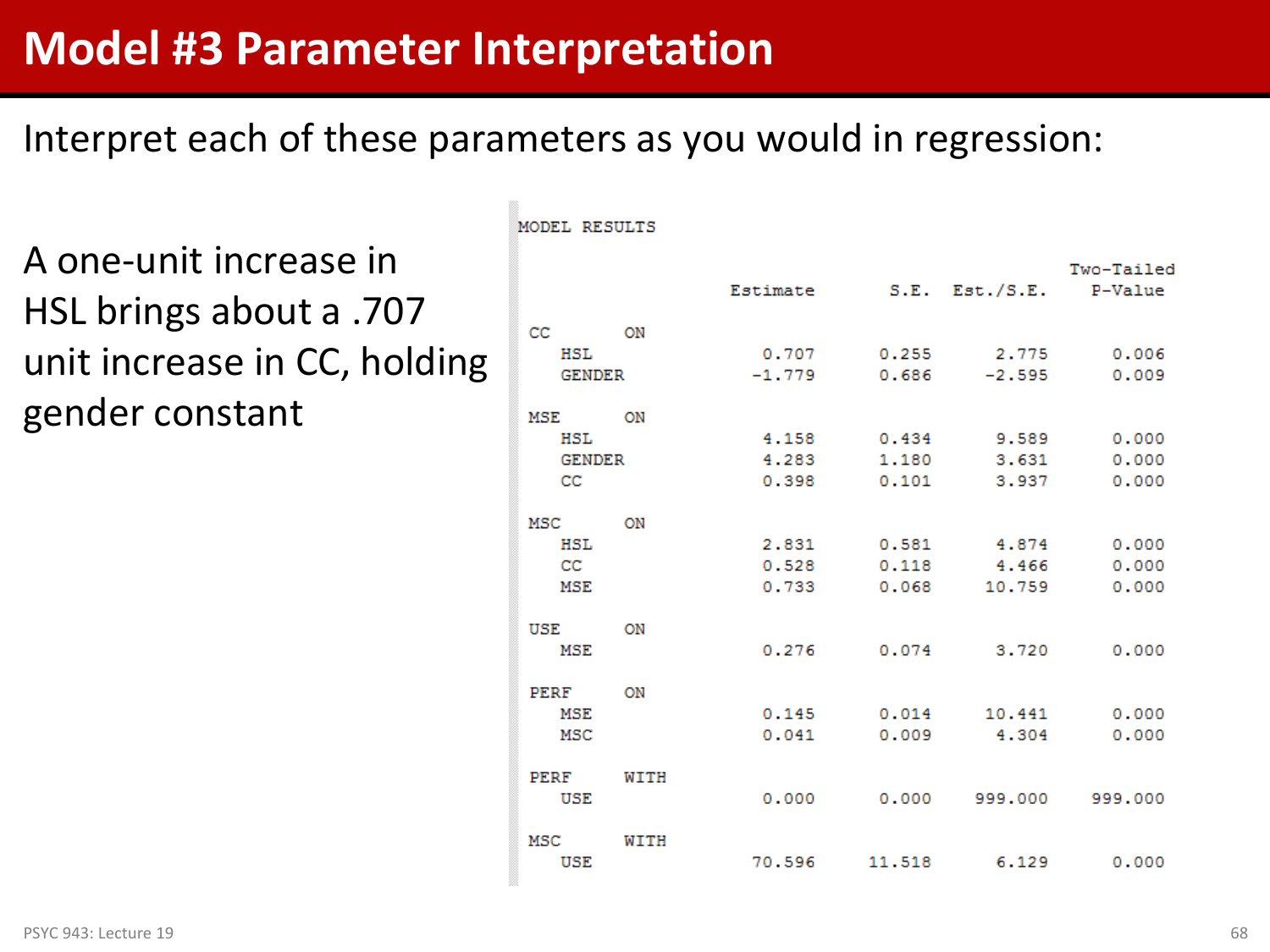### **Model #3 Standardized Parameter Estimates**

- We can interpret the STDYX standardized parameter estimates for all variables except gender
	- $\triangleright$  It is not continuous so SD of gender does not make sense
- A 1-SD increase in HSL means CC increases by 0.158 SD

STDYX Standardization

|               |    |          |       |                     | Two-Tailed |
|---------------|----|----------|-------|---------------------|------------|
|               |    | Estimate |       | $S.E.$ Est./ $S.E.$ | P-Value    |
| CC.           | ON |          |       |                     |            |
| HSL           |    | 0.158    | 0.056 | 2,808               | 0.005      |
| <b>GENDER</b> |    | $-0.143$ | 0.054 | $-2.632$            | 0.008      |
|               |    |          |       |                     |            |
| MSE           | ON |          |       |                     |            |
| <b>HSL</b>    |    | 0.466    | 0.044 | 10.541              | 0.000      |
| <b>GENDER</b> |    | 0.172    | 0.047 | 3.646               | 0.000      |
| cс            |    | 0.199    | 0.050 | 3.958               | 0.000      |
|               |    |          |       |                     |            |
| MSC           | ON |          |       |                     |            |
| HSL           |    | 0.220    | 0.045 | 4.873               | 0.000      |
| CC.           |    | 0.183    | 0.041 | 4.461               | 0.000      |
| MSE           |    | 0.508    | 0.042 | 11,953              | 0.000      |
|               |    |          |       |                     |            |
| USE           | ON |          |       |                     |            |
| MSE           |    | 0.206    | 0.054 | 3.811               | 0.000      |
|               |    |          |       |                     |            |
| PERF          | ON |          |       |                     |            |
| MSE           |    | 0.578    | 0.050 | 11.548              | 0.000      |
| <b>MSC</b>    |    | 0.234    | 0.054 | 4.312               | 0.000      |
|               |    |          |       |                     |            |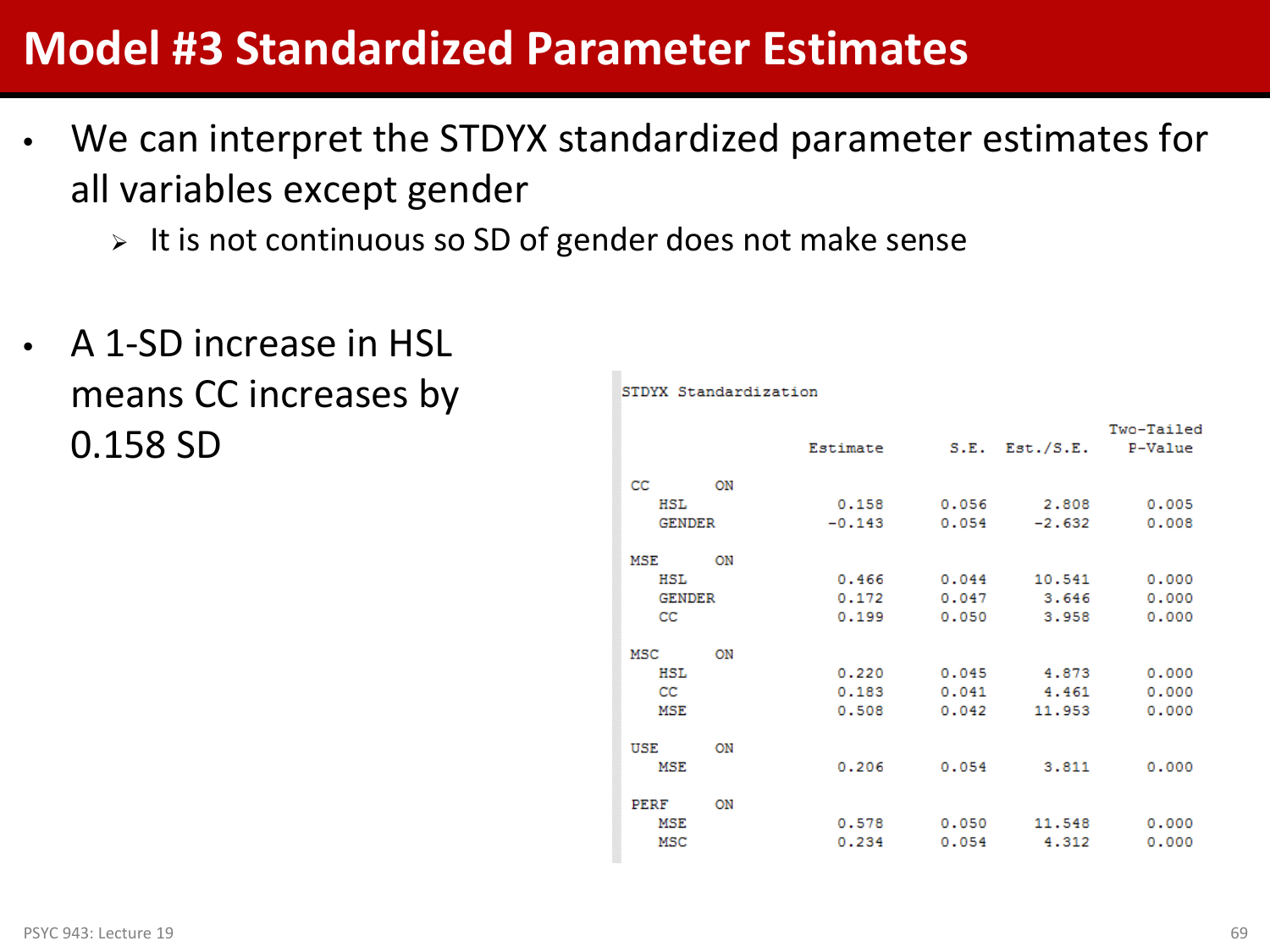## **Model #3 STDY Interpretation**

• The STDY standardization does not standardize by the SD of the X variable

STDY Standardization

 $\geq$  So it's interpretation makes sense for Gender (1 = male)

Here, males have an average CC (intercept) that is -.301 SD lower than females

Two-Tailed Estimate  $S.E.$  Est./ $S.E.$ P-Value  $CC$ ON **HSL** 0.158 0.056 2,808  $0.005$  $-2.645$ **GENDER**  $-0.301$  $0.114$  $0.008$ **MSE** ON HSL 0.466  $0.044$ 10.541  $0.000$ 0.363 **GENDER**  $0.099$ 3.679  $0.000$  $cc$ 0.199  $0.050$ 3.958  $0.000$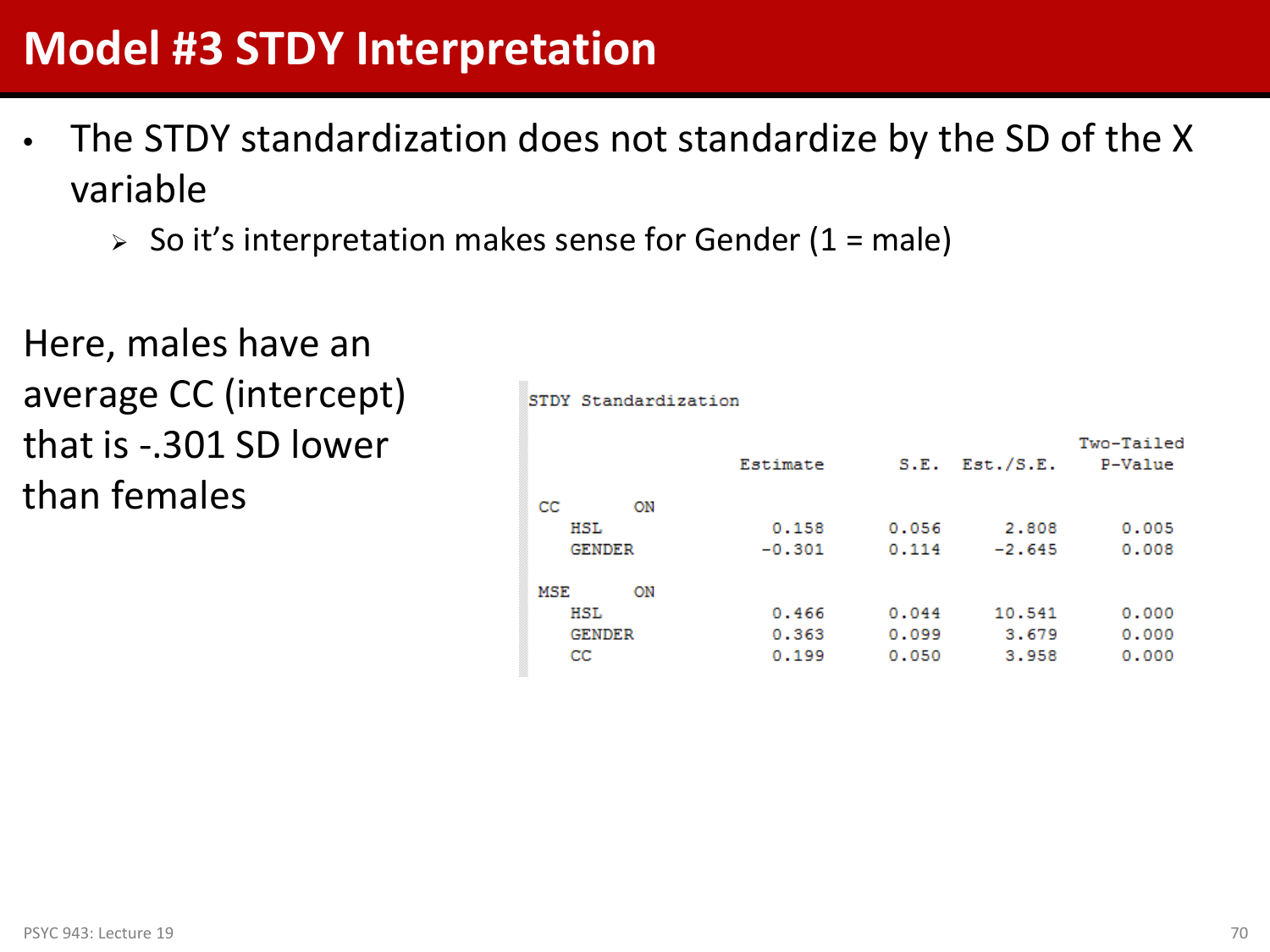## **Overall Model Interpretation**

- High School Experience and Gender are significant predictors of College Experience
	- Men lower than women in College Experience
	- More High School Experience means more College Experience
- High School Experience, College Experience, and Gender are significant predictors of Math Self-Efficacy
	- More High School and College Experience means higher Math Self-Efficacy
	- Men have higher Math Self-Efficacy than Women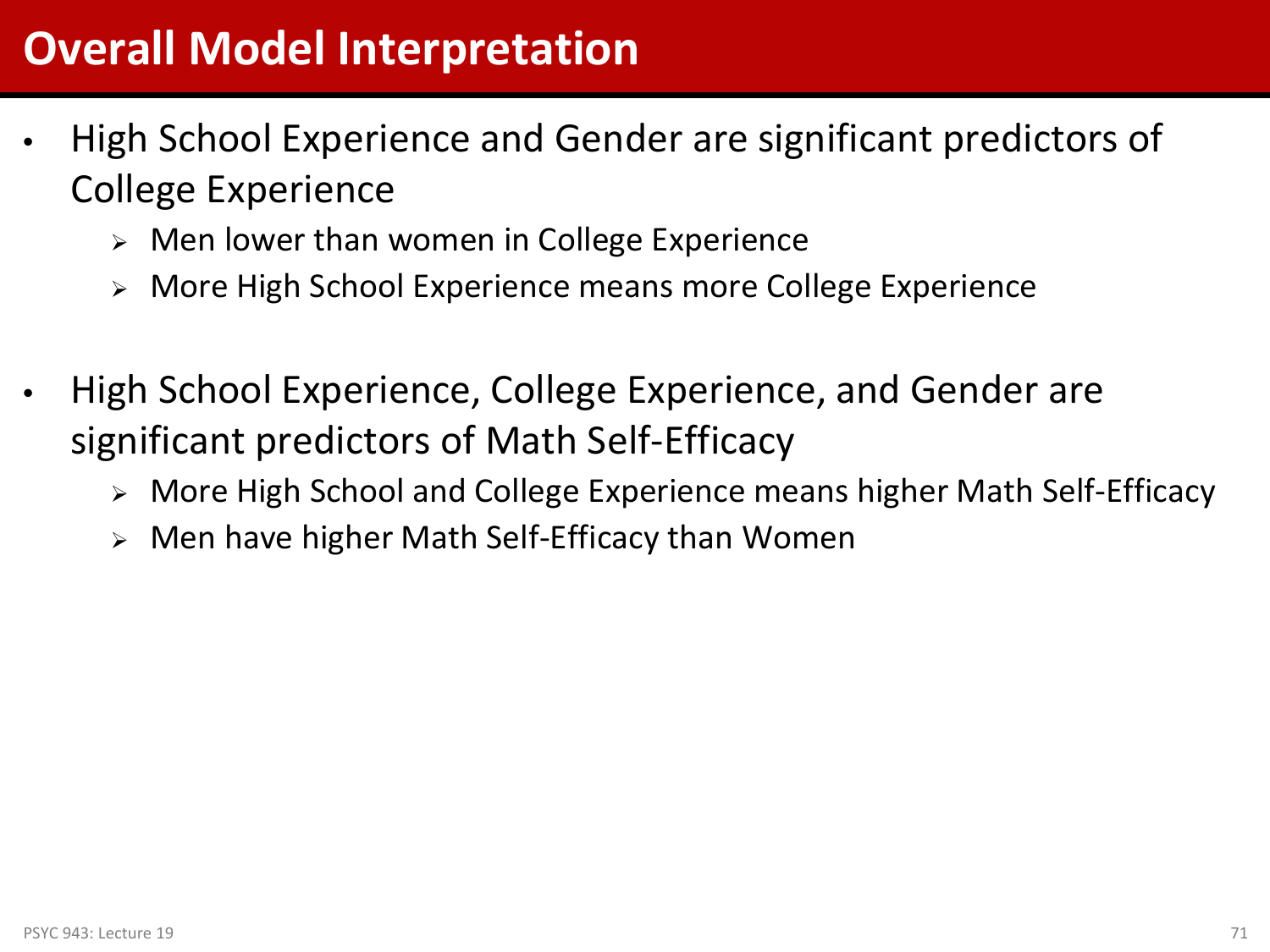## **Overall Model Interpretation, Continued**

- High School Experience, College Experience, and Math Self-Efficacy are significant predictors of Math Self-Concept
	- More High School and College Experience and higher Math Self-Efficacy mean higher Math Self-Concept
- Higher Math Self-Efficacy means significantly higher Perceived Usefulness
- Higher Math Self-Efficacy and Math Self-Concept result in higher Math Performance scores
- Math Self-Concept and Perceived Usefulness have a significant residual covariance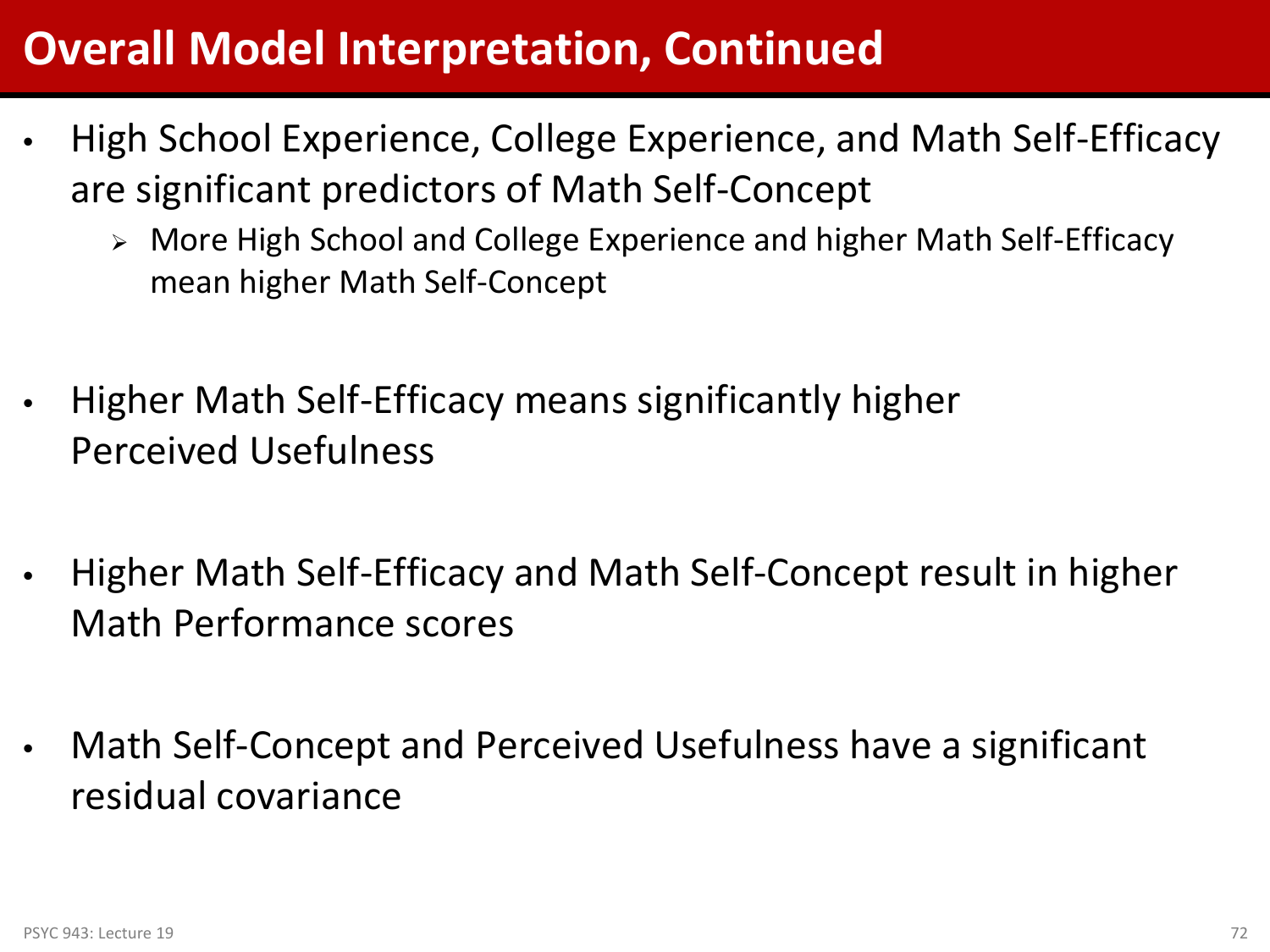#### **Model Interpretation: Explained Variability**

- The  $R^2$  for each endogenous variable:
	- $\triangleright$  CC 0.046
	- $>$  MSE 0.306
	- $\times$  MSC 0.509
	- $\triangleright$  USE 0.042
	- $\triangleright$  PERF 0.568
- Note how college experience and perceived usefulness both have low percentages of variance accounted for by the model
	- $\triangleright$  We could have increased the R<sup>2</sup> for USE by adding the direct path between MSC and USE instead of the residual covariance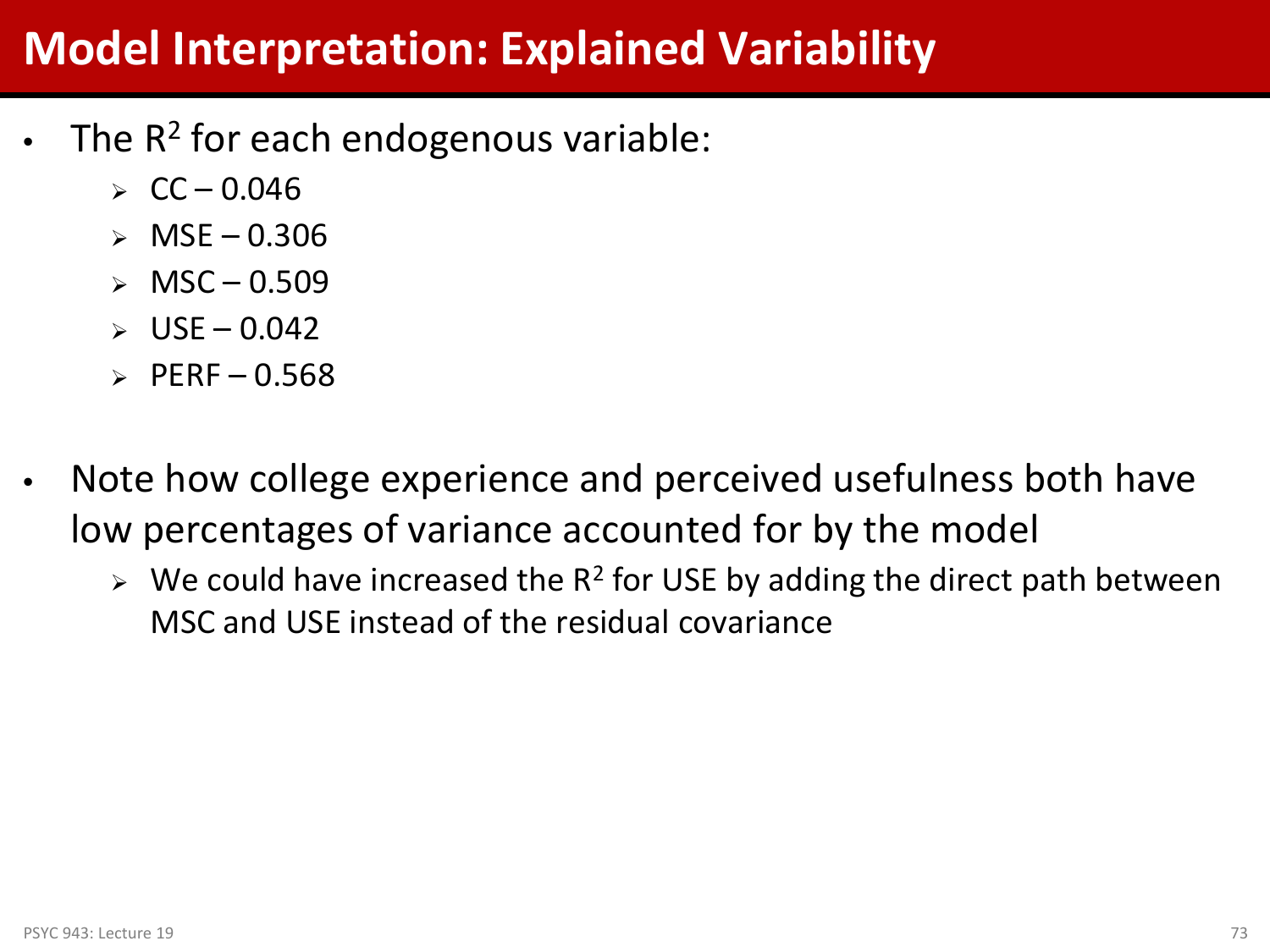## **ADDITIONAL MODELING CONSIDERATIONS IN PATH ANALYSIS**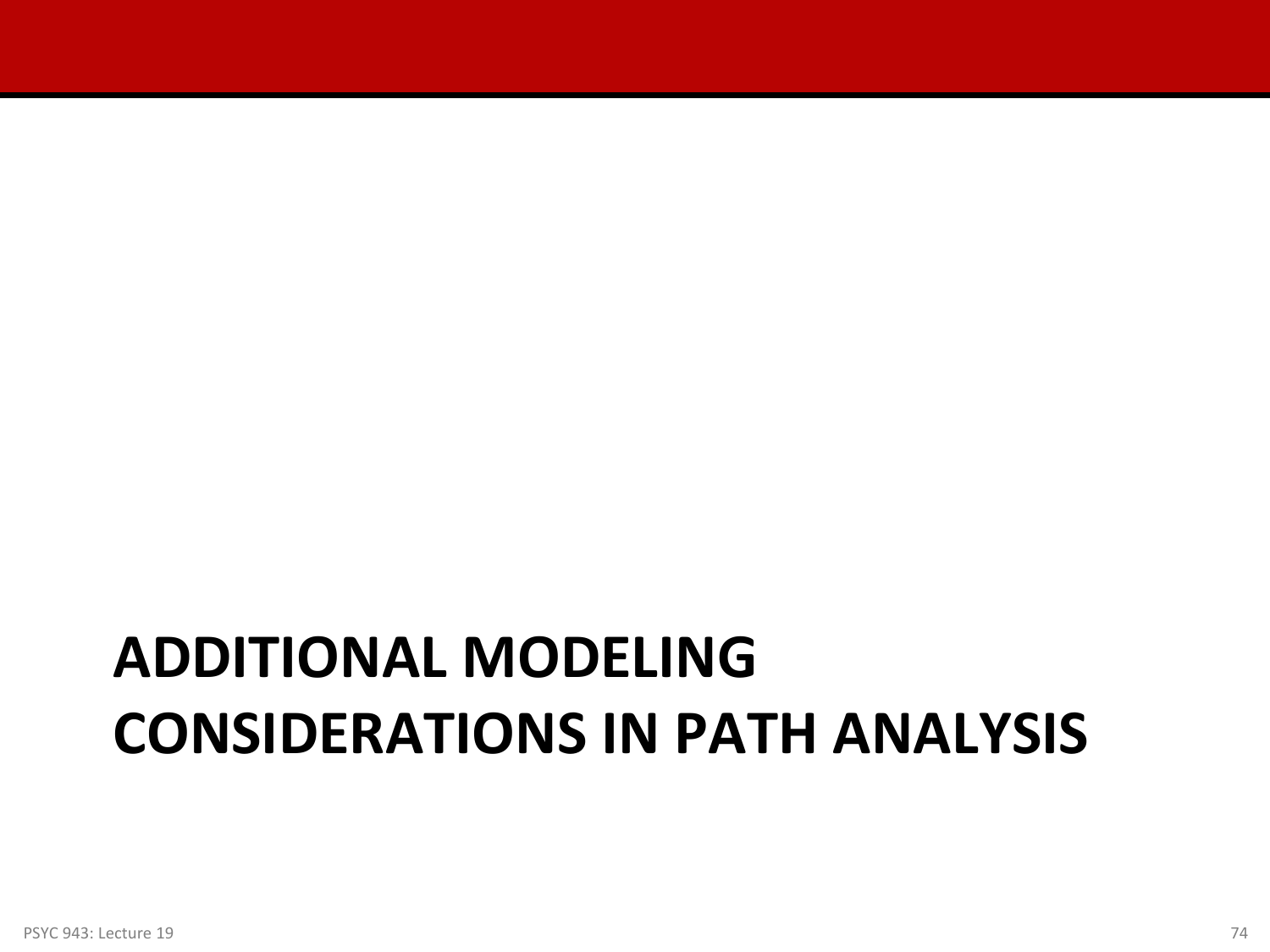### **Additional Modeling Considerations**

- The path analysis we just ran was meant to be an introduction to the topic and the field
	- $\triangleright$  It is much more complex than what was described
- In particular, our path analysis assumed all variables to be
	- $\triangleright$  Continuous and Multivariate Normal
	- $\triangleright$  Measured with perfect reliability
- In reality, neither of these are true
- Structural equation models (path models with latent variables) will help with variables with measurement error
	- $\ge$  See PSYC 948 in the Spring
- Modifications to model likelihoods or different distributional assumptions will help with the normality assumption
	- $\ge$  See next lecture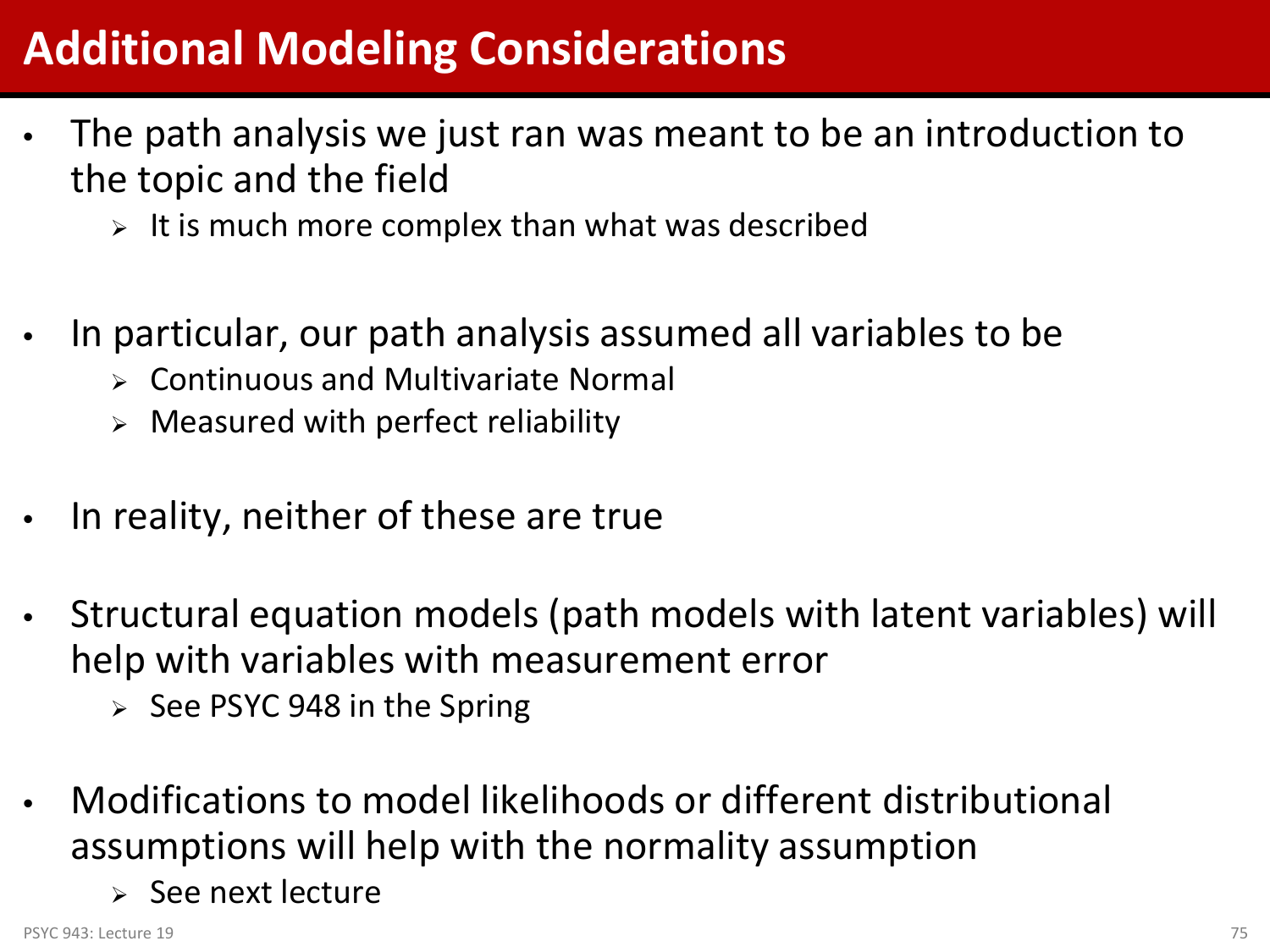### **About Causality**

- You will read a lot of talk about path models indicating causality, or how path models are causal models
- It is important to note that causality can rarely, if ever, be inferred on the basis of observational data
	- $\triangleright$  Experimental designs with random assignment and manipulations of factors will help detect causality
- With observational data, about the best you can say is that IF your model fits, then causality is ONE reason
	- $\triangleright$  But realistically, you are simply describing covariances of variables in more fancy ways/parameters
- If your model does not fit, the causality is LIKELY not occurring
	- $\triangleright$  But still could be possible if important variables are omitted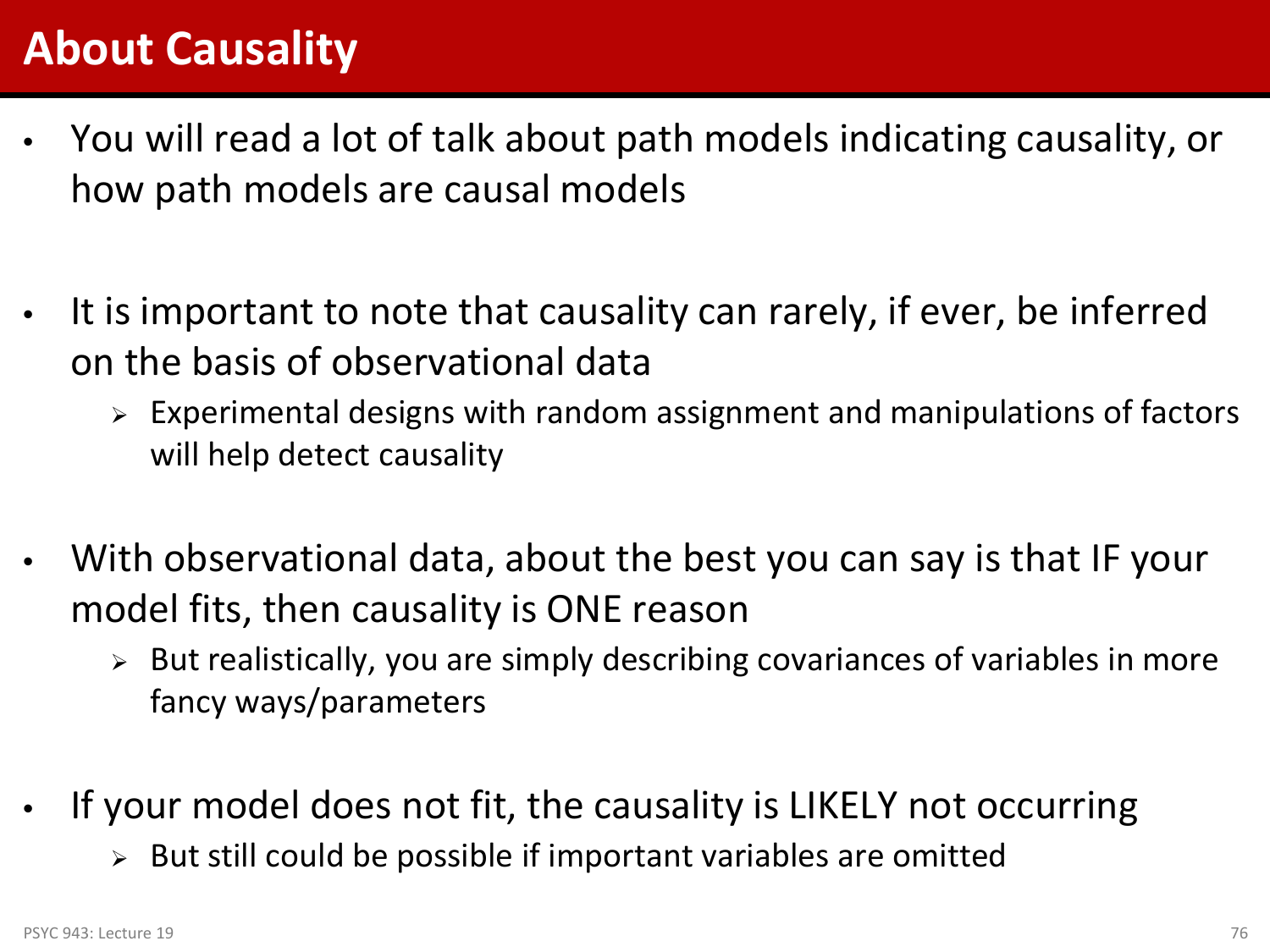# **CONCLUDING REMARKS**